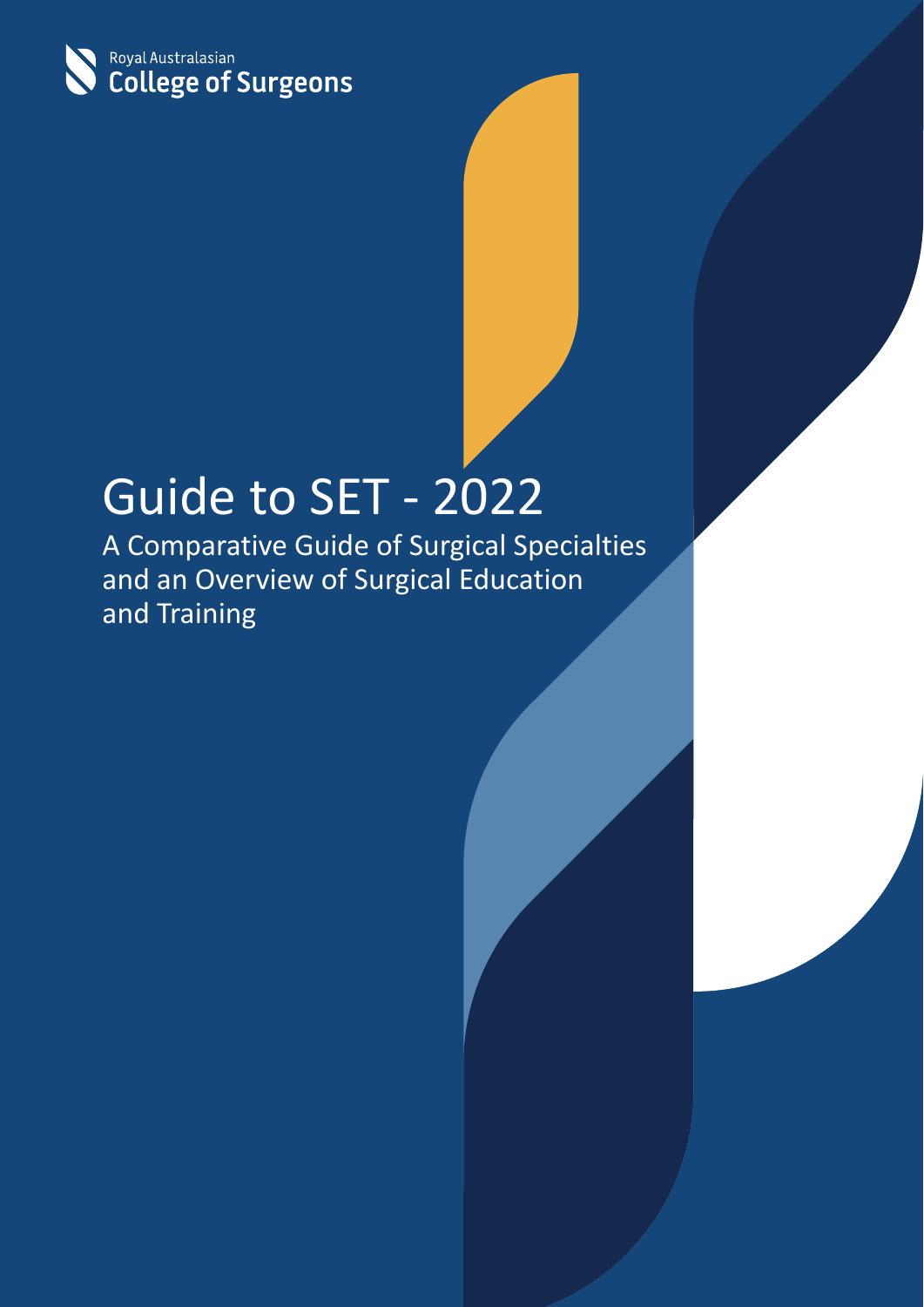# **CONTENTS**

| Introduction                                                                                      | 3                                |
|---------------------------------------------------------------------------------------------------|----------------------------------|
| <b>RACS Overview</b>                                                                              | 4                                |
| <b>RACS Committees</b>                                                                            | 5                                |
| <b>RACS Trainees' Association (RACSTA)</b>                                                        | 5                                |
| <b>Indigenous Health Committee</b>                                                                | 5                                |
| Women in Surgery (WiS)                                                                            | 6                                |
| Rural Health Equity Strategic Action Plan                                                         | $6\phantom{1}6$                  |
| Health and Wellbeing Programs and Initiatives<br><b>RACS Health and Wellbeing Support Program</b> | $\overline{7}$<br>$\overline{7}$ |
| <b>Wellbeing Charter for Doctors</b>                                                              | 7                                |
| The SET Program<br><b>Competencies and Training Standards</b>                                     | 9<br>9                           |
| <b>Clinical Placements</b>                                                                        | 10                               |
| <b>Training Status Variation</b><br>Deferral, Interruption & Part-Time Training                   | 10<br>10                         |
| <b>Parental Leave Entitlements</b>                                                                | 10                               |
| <b>Flexible Training</b>                                                                          | 10                               |
| <b>Recognition of Prior Learning (RPL)</b>                                                        | 10                               |
| <b>Assessments</b>                                                                                | 11                               |
| Courses                                                                                           | 12                               |
| Examinations                                                                                      | 15                               |
| Research                                                                                          | 16                               |
| <b>Surgical Specialties</b>                                                                       | 19                               |
| <b>Cardiothoracic Surgery</b>                                                                     | 19                               |
| <b>General Surgery Australia</b>                                                                  | 20                               |
| <b>General Surgery New Zealand</b>                                                                | 22                               |
| Neurosurgery                                                                                      | 23                               |
| <b>Orthopaedic Surgery Australia</b>                                                              | 24                               |
| <b>Orthopaedic Surgery New Zealand</b>                                                            | 25                               |
| <b>Otolaryngology Head and Neck Surgery</b>                                                       | 26                               |
| <b>Paediatric Surgery</b>                                                                         | 27                               |
| <b>Plastic and Reconstructive Surgery Australia</b>                                               | 28                               |
| <b>Plastic and Reconstructive Surgery New Zealand</b>                                             | 29                               |
| Urology                                                                                           | 30                               |
| <b>Vascular Surgery</b>                                                                           | 31                               |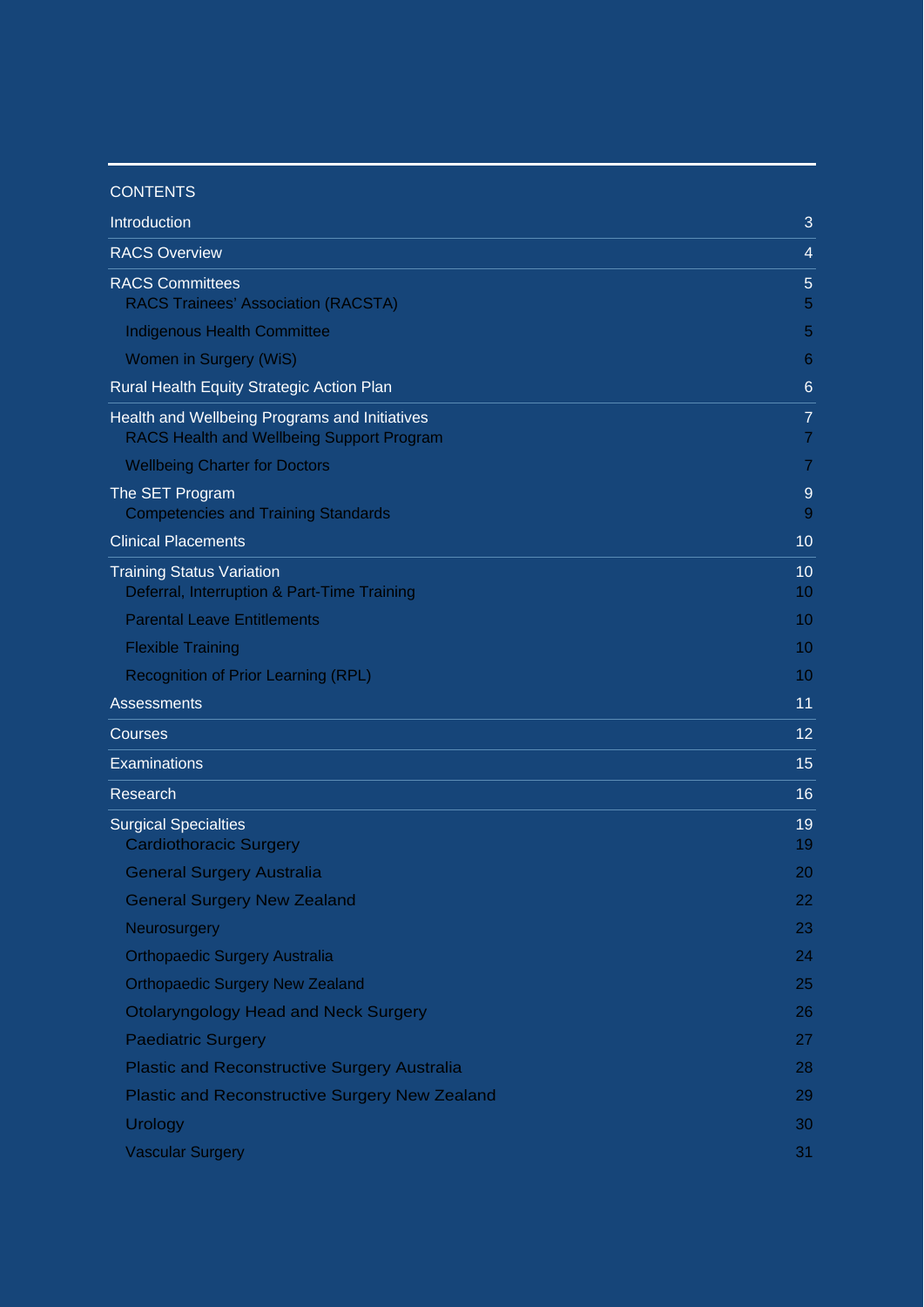| <b>RACS Contacts</b>                   | 33  |
|----------------------------------------|-----|
| <b>Specialty Societies</b>             | 34  |
| <b>Appendix 1: Clinical Placements</b> | 38  |
| <b>Relocation Costs</b>                | 38  |
| Appendix 2: Training Status Variation  | 38  |
| <b>Parental Leave Entitlements</b>     | 38. |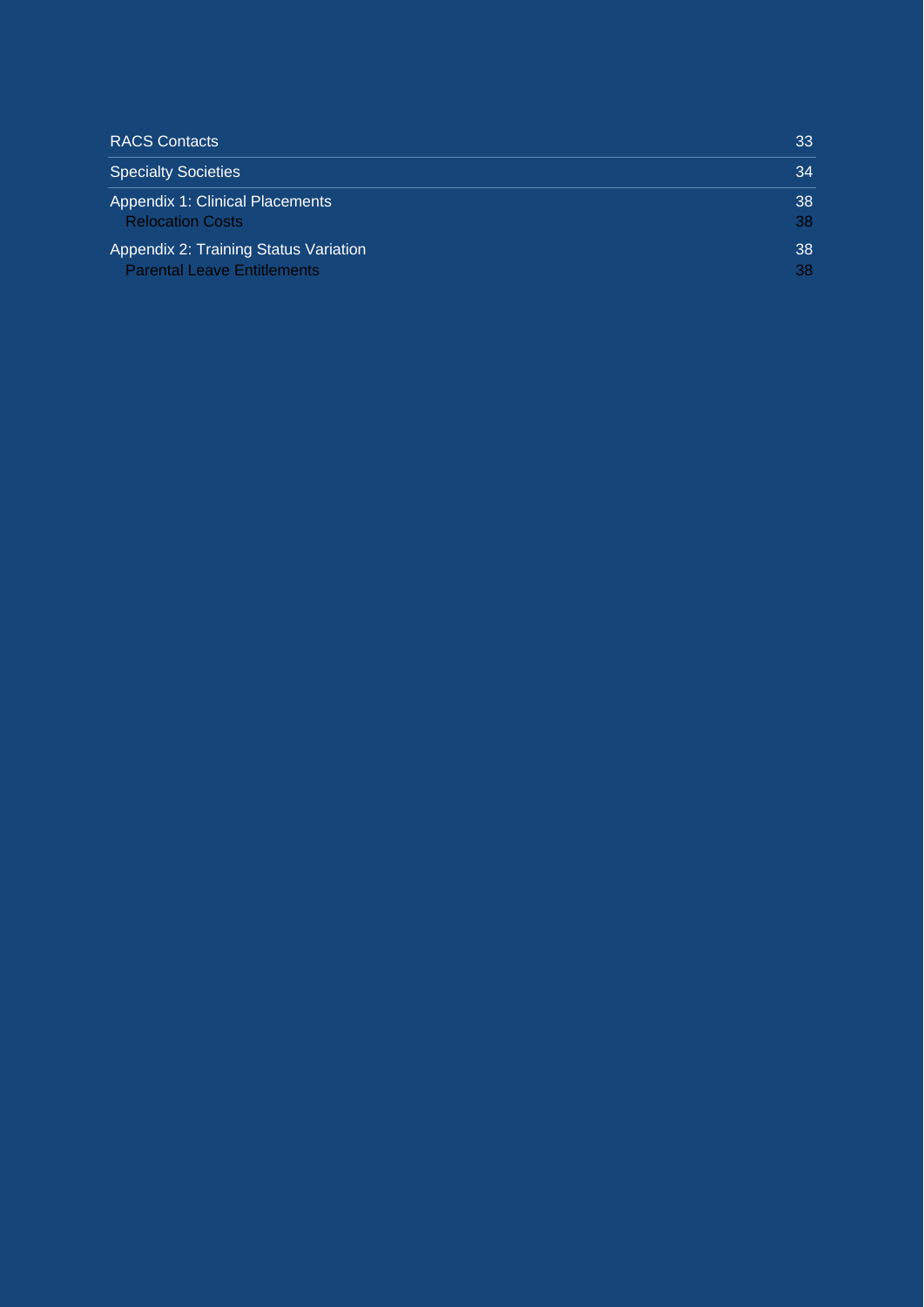# <span id="page-3-0"></span>**Introduction**

Surgery is a demanding but rewarding career. Surgeons make a significant positive impact in peoples' lives and in the wider health and wellbeing of communities. It is a popular choice for early career doctors with approximately 890 applications to all nine specialties in 2020 received for 245 training posts in the 2021 intake.

This Guide provides a general overview of the Surgical Education and Training (SET) Program in the nine specialties of the Royal Australasian College of Surgeons.

Note: Information about SET selection is published in November each year. Please refer to the *[2022](https://www.surgeons.org/become-a-surgeon/how-do-i-become-a-surgeon/set-selection-requirements-process-and-application/specialty-specific-eligibility-criteria-selection-processes/otolaryngology-head-and-neck-surgery-new-zealand)  [Guide to Selection \(2023 Intake\)](https://www.surgeons.org/become-a-surgeon/how-do-i-become-a-surgeon/set-selection-requirements-process-and-application/specialty-specific-eligibility-criteria-selection-processes/otolaryngology-head-and-neck-surgery-new-zealand)* for detailed information about the SET application process.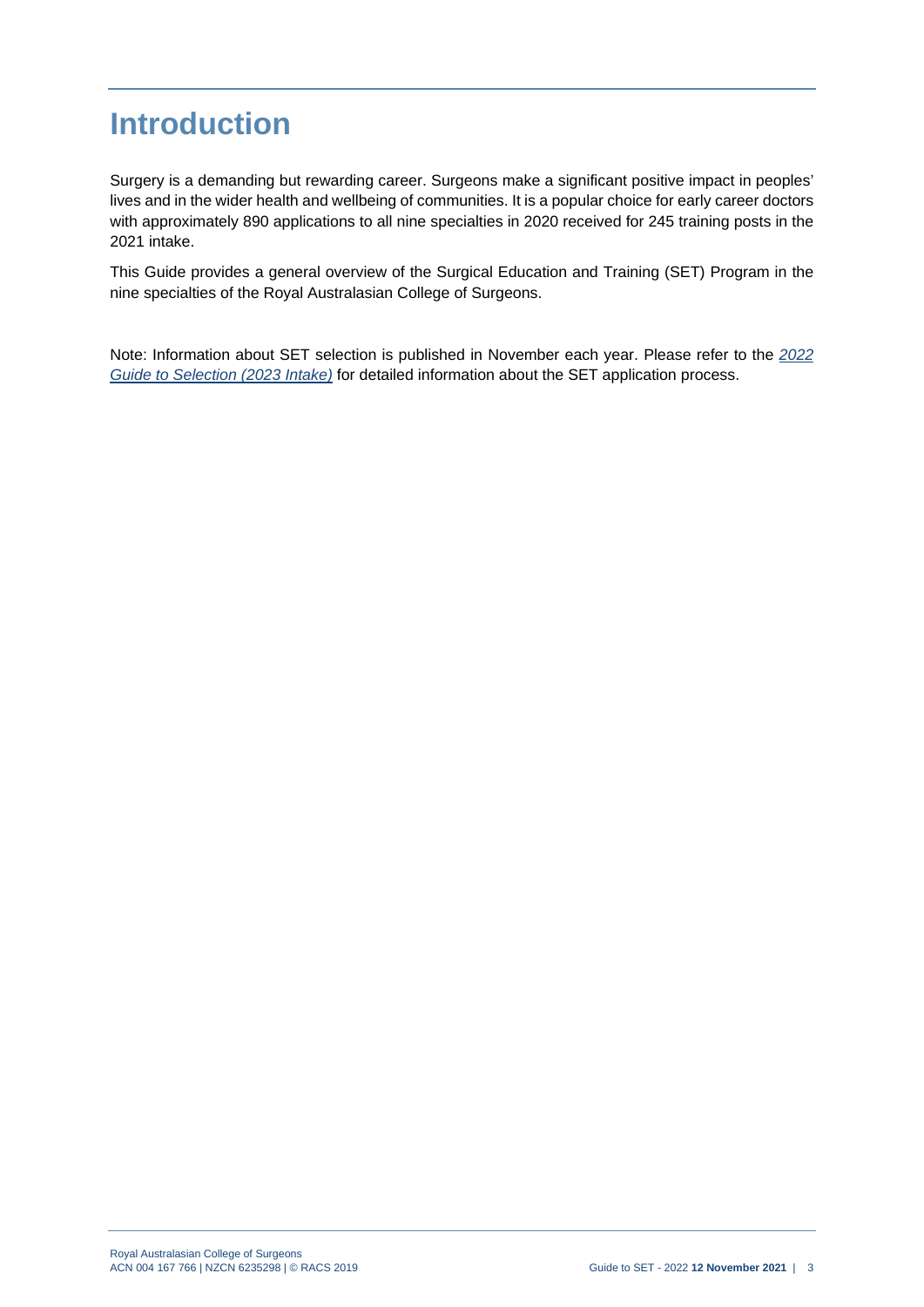# <span id="page-4-0"></span>**RACS Overview**

RACS' purpose is to promote excellence in surgical training and practice in Australia and Aotearoa New Zealand.

RACS represents around 6,700 Surgeons and 1,300 surgical Trainees and Specialist International Medical Graduates.

Training is offered in nine surgical specialties through the Surgical Education and Training (SET) program:

- **Cardiothoracic Surgery**
- **General Surgery**
- **Neurosurgery**
- **Orthopaedic Surgery**
- **Otolaryngology, Head and Neck Surgery**
- **Paediatric Surgery**
- **Plastic and Reconstructive Surgery**
- **Urology**
- **Vascular Surgery**

RACS conducts selection, training and assessment to ensure that Trainees become competent surgeons who provide safe, comprehensive surgical care of the highest standard.

#### **Values**

The values at RACS are the strong beliefs of our organisation. They describe the way in which our Fellows, Trainees and staff behave, interact and work together and determine the culture of the College. Our values are held in high regard by everyone within the organisation.

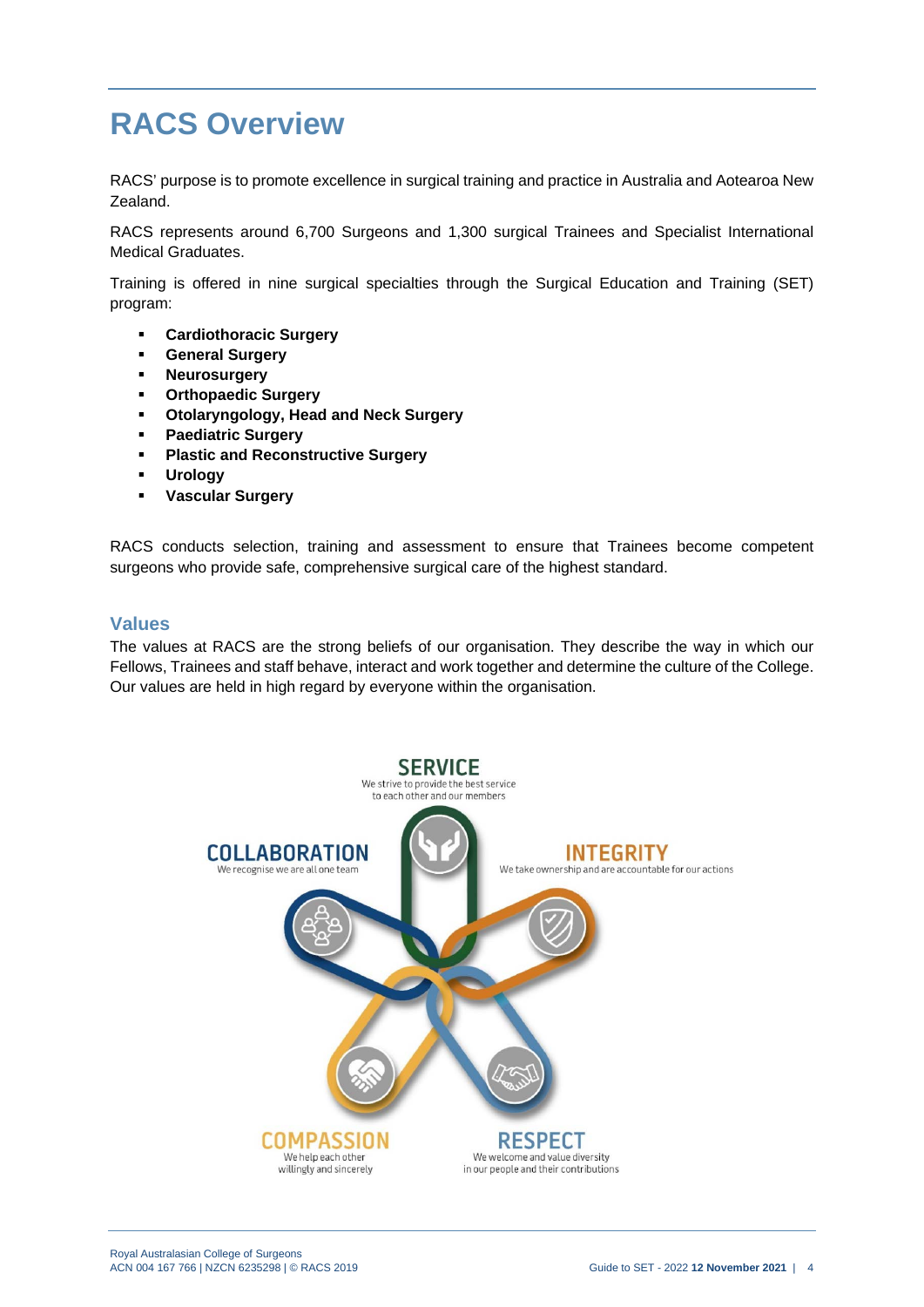# <span id="page-5-0"></span>**RACS Committees**

There are over 100 Committees at RACS. RACSTA Representatives sit on many of those, representing Trainee interests. The following RACS Committees allow Trainees to be members without being a representative.

- RACSTA
- Indigenous Health Committee
- Women in Surgery

# <span id="page-5-1"></span>**RACS Trainees' Association (RACSTA)**

All Trainees are automatically members of RACSTA upon entrance to the SET program. RACSTA exists to represent Trainees' interests within RACS and improve surgical education and training, as well as make the Trainee journey as enjoyable, productive and supported as possible.

RACSTA supports Trainees by:

- Advocating on matters affecting Trainees
- Holding an induction conference every year to welcome new Trainees which offers valuable information to help guide them through training and offers a networking opportunity
- Tri-annual newsletters to feedback wins and successes of fellow Trainees as well as keep Trainees up to date with College and RACSTA updates.

Currently, RACSTA is campaigning for transferrable leave entitlements between Australian states, and laying the groundwork for an effective Trainee communication platform through social media.

In the past, RACSTA has played a leading role in creating Flexible Training arrangements, now available to all Trainees. The Committee were instrumental in creating the RACS policies on safe working hours, breast feeding, and training hospital accreditation. RACSTA lobbied the College on discrimination, bullying, and sexual harassment, leading to the Operate with Respect campaign – perhaps the biggest cultural change programme that RACS has ever undertaken.

To find out more about RACSTA or request to be a future RACSTA Committee member, visit th[e RACS](http://www.surgeons.org/Trainees/%20trainee-association-racsta)  [webpage](http://www.surgeons.org/Trainees/%20trainee-association-racsta) or [contact](mailto:racsta@surgeons.org) the Executive Officer.

# <span id="page-5-2"></span>**Indigenous Health Committee**

The Indigenous Health Committee guides the ongoing review and development of RACS Indigenous health portfolio, to ensure that it continues to meet RACS' aim to improve the health of Aboriginal, Torres Strait Islanders and Māori. The Indigenous Health Committee comprises Māori and Aboriginal Fellows and trainees and may include non-Indigenous Fellows and Trainees.

#### [RACS Indigenous Health position paper 2013](https://www.surgeons.org/-/media/Project/RACS/surgeons-org/files/interest-groups-sections/indigenous-health/RACS-Indigenous-Health-Position-Statment-FINAL-July2020.pdf?rev=f3f6592c396240ff95d1e2181a3f9276&hash=7A6AA309F899C8171491E99489F228AB)

The College submits that Indigenous people would be more likely to present for medical treatment and comply with treatment guidelines if increased numbers of Indigenous people were represented in the medical workforce at all levels of the provision of care. Furthermore, the College acknowledges that Australia and New Zealand have a severe shortage of Indigenous surgeons.RACS' Aboriginal and Torres Strait Islander Surgical Trainee Selection Initiative is designed to address the low participation of Aboriginal and Torres Strait Islander doctors in the surgical specialties

RACS also offers an Indigenous Scholarship Program to support medical graduates who identify as Aboriginal, Torres Strait Islander or Māori, on their chosen career path to becoming a Surgeon. The Indigenous Health Committee is working with AIDA and the Māori Medical Practitioners Association of Aotearoa (Te ORA) to promote surgery as a career to Indigenous doctors.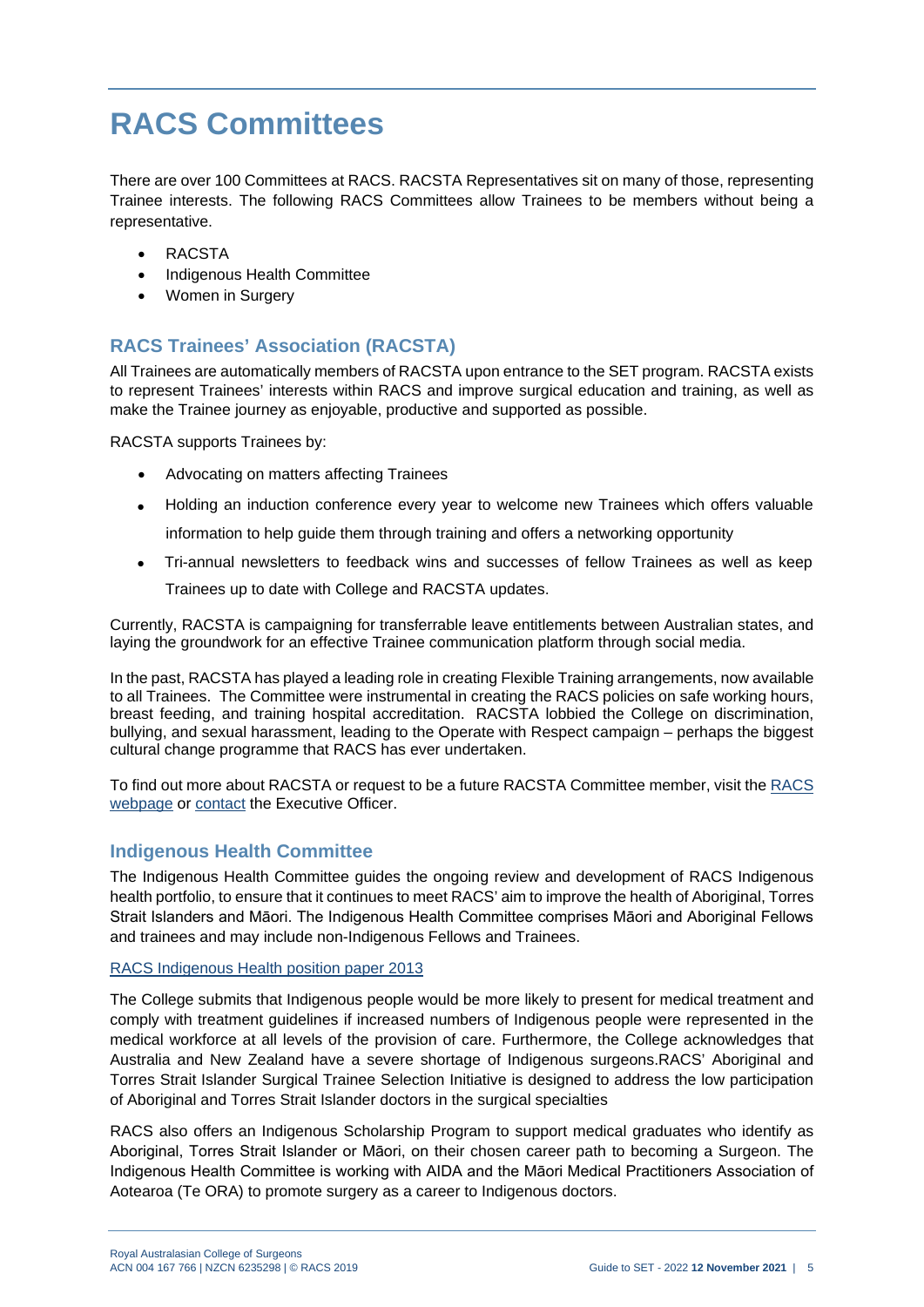For more information about RACS Indigenous Health Committee initiatives, refer to the activities of the [Indigenous Health Committee](https://www.surgeons.org/about-racs/indigenous-health) on the RACS website. See [Contacts](#page-33-0) for more information.

For more information about the Australian Indigenous Surgical Pathways initiative [click here](https://www.surgeons.org/about-racs/indigenous-health/aboriginal-and-torres-strait-islander-health/indigenous-surgical-pathway-program-australia) or to learn more about IHC Indigenous Surgical Pathways initiatives contact [IndigenousHealth@surgeons.org](mailto:IndigenousHealth@surgeons.org)

## <span id="page-6-0"></span>**Women in Surgery (WiS)**

The RACS [Women in Surgery](https://www.surgeons.org/Resources/interest-groups-sections/women-in-surgery) (WIS) Section encourages all new Trainees (irrespective of gender) to consider joining the Section. The WIS Section elects a committee that works to encourage and advocate for support for Trainees, medical students and Fellows in their pursuit of a surgical career. Further information on the Section can be found on the RACS website.

To join either log into your RACS Portfolio and select the Section under your profile, or email [wis@surgeons.org](mailto:wis@surgeons.org) to express your interest.

# <span id="page-6-1"></span>**Rural Health Equity Strategic Action Plan**

The RACS Rural Health Equity Strategy aims to improve health equity for remote, rural and regional/provincial people in Australia and New Zealand.

RACS acknowledges its social responsibility to address health inequity, through its levers of selecting, training, retaining and collaborating for rural surgical services and rural communities. It's well known that rural people have poorer health outcomes than urban people. They have all kinds of surgical problems which need the care of all kinds of surgeons.

The RACS Rural Health Equity Strategy aims to improve health equity for remote, rural and regional/provincial people in Australia and Aotearoa New Zealand. The strategy embeds actions for rural health equity in all RACS activities and across all specialties. For more information please refer to the

[Rural Health Equity Strategic Action Plan.](https://www.surgeons.org/-/media/Project/RACS/surgeons-org/files/interest-groups-sections/Rural-Surgery/RPT-Rural-Health-Equity-Public-FINAL.pdf?rev=1709767dffbd48cda7dbfa3c053c6b58&hash=717809CD51D32CE7F4C927E883515ECE)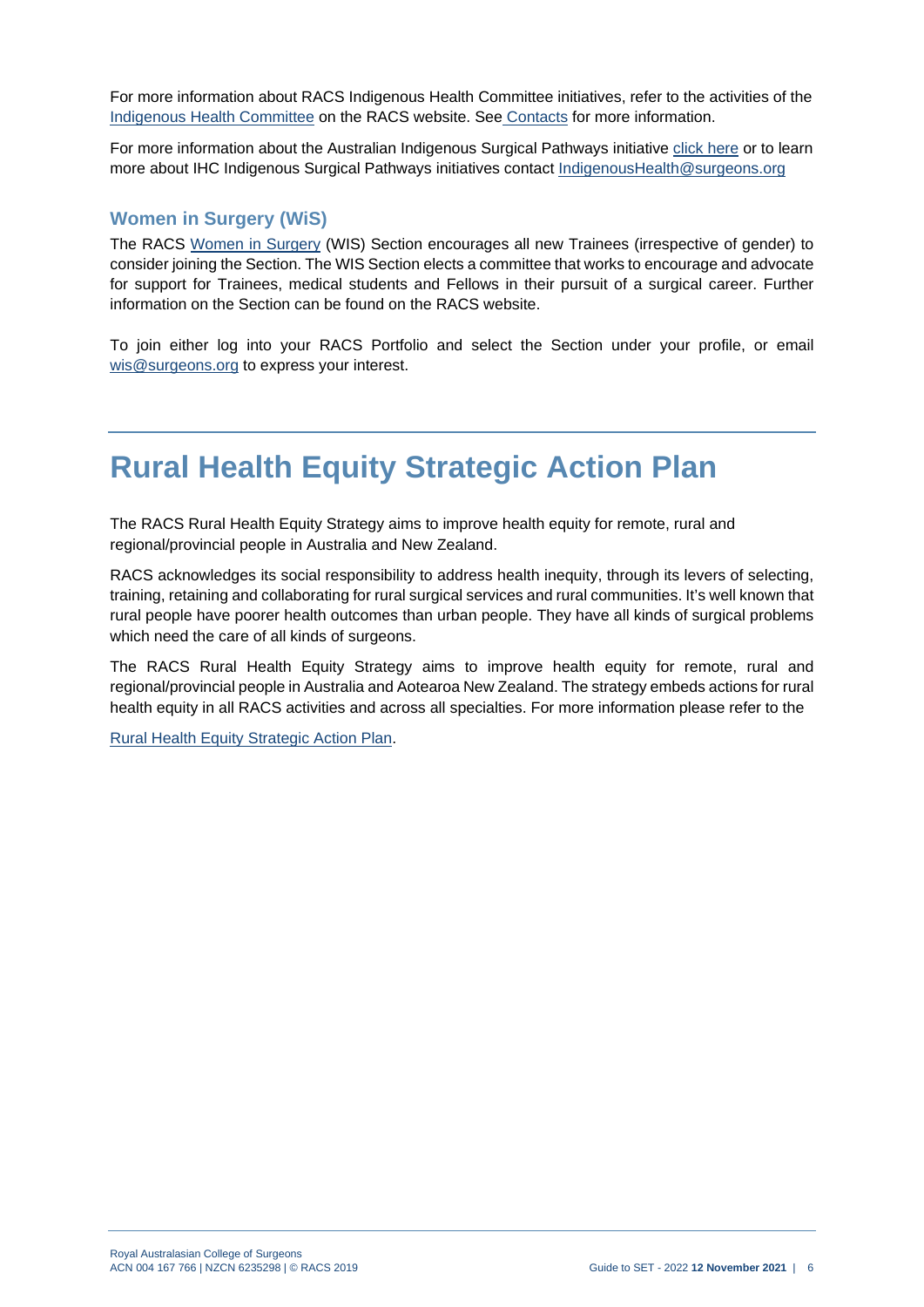# <span id="page-7-0"></span>**Health and Wellbeing Programs and Initiatives**

# <span id="page-7-1"></span>**RACS Health and Wellbeing Support Program**

As surgeons, our profession is focused improving the health of others, but this can sometimes come at the cost of looking after our own. Being healthy means more than just the absence of ill-health. It encompasses our mental, physical and social wellbeing and it enables us to practice effectively throughout our career.

RACS is committed to supporting the wellbeing of surgical Trainees and offers a variety of wellbeing programs that address:

- **EXECUTE:** emotional stress
- **·** interpersonal conflict
- mental health concerns
- changes to your work environment
- **•** bullying and harassment
- grief and bereavement
- family relationships
- **Parage 1 Personal crisis or trauma**

You can read more about these programs on the [website.](https://www.surgeons.org/about-racs/surgeons-wellbeing/racs-support-program)

## <span id="page-7-2"></span>**Wellbeing Charter for Doctors**

Four medical colleges have come together to form a Wellbeing Charter for Doctors that defines wellbeing and sets out the shared responsibility for supporting doctors' wellbeing. The charter is a collaborative effort by the Royal Australasian College of Surgeons (RACS), Australasian College for Emergency Medicine (ACEM), Australian and New Zealand College of Anaesthetists (ANZCA) and the Royal Australian and New Zealand College of Obstetricians and Gynaecologists (RANZCOG).

The *[Wellbeing Charter](https://www.surgeons.org/News/media-releases/medical-colleges-launch-wellbeing-charter-for-doctors)* is available on the RACS website.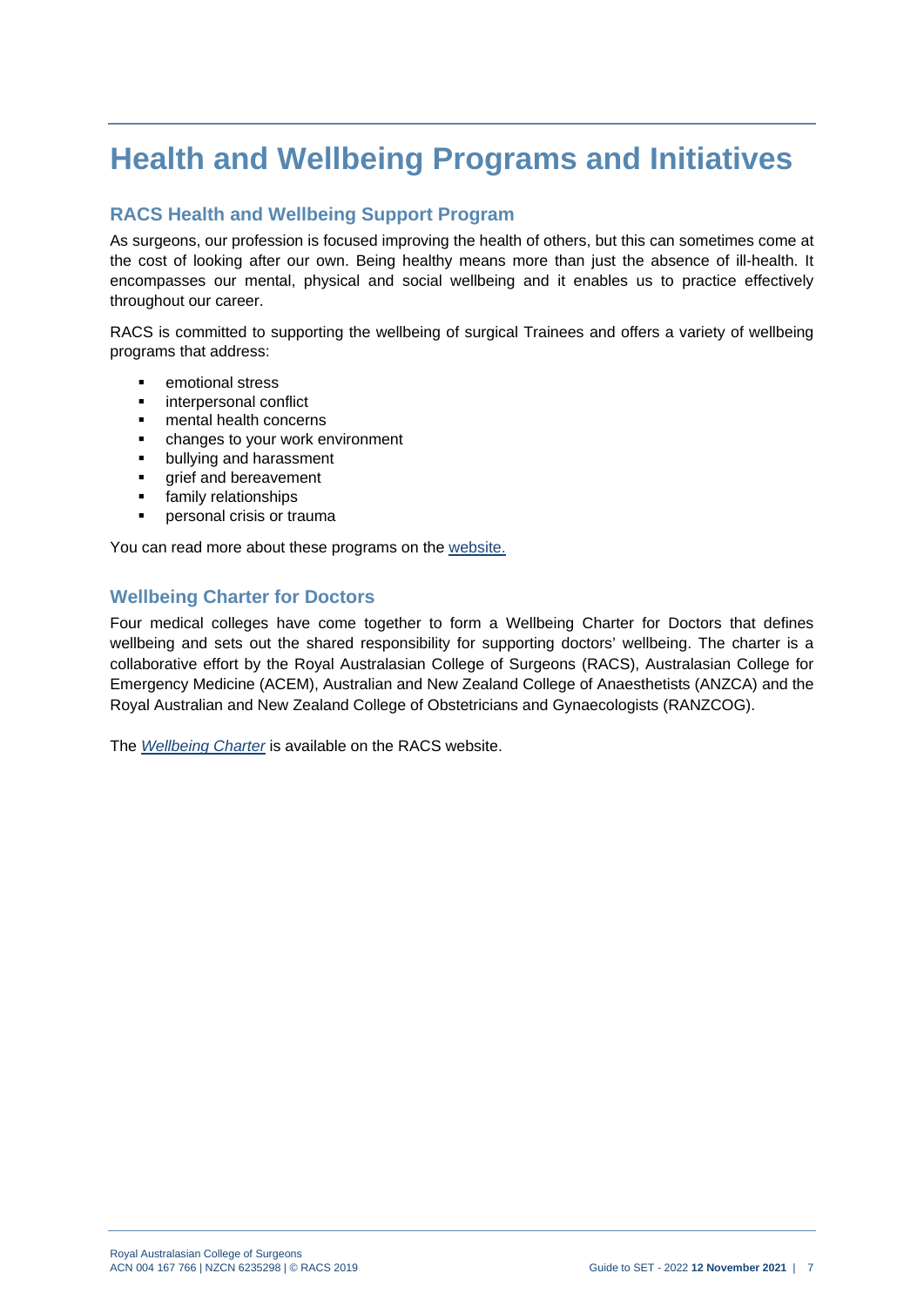# **The SET Program**

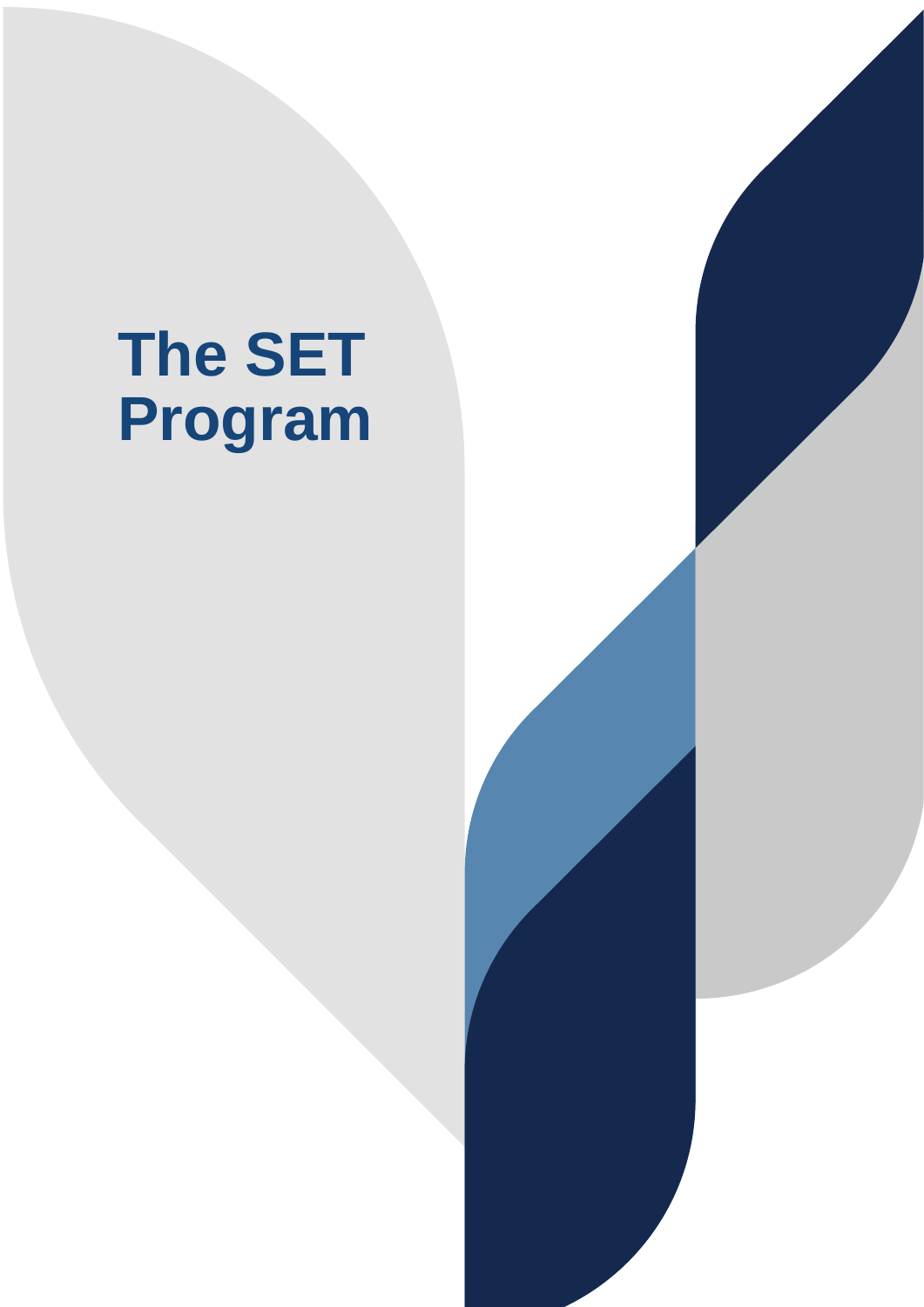# <span id="page-9-0"></span>**The SET Program**

Surgical Trainees work and train in hospitals under the supervision of experienced surgeons. The training year begins in February in Australia and Aotearoa New Zealand. The main components of SET training are:

- clinical placements (or rotations) in accredited hospital training posts
- short courses
- **research**
- assessments including work-based assessments and examinations (generic or specialtyspecific)

# <span id="page-9-1"></span>**Competencies and Training Standards**

The SET program is underpinned by 10 RACS competencies.



While on the SET program, you will be expected to progress against each of the competencies. Further details on the [RACS competencies](https://www.surgeons.org/en/Trainees/the-set-program/racs-competencies) are available on the RACS website and in the [Becoming a](https://www.surgeons.org/resources/reports-guidelines-publications/useful-guides-standards/training-standards-for-surgeons)  [Competent and Proficient Surgeon](https://www.surgeons.org/resources/reports-guidelines-publications/useful-guides-standards/training-standards-for-surgeons) booklet.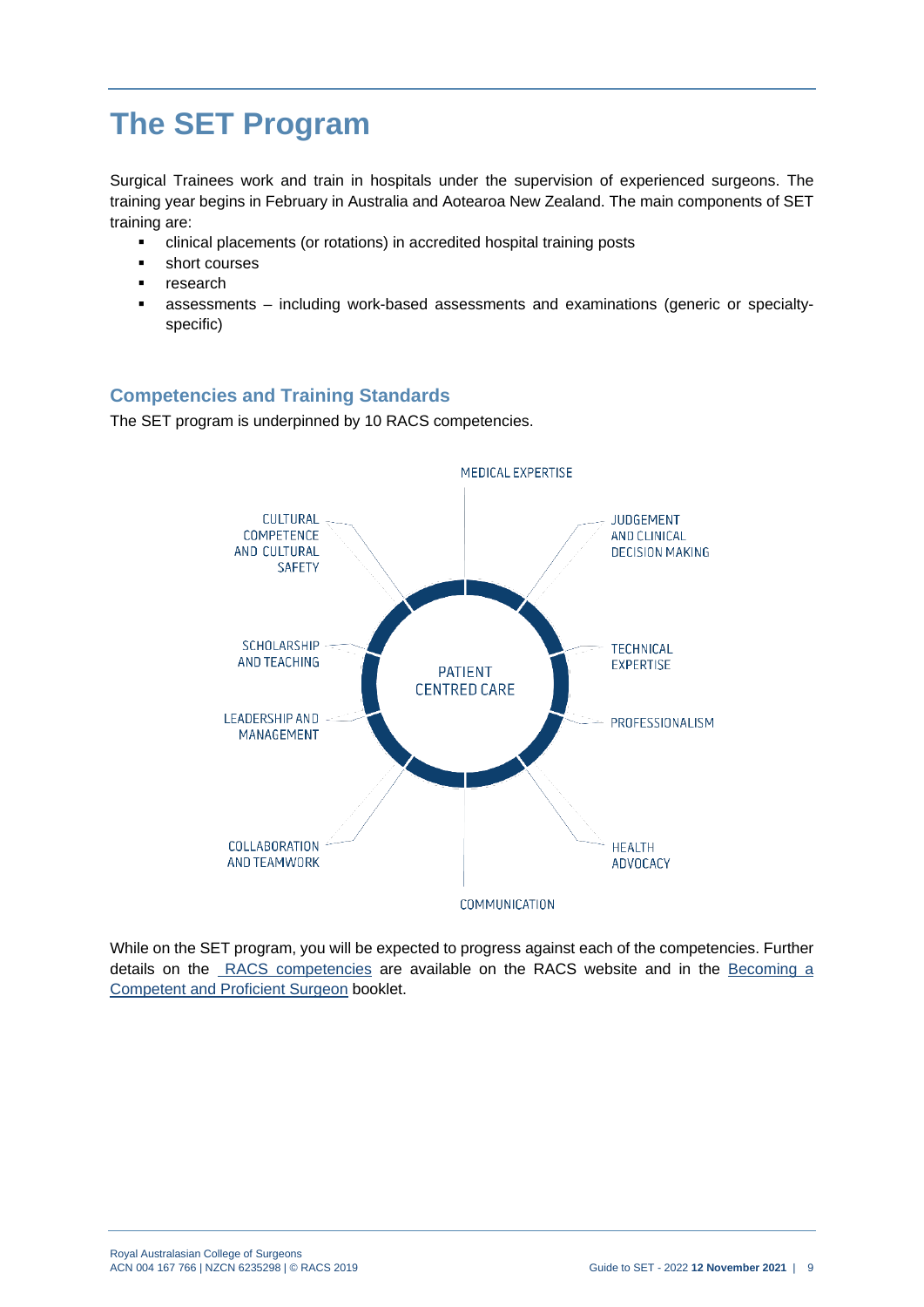# <span id="page-10-0"></span>**Clinical Placements**

Each Specialty Training Board accredits hospital training posts that enable their Trainees to acquire the competencies needed to become consultant surgeons who can practice independently and as part of a multidisciplinary team.

Every year, each Specialty Training Board allocates their Trainees to accredited hospital training posts which align with their individual training needs. See [Appendix 1](#page-38-0) for information on relocation costs.

# <span id="page-10-1"></span>**Training Status Variation**

Some Trainees may need to defer, interrupt or undertake a period of part-time training at some point during their time in the SET Program. The following is an overview of the mechanisms by which Trainees may apply for variations to their registration status to undertake periods of deferral, interruption or parttime training.

Further details can be found in the RACS Trainee Registration and Variation Policy available on the RACS website under [Surgical Education and Training \(SET\) Policies.](https://www.surgeons.org/Trainees/the-set-program)

# <span id="page-10-2"></span>**Deferral, Interruption & Part-Time Training**

Decisions to grant applications for deferral, interruption or part-time training are made by the relevant Specialty Board in accordance with specialty regulations. These decisions take into account:

- the reasons for the request
- the Trainee's progress to date, and
- **Industrian** considerations

# <span id="page-10-3"></span>**Parental Leave Entitlements**

RACS has worked closely with the RACSTA Committee on portability of leave entitlements for Trainees with the aim to establish agreements from all Australian states, territories, and Aotearoa New Zealand to support reciprocal leave entitlements. See [Appendix 2](#page-38-0) for information on the latest parental leave entitlements.

# <span id="page-10-4"></span>**Flexible Training**

RACS supports flexible surgical training. It increases diversity in the surgical workforce by increasing the appeal of surgical training to more candidates and enables Trainees to broaden their focus and pursue wider interests while training.

Flexible training refers to less than full time training and may be of interest to all Trainees, regardless of gender. Increasing numbers of surgical Trainees in Australia and Aotearoa New Zealand are benefiting from training in a flexible manner.

<span id="page-10-5"></span>For more information refer to the RACS [website](https://auth.surgeons.org/Trainees/the-set-program/flexible-training) or download the [Flexible Training Toolkit.](https://auth.surgeons.org/-/media/Project/RACS/surgeons-org/files/operating-with-respectcomplaints/Flexible-training-toolkit.pdf?rev=9d0c93adfb7b4972bf7a099108aa7c9e&hash=EBCCF6A4A5A91FBCD6EE9256AC18367D)

# **Recognition of Prior Learning (RPL)**

Trainees entering SET may have gained prior medical training or experience which is comparable to particular components of the RACS SET program in terms of learning outcomes, competency outcomes and standards. The RAC[S Recognition of Prior Learning Policy](https://www.surgeons.org/-/media/Project/RACS/surgeons-org/files/policies/eta-education-and-training-administration/set-surgical-education-and-training/eta-set-006_recognition_of_prior_learning.pdf?rev=9bdeed53554c40dd97e39891ea114bee&hash=CDCEA1A9A8D421E571BC42CDF0CA1C38) is available on the RACS website under [Surgical Education and Training \(SET\) Policies.](https://www.surgeons.org/Trainees/the-set-program) Some Specialty Boards may recognise prior learning and details for individual programs can be found in their specialty regulations.

**Note:** recognition of prior learning is available only for the specific components identified within this policy.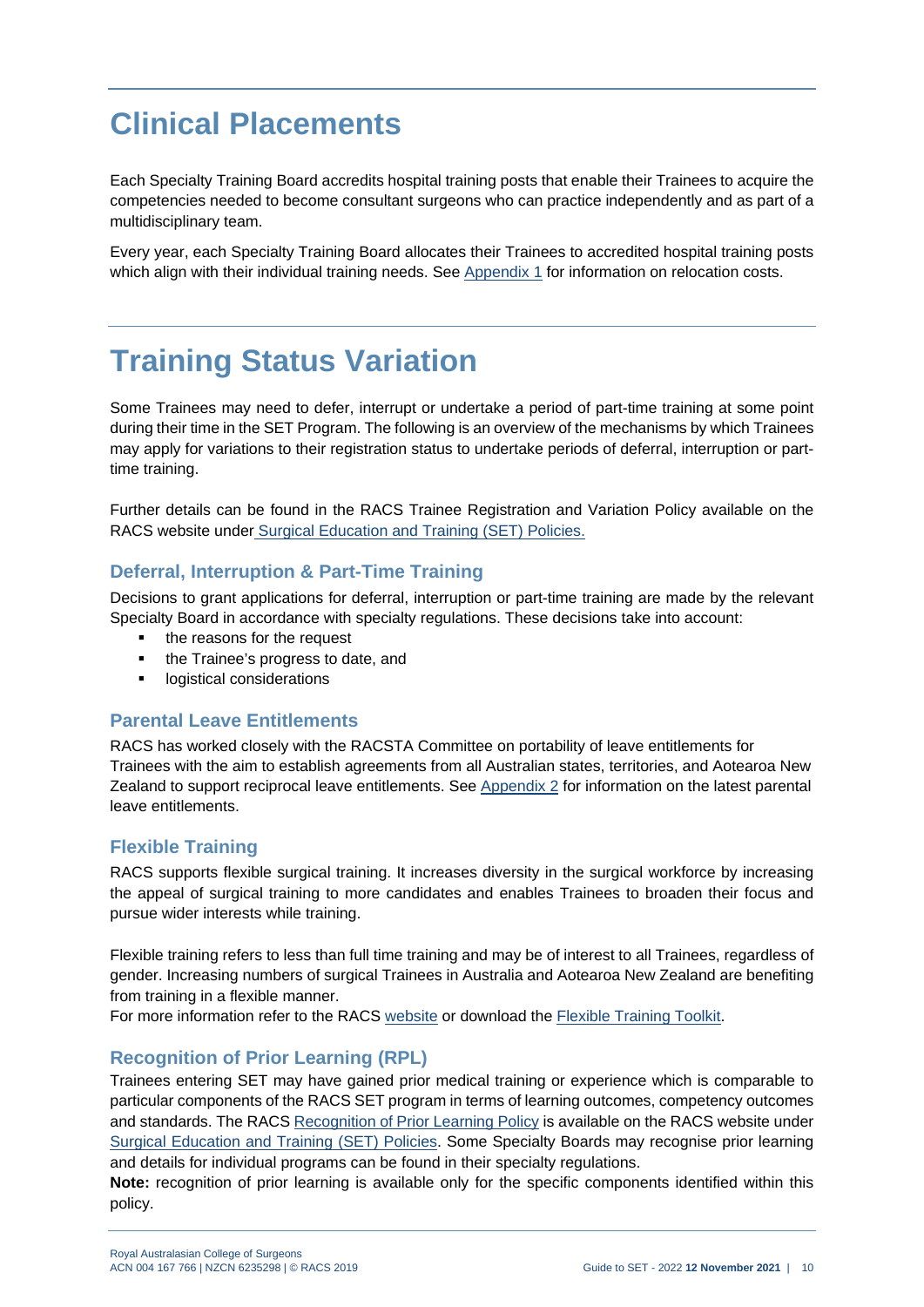# <span id="page-11-0"></span>**Assessments**

SET Trainees are assessed through a combination of work-based assessments and examinations. Work-based assessments include Mid-Term and End of Term reports, Direct Observation of Procedural Skills (DOPS) reports, Mini Clinical Examination (Mini-CEX) reports and logbooks. Individual SET Programs have specialty-specific assessment tools and requirements which are documented in the relevant training regulations

## **In-training Evaluation**

Supervision and assessment of Trainees by Surgical Supervisors is necessary to ensure quality of training, general progress, suitability to continue training, suitability to sit the Fellowship Examination and the completeness of training. During training, each Trainee will undergo regular in-training evaluation reports. The Surgical Supervisor and the Specialty Board are responsible for the in-training evaluation of SET Trainees.

Evaluation forms will not be considered valid unless signed by both the Trainee and their Assessor, Trainees are responsible for the submission of forms and retaining copies for their own records.

## **Logbooks**

Trainees are required to keep a record of work undertaken in an official logbook, which is designed for trainees to record their experience and to support the audit of Trainee performance and the unit in which they work.

The format of the operative logbook is specific to each specialty.To assist in compiling their logbook, each Trainee is recommended to keep a notebook to record the management of each patient in which they play a role (entries being made concurrently with hospital management). This notebook information can then be used to compile the official logbook.

Logbooks provide information on operation statistics (including endoscopic procedures) and outcome of surgery. For recording purposes, several categories are listed so that a Trainee may indicate their actual level of involvement.The Surgical Supervisor and Specialty Board review logbooks at regular intervals.

# **Mini-CEX**

The Mini Clinical Examination (Mini-CEX) is designed to assess competencies essential to the provision of good clinical care. It is also used to facilitate feedback to drive learning. This assessment involves an assessor observing the Trainee interacting with a patient in an unrehearsed clinical encounter in the workplace.

The assessor's evaluation is recorded on a structured checklist which enables the assessor to provide immediate verbal developmental feedback to the Trainee. These assessments are formative and are aimed at guiding further development of clinical skills.

#### **Surgical DOPS**

Direct Observation of Procedural Skills in surgery (Surgical DOPS) is a method of assessing competence in performing diagnostic and interventional procedures during surgical practice. It also facilitates feedback to drive learning.

The assessment involves an assessor observing the Trainee performing an operative procedure within the workplace. The assessor's evaluation is recorded on a structured checklist which enables the assessor to provide immediate verbal developmental feedback to the Trainee.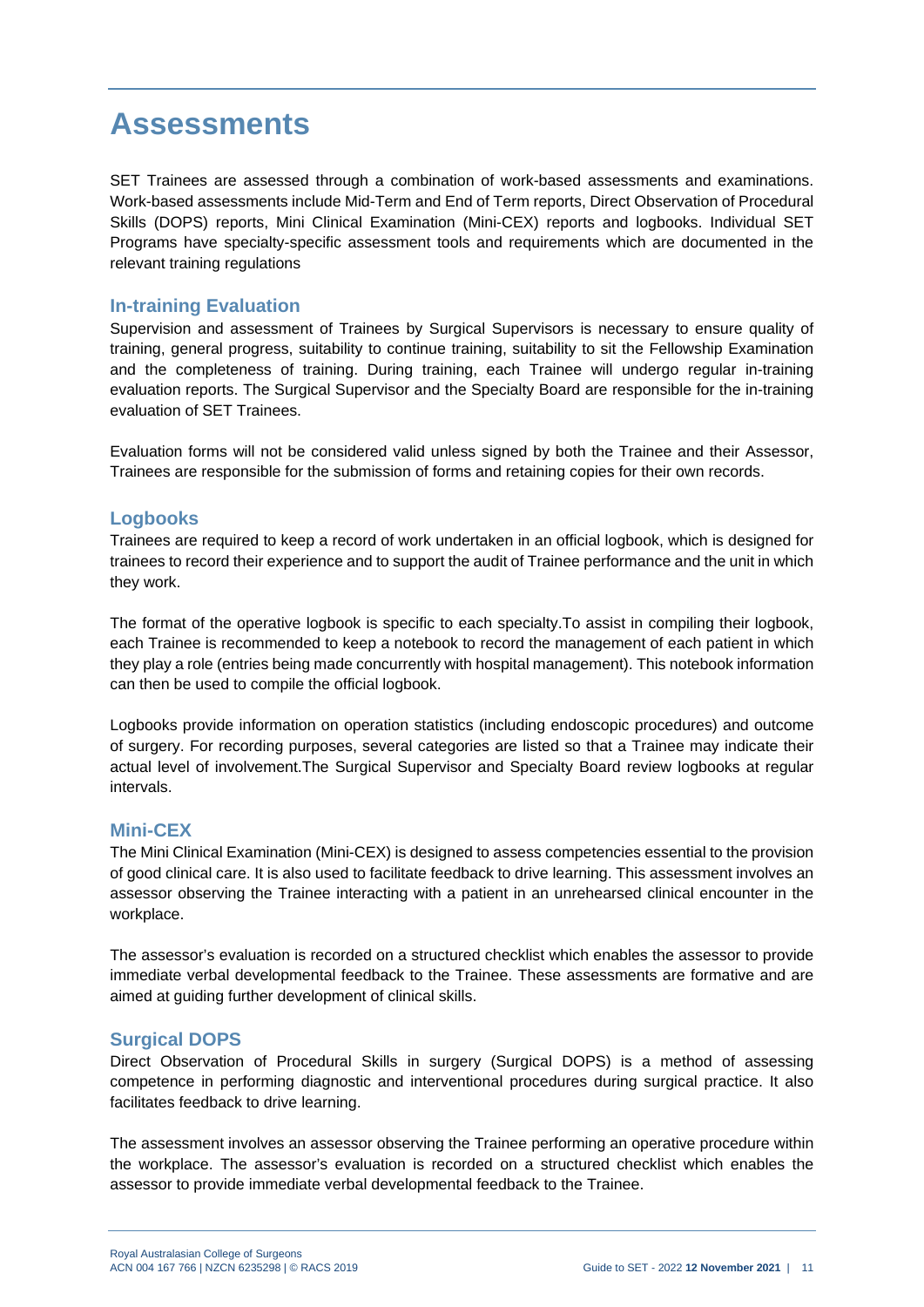# <span id="page-12-0"></span>**Courses**

Surgical Trainees are required to complete a number of skills courses generic to all specialties. Many surgical specialties also deliver specialty-specific courses. Information about these is available in each specialty's regulations.

The skills courses mandated within SET provide an opportunity for Trainees to learn and practice skills in the nine surgical competencies and are taught by an expert faculty. All skills courses include precourse reading, assessment and online learning.

An overview of the most commonly required skills courses is provided below. Some specialties may specify additional courses that must be completed during various stages of the SET Program. Further information is contained in each specialty's regulations.

# **ASSET Course: Australian and New Zealand Surgical Skills Education and Training**

ASSET is a practical two-day course teaching basic surgical skills. Taught by experienced surgeons, attendees benefit from high teacher to student ratios in an intensive, hands on environment.

The ASSET course is mandatory for Trainees in all surgical specialties excluding Neurosurgery.

The course is delivered in two sections. The first section includes ten eLearning modules that are required to be completed prior to the course followed by the classroom component which includes eight modules undertaken over two days.

By completing the ASSET course, participants will be able to:

- Practice standard precautions
- Demonstrate integration of incision, tissue handling, instrument, suture and needle selection, and suturing/tying skills
- Vessel dissection, ligation and repair, and bowel anastomosis
- Display competence in a variety of basic practical skills relating to different endoscopic environments and the mechanics of instrumentation.

The emphasis of this course is on small group teaching, intensive hands-on practice of basic skills, individual tuition, personal feedback to participants and the performance of practical procedures.

The ASSET course is not assessed; Trainees are given direct observational feedback throughout the course.

#### **CCrISP® Course: Care of the Critically Ill Surgical Patient**

CCrISP® teaches doctors to adopt a structured and comprehensive approach to managing unwell surgical patients, and to recognise the deteriorating patient and determine which patients are most at risk.

#### The CCrISP course is mandatory for Trainees in all nine surgical specialties in Australia and Aotearoa New Zealand.

CCrISP comprises of a mandatory pre-course eLearning component and a two and a half-day face-toface component consisting of lectures and small group teachings.

By completing this course, you will be able to:

- Adopt a structured, comprehensive approach to managing surgical patients
- Judge which patients are at most risk and plan to reduce their risk of adverse outcomes
- Recognise the deteriorating patient and intervene to correct the problem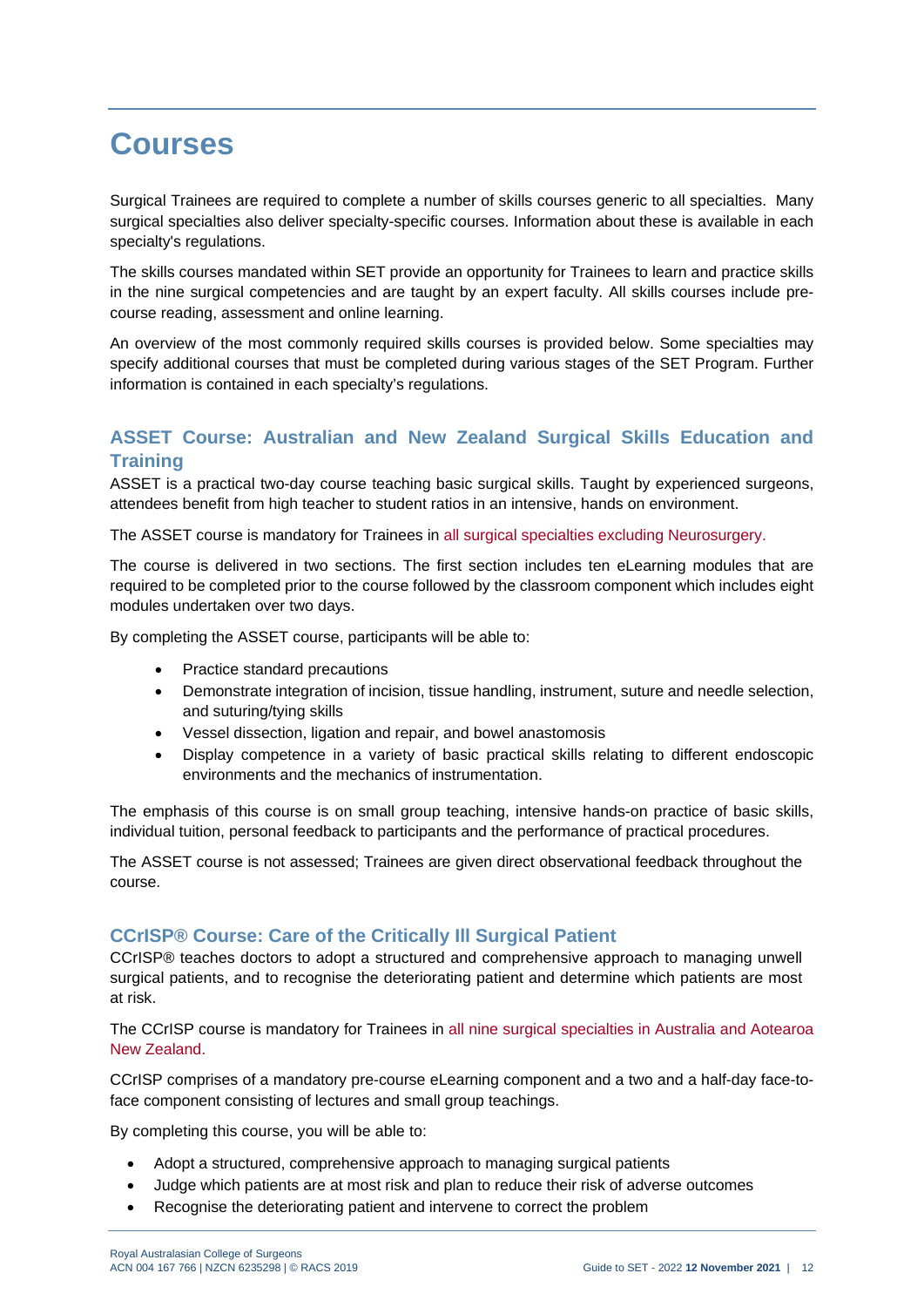• Acknowledge the importance of communication in managing surgical patients.

The course runs over two and a half days, and the program includes demonstrations, interactive lectures, practical skill stations and clinical case scenarios.

CCrISP® is an assessed course. Course assessment includes continual subjective assessment of participant's core knowledge, clinical insight, enthusiasm and assessment of the final day patient management scenario.

#### **CLEAR Course: Critical Literature Evaluation and Research**

CLEAR provides participants with core knowledge and skills needed for critical appraisal of medical literature, and tools for understanding, designing and implementing surgical research.

The CLEAR course is mandatory for all Trainees in General Surgery (excluding those on the GSET program), Neurosurgery, Orthopaedic Surgery (Aotearoa New Zealand only) and Urology SET Trainees.

CLEAR comprises of a mandatory pre-course eLearning component and a two-day face-to-face component consisting of lectures and small group teachings.

By completing CLEAR, you will be able to:

- Ask answerable clinical questions
- Find and critically appraise literature efficiently
- Understand study methodologies
- Extract numerical information from literature
- Apply evidence to surgical practice
- Develop sound foundations for conducting research
- Incorporate current research into practice
- Identify areas where good evidence is lacking and future research necessary

The CLEAR course is not formally assessed.

# **EMST Course: Early Management of Severe Trauma**

EMST teaches a systematic, concise approach to the care of a trauma patient, providing a safe and reliable method for immediate management of injured patients in the first one to two hours following injury. Adapted from the Advanced Trauma Life Support (ATLS®) course of the American College of Surgeons the course emphasis is on life saving skills and systematic clinical approach.

The EMST course is mandatory for all nine surgical specialties in Australia and Aotearoa New Zealand.

The EMST course comprises of a mandatory pre-course eLearning component and a two-day face-toface component.

After completing the EMST course, a participant will be able to:

- Demonstrate the concepts and principles of primary and secondary patient assessment;
- Establish management priorities in the initial management of a trauma patient;
- Initiate primary and secondary management of a simulated trauma patient in a timely manner;
- In a given trauma situation, demonstrate skills that are often required in the initial assessment and treatment of patients with multiple injuries.

The course runs over two and a half days, and the program includes interactive discussions, practical skill stations and case scenarios.

EMST is an assessed course. Participants are required to attend and engage in each session of the course. Participants are assessed on both a written multiple-choice questionnaire and practical exam (initial assessment). Each component must be completed successfully in order to achieve EMST certification, which is valid for four years.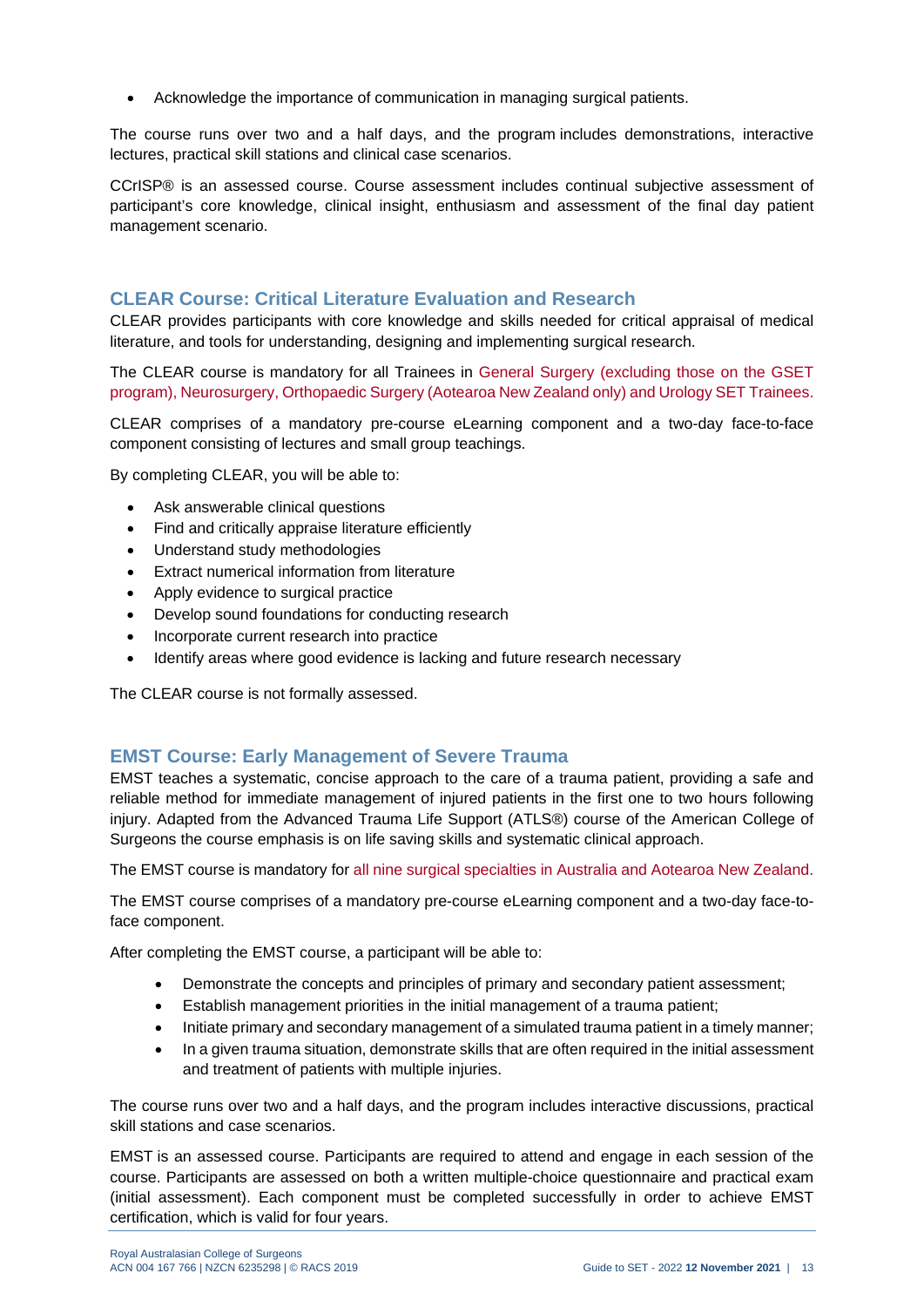# **TIPS Course: Training in Professional Skills**

TIPS offers a unique opportunity to learn and practice professional skills relevant to surgery in a safe and supportive learning environment. TIPS is a two-day course focussing on patient-centred care and communicating in teams, recognising the direct impact enhanced communication has on patient outcomes.

The TIPS course is mandatory for Orthopaedic Trainees in Australia and Aotearoa New Zealand and Trainees on the GSET program in General Surgery.

The TIPS course is a combination of online learning modules, interactive lectures, small group activities, discussions and immersive simulation scenarios, participants address issues and events that occur in the clinical and operating theatre environment that require skills in communication, teamwork, decision making, conflict resolution and leadership.

At the end of this course, participants should be able to:

- describe the benefits and challenges associated with effective patient-doctor communication in surgical practice
- describe the benefits and challenges associated with effective teamwork and collegial communication in surgical practice
- identify personal strengths and areas for improvement with respect to skills relevant to the above domains
- identify methods for practising and integrating these skills in the workplace
- reflect on achieving appropriate professional behaviours

The TIPS course is not formally assessed. Formative assessment throughout the course aims to improve participants' skills and connect the lessons with clinical applications.

|                                          | <b>ASSET</b>     | <b>CCrISP</b>    | <b>CLEAR</b>     | <b>EMST</b>      | <b>TIPS</b>      |
|------------------------------------------|------------------|------------------|------------------|------------------|------------------|
| <b>Cardiothoracic</b>                    | SET <sub>1</sub> | SET <sub>1</sub> |                  | SET <sub>1</sub> |                  |
| General - Au                             | SET <sub>2</sub> | SET <sub>2</sub> |                  | SET <sub>2</sub> | <b>SET 1-3</b>   |
| General - NZ                             | SET <sub>2</sub> | SET <sub>2</sub> | SET <sub>5</sub> | SET <sub>5</sub> |                  |
| <b>Neurosurgery</b>                      |                  | <b>SET 1-2</b>   | <b>SET 3-4</b>   | <b>SET 3-4</b>   |                  |
| <b>Orthopaedics - Aus</b>                | SET <sub>1</sub> | SET <sub>1</sub> |                  | SET <sub>2</sub> | SET <sub>1</sub> |
| <b>Orthopaedics - NZ</b>                 | SET <sub>1</sub> | SET <sub>1</sub> | SET <sub>1</sub> | <b>SET 1-4</b>   | SET <sub>3</sub> |
| <b>OHNS</b>                              | <b>SET 1-2</b>   | <b>SET 1-2</b>   |                  | <b>SET 1-2</b>   |                  |
| <b>Paediatrics</b>                       |                  | <b>SET 1-2</b>   |                  | <b>SET 1-2</b>   | <b>SET 1-3</b>   |
| <b>Plastic &amp; Reconstructive - Au</b> | SET <sub>1</sub> | SET <sub>1</sub> |                  | SET <sub>1</sub> |                  |
| <b>Plastic &amp; Reconstructive - NZ</b> | SET <sub>1</sub> | SET <sub>1</sub> |                  | SET <sub>1</sub> |                  |
| <b>Urology</b>                           | SET <sub>1</sub> | SET <sub>1</sub> | <b>SET 1-2</b>   | <b>SET 1-2</b>   |                  |
| <b>Vascular</b>                          | SET <sub>1</sub> | <b>SET 1-2</b>   |                  | <b>SET 1-2</b>   |                  |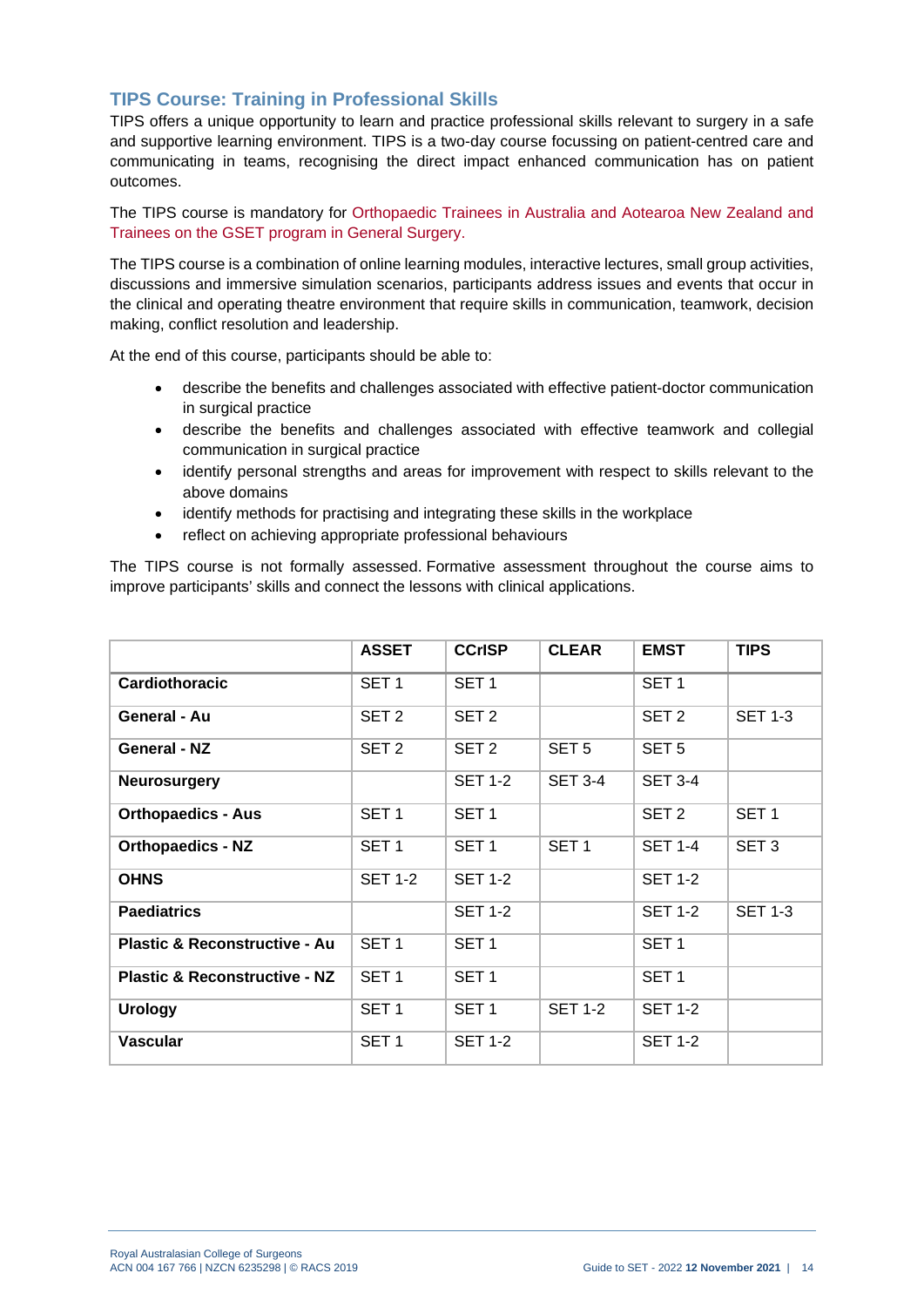# <span id="page-15-0"></span>**Examinations**

Examinations comprise both written format and practical 'clinical' format exams, and the topics being examined are either generic to all surgical Trainees or specialty-specific. SET Trainees' knowledge and skills are formally assessed by a number of examinations.

During the course of training, all SET Trainees, unless otherwise indicated, will undertake:

- Clinical Examination (CE)
- Specialty Specific Surgical Science Examination (SSE)
	- o The General Surgery SET program has specialty specific online modules in place of an examination
	- o The Neurosurgery SET program does not include SSE
- Fellowship Examination (FEx)

Other assessments are conducted in the workplace. Each specialty has established time limits and eligibility requirements for the successful completion of the different components of the examination (refer to individual specialty training regulations).

# **[Clinical Examination](http://www.surgeons.org/becoming-a-surgeon/surgical-education-training/examinations/clinical-examination/)**

The Clinical Examination (CE) is a practical examination designed to assess early SET (preferably SET 1) trainees in the clinical application of the basic sciences. The emphasis of the Clinical Examination is on the application of basic science knowledge and understanding and clinical practise relevant to all forms of surgery. Trainees spend five minutes at each of 16 assessed stations. Examples of tasks include patient history taking and examination, demonstration of practical technical skill, the application of basic science knowledge, data acquisition and analysis, counselling and communication skills.

This examination must be passed within the first two years of active training and Trainees are permitted a maximum of four attempts. The CE is no longer a requirement for all SET (Surgical Education and Training) Programmes. SET Trainees must check with their Specialist Training Board as to whether they are required to sit the CE. Similarly some SET programs have mandated the CE as a selection criteria for SET selection. Prevocational candidates are advised to check with the relevant SET training program about the exact timing and requirements for their desired SET program.

Refer to the [Conduct of SET Clinical Examination Policy](http://www.surgeons.org/policies-publications/policies/examinations-and-assessment/) on the RACS website.

# **Specialty Specific Surgical Science Examination**

The Specialty Training Board will determine which Specialty Specific examination (SSE) a trainee must undertake and timelines. The SSE must be completed in accordance with each Specialty's requirements:

- Cardiothoracic Surgery Cardiothoracic Surgical Sciences and Principles [\(CSSP\)](https://www.surgeons.org/becoming-a-surgeon/surgical-education-training/examinations/specialty-examinations/cssp-examination/)
- Orthopaedic Surgery Orthopaedic Principles and Basic Science Examination [\(OPBS\)](https://www.surgeons.org/becoming-a-surgeon/surgical-education-training/examinations/specialty-examinations/opbs-examination/)
- Paediatric Surgery Paediatric Anatomy & Embryology [\(PAE\)](https://www.surgeons.org/becoming-a-surgeon/surgical-education-training/examinations/specialty-examinations/paediatric-examinations/) Examination and the Paediatric Pathophysiology [\(PPP\)](https://www.surgeons.org/becoming-a-surgeon/surgical-education-training/examinations/specialty-examinations/paediatric-examinations/) Examination.
- Plastic & Reconstructive Surgery Plastic and Reconstructive Surgical Sciences and Principles Examination [\(PRSSP\)](https://www.surgeons.org/becoming-a-surgeon/surgical-education-training/examinations/specialty-examinations/prssp-examination/)
- [OHN Surgery,](https://www.surgeons.org/becoming-a-surgeon/surgical-education-training/examinations/specialty-examinations/sse-in-otolaryngology/) [Urology](https://www.surgeons.org/Examinations/specialty-specific-examinations/urology-sse-in-urology) and [Vascular Surgery](https://www.surgeons.org/Examinations/specialty-specific-examinations/vascular-surgery-sse-in-vascular-surgery) Surgical Science Specialty Specific (SSE) **Examination**

Refer to the relevant Conduct of [SSE Examination Policy](http://www.surgeons.org/policies-publications/policies/examinations-and-assessment/) on the RACS website.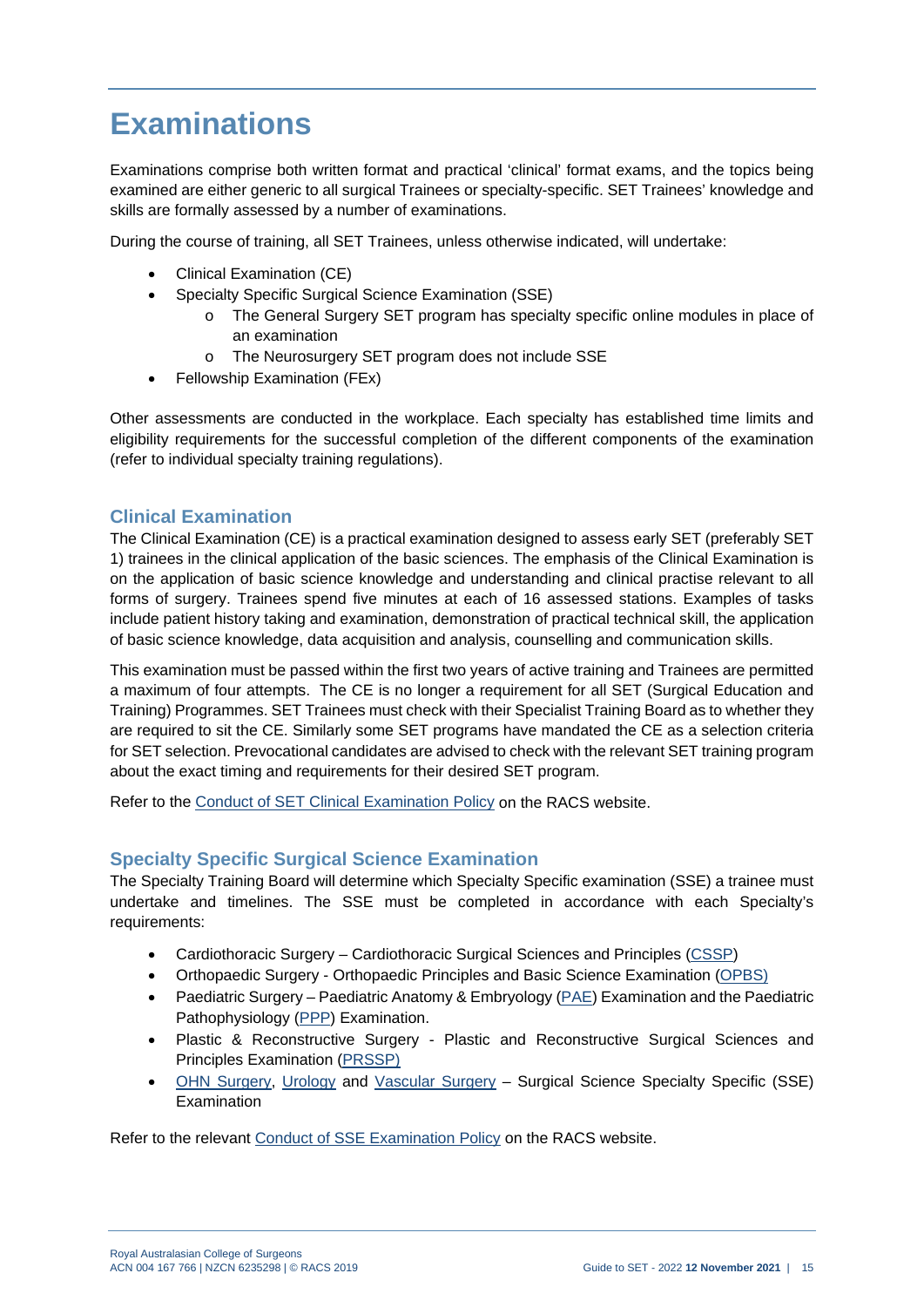# **[Fellowship Examination](http://www.surgeons.org/becoming-a-surgeon/surgical-education-training/examinations/fellowship-examination/)**

The Fellowship Examination comprises a written component and a clinical/viva component. These are made up of seven segments in total, which for most specialties is divided into two written papers and five clinical/viva segments.

The Fellowship Examination assesses the knowledge, clinical skills, judgment and decision-making and professional competencies of candidates, in order to ensure that they are safe and competent to practice as surgeons. The examination is blueprinted to the specialty curriculum, and examiners use agreed marking guidelines to assess against the required standard.

The Specialty Court of Examiners determines the content of their examination and candidates are advised as to the components of the examination unique to their Specialty. Any changes to the format of the Fellowship Examination are forwarded to Trainees no less than six months prior to an examination.

To sit the Fellowship Examination, a trainee must:

- Be registered as an accredited Trainee of the College
- Have satisfied the specialty specific requirements of training by the [Specialty Board.](https://www.surgeons.org/about/governance-committees/committees/education-board/specialty-boards/)

The Specialty Training Boards determine the surgical training program that must be completed by a Trainee. All elements of the training program must be completed before a trainee is eligible to apply and present for the Fellowship Examination.

A trainee who is assessed by their Speciality Training Board as having satisfactorily completed all requirements and is adequately prepared will be approved to present for the examination.

A letter of support from the applicant's current supervisor of training and/or Director of Training and Regional Training Committee Chair (for AOA only) must be submitted directly to the trainee's relevant specialty training board if required.

An application outside the published timeframes will not be accepted.

Refer to the [Conduct of the Fellowship Examination Policy](http://www.surgeons.org/policies-publications/policies/examinations-and-assessment/) available on the RACS website.

Please note that completion of the Fellowship Examination does not automatically provide a trainee with a FRACS. Trainees who have successfully completed the Fellowship Examination may apply for Fellowship. Refer to the [Admission to Fellowship Policy](https://www.surgeons.org/policies-publications/policies/admission-to-fellowship/) on the RACS website.

# <span id="page-16-0"></span>**Research**

All surgical Trainees undertake one or more research projects during SET. Research is strongly encouraged by RACS, and some Specialty Boards specify that a research requirement is completed as part of the SET program.

The research requirement may include (but is not limited to):

- presentation of a paper/poster display at a meeting for which abstracts are subject to review and selection
- a publication in a journal which referees all manuscripts
- a dissertation with a written review of a clinical problem, together with a critical literature review
- a period of full-time research
- a research based higher degree at Masters level or above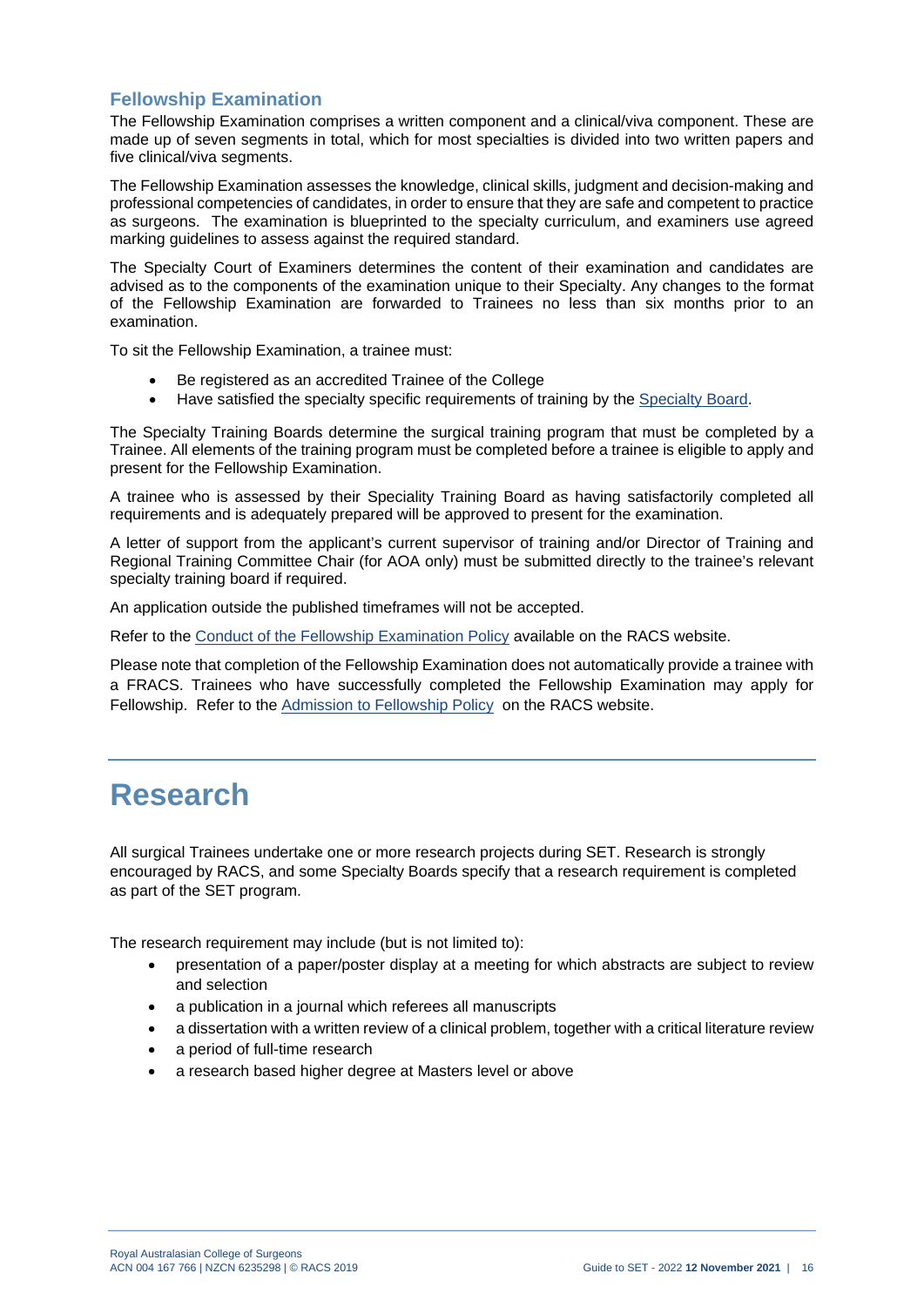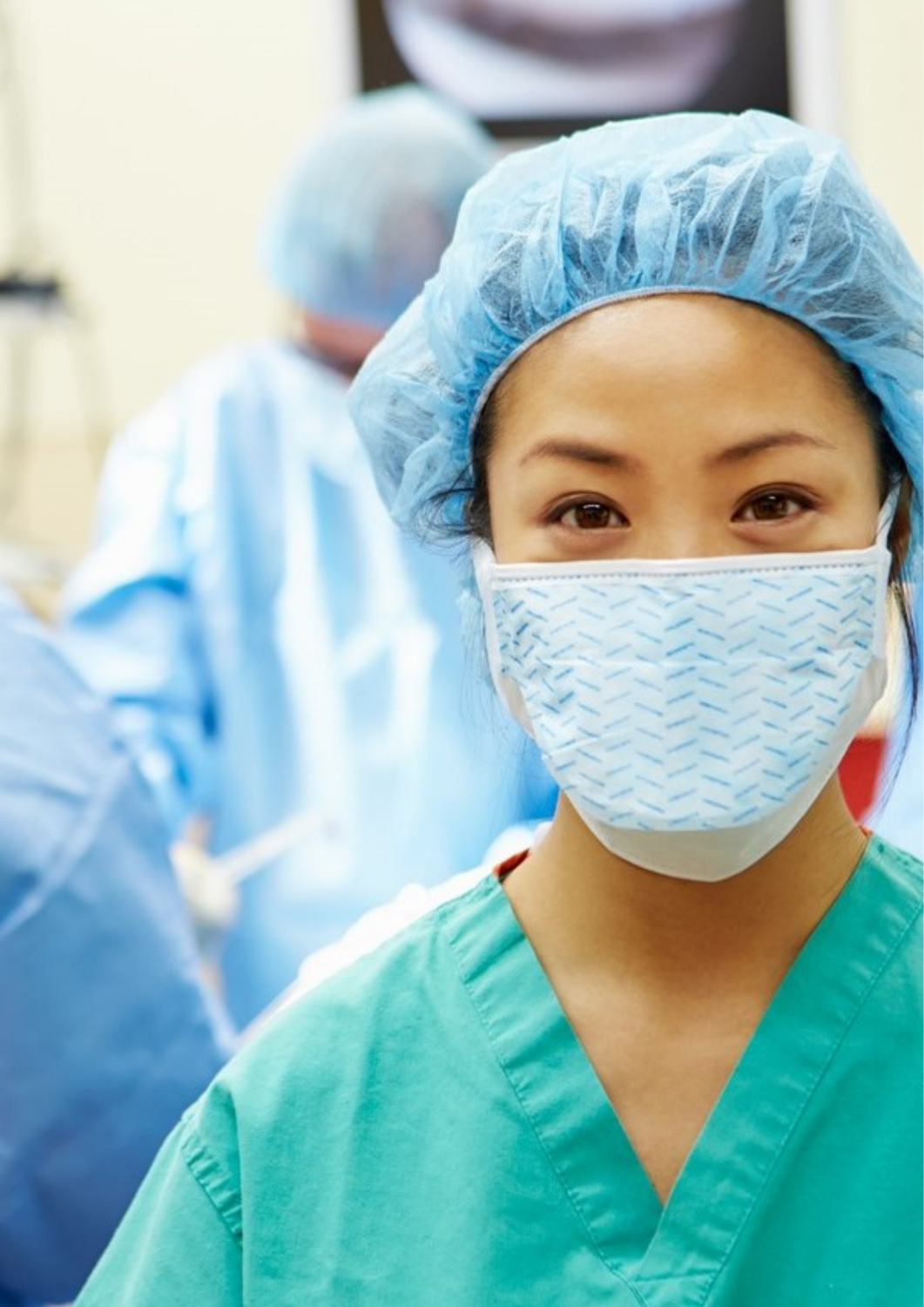# **Surgical Specialties**

ACN 004 167 766 | NZCN 6235298 | © RACS 2019 Guide to SET - 2022 **12 November 2021** | 18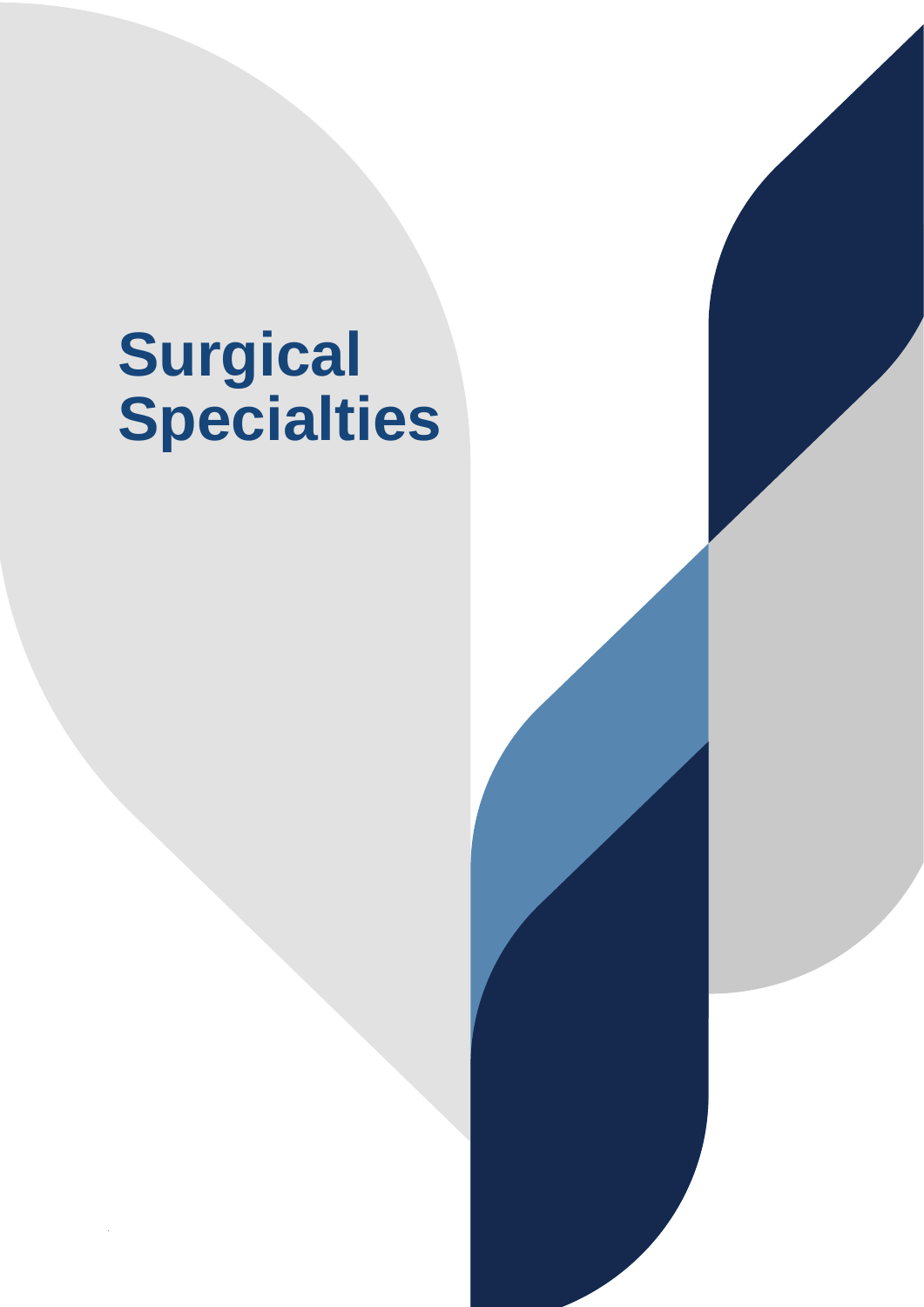# <span id="page-19-0"></span>**Surgical Specialties**

# <span id="page-19-1"></span>**Cardiothoracic Surgery**

Cardiothoracic Surgery is the medical specialty devoted to the surgical management of intrathoracic diseases and abnormalities. The Cardiothoracic surgeon may perform surgical procedures that involve the lung, heart, and/or the great vessels. The SET Program in Cardiothoracic Surgery is designed to provide Trainees with clinical and operative experience, to enable them to manage both cardiac and thoracic conditions that relate to the specialty, including becoming familiar with the techniques related to the discipline.

#### **Duration**

The SET Program in Cardiothoracic Surgery is structured over a six year sequential curriculum as follows:

**SET 1-6** Satisfactory completion of 12, six month terms and six years of satisfactory operative experience in Cardiothoracic Surgery training

#### **Training Requirements**

|                                         | <b>SET</b>   | <b>SET</b>   | <b>SET</b>   | <b>SET</b>   | <b>SET</b>   | <b>SET</b>   |
|-----------------------------------------|--------------|--------------|--------------|--------------|--------------|--------------|
|                                         | 1            | $\mathbf{2}$ | 3            | 4            | 5            | 6            |
| <b>SURGICAL ROTATIONS</b>               |              |              |              |              |              |              |
| Cardiothoracic Surgery Training         | $\checkmark$ | $\checkmark$ | $\checkmark$ | $\checkmark$ | $\checkmark$ | $\checkmark$ |
| <b>ASSESSMENT</b>                       |              |              |              |              |              |              |
| <b>Trainee Evaluation Report</b>        | ✓            | ✓            | $\checkmark$ | $\checkmark$ | $\checkmark$ | $\checkmark$ |
| <b>MALT Logbook</b>                     | ✓            | $\checkmark$ | ✓            | $\checkmark$ | $\checkmark$ | $\checkmark$ |
| <b>DOPS</b>                             | ✓            | ✓            | $\checkmark$ | ✓            | ✓            | $\checkmark$ |
| Longitudinal Requirement Form           | $\checkmark$ | ✓            | ✓            | $\checkmark$ | ✓            | $\checkmark$ |
| Self-Evaluation                         | $\checkmark$ |              |              |              |              |              |
| <b>Rotation Evaluation</b>              | $\checkmark$ |              |              |              |              |              |
| 360 Degree Evaluation Survey            | ✓            |              |              |              |              |              |
| Thesis Requirement*                     | $\checkmark$ | $\checkmark$ | $\checkmark$ | $\checkmark$ |              |              |
| 2 Publications**                        | $\checkmark$ | ✓            | ✓            | ✓            | $\checkmark$ | $\checkmark$ |
| <b>EXAMINATIONS</b>                     |              |              |              |              |              |              |
| Surgical Sciences and Principles (CSSP) |              | $\checkmark$ | $\checkmark$ | $\checkmark$ |              |              |
| <b>Clinical Examination</b>             | $\checkmark$ | $\checkmark$ |              |              |              |              |
| Fellowship Examination                  |              |              |              |              | $\checkmark$ | $\checkmark$ |
| <b>COURSES</b>                          |              |              |              |              |              |              |
| <b>ASSET Course</b>                     | $\checkmark$ |              |              |              |              |              |
| <b>CCrISP® Course</b>                   | ✓            |              |              |              |              |              |
| <b>EMST Course</b>                      | ✓            | ✓            |              |              |              |              |
| <b>Cardiothoracic Course</b>            | ✓            | ✓            | ✓            | $\checkmark$ | $\checkmark$ | $\checkmark$ |
| <b>MEETINGS</b>                         |              |              |              |              |              |              |
| <b>ANZSCTS Meeting</b>                  | $\checkmark$ | $\checkmark$ | $\checkmark$ | $\checkmark$ | $\checkmark$ | $\checkmark$ |
| <b>ANZSCTS ASM Trainee wetlab</b>       | ✓            | ✓            | ✓            | $\checkmark$ | ✓            | ✓            |

For further information, please refer to the most recent [Training Regulations.](https://www.surgeons.org/-/media/Project/RACS/surgeons-org/files/becoming-a-surgeon-trainees/cardiothoracic-surgery/cardiothoracic-set-program-regulations.pdf?rev=7f4703414fe646948ae8a21066c10122)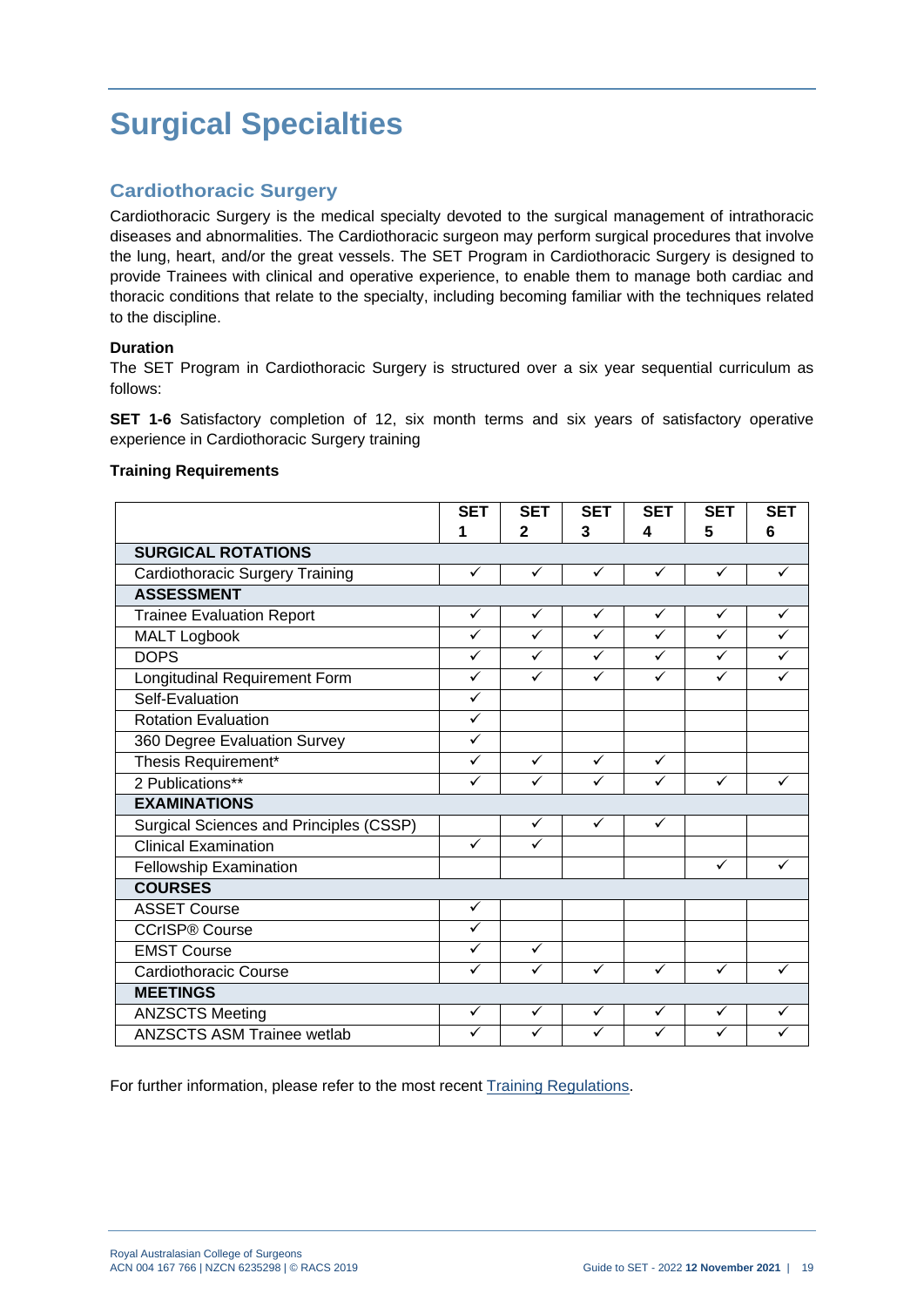# <span id="page-20-0"></span>**General Surgery Australia**

General Surgery is the core specialty within the discipline of surgery and is the broadest of the surgical specialties. The General Surgeon is a surgical specialist engaged in the comprehensive care of surgical patients and in some situations the General Surgeon may require knowledge of the whole field of surgery. The General Surgeon is frequently the one first confronted with the acutely ill or injured person and is responsible for the early investigation of the obscure surgical illness.

The General Surgery SET Program in Australia is administered is by [General Surgeons Australia](http://www.generalsurgeons.com.au/education-and-training) (GSA).

In 2022, the Australian Board in General Surgery will be implementing the revised General Surgery Education and Training (GSET) program. The overall objective of the GSET Training program is to ensure that the graduating General Surgery trainee has the competencies and skills required to undertake core General Surgery procedures, be able to participate independently in an acute on call general surgical roster and be competent across the RACS Core Competencies.

GSET is a five (5) year training program structured into two stages – Core and Principal.

| Core Training | GSET Levels $1 - 3$ and focuses on the foundation skills relating to general surgery              |
|---------------|---------------------------------------------------------------------------------------------------|
|               | Principal Training GSET Levels $4 - 5$ where the trainees' involvement and clinical complexity is |
|               | increasing                                                                                        |

Trainees who deferred their training and will therefore commence in 2022 onwards will undertake the GSET Program.

A diagrammatic representation of the program is depicted below and the GSET Regulations can be found [here.](https://www.generalsurgeons.com.au/media/files/Education%20and%20Training/GSET/REG%202020-11-16%20-%20Final.pdf)

An overview of the development of the GSET program can be found [here.](https://www.generalsurgeons.com.au/media/files/Education%20and%20Training/GSET/DOC%202019-10-22%20Process%20Overview-%20Supplementary%20Doc.pdf)

|             | <b>CORE</b>                                          |             | <b>PRINCIPAL</b>                                   |                                                      |  |
|-------------|------------------------------------------------------|-------------|----------------------------------------------------|------------------------------------------------------|--|
| GSET1       | GSET2                                                | GSET3       | GSET4                                              | GSET5                                                |  |
| 2 Rotations | 2 Rotations                                          | 2 Rotations | 2 Rotations                                        | 2 Rotations                                          |  |
|             | 100 EPAs to the level of Entrustable                 |             |                                                    | 60 EPAs to the level of Entrustable                  |  |
|             | 37 PBAs to the level - Able to Perform Independently |             |                                                    | 28 PBAs to the level - Able to Perform Independently |  |
|             | Skills Courses - EMST, CCrISP, ASSET, TIPS,          |             |                                                    |                                                      |  |
|             | <b>SEAM</b>                                          |             |                                                    |                                                      |  |
|             |                                                      |             | <b>500 Research Points</b>                         |                                                      |  |
|             |                                                      |             | 1000 Majors with appropriate primary operator rate |                                                      |  |
|             |                                                      |             | 200 Endoscopies and 100 Colonoscopies              |                                                      |  |
|             |                                                      |             | 4 GSA Trainees' Days                               |                                                      |  |
|             |                                                      |             | <b>Training Committee Educational Sessions</b>     |                                                      |  |
|             |                                                      |             | Fellowship Exam                                    |                                                      |  |

*Note: EPAs - Entrustable Professional Activities PBAs - Procedure Based Activities*

Trainees who commenced their General Surgery training in 2021 or prior will remain on the SET (Surgical Education and Training) Program and are governed by those Regulations and the information outlined below.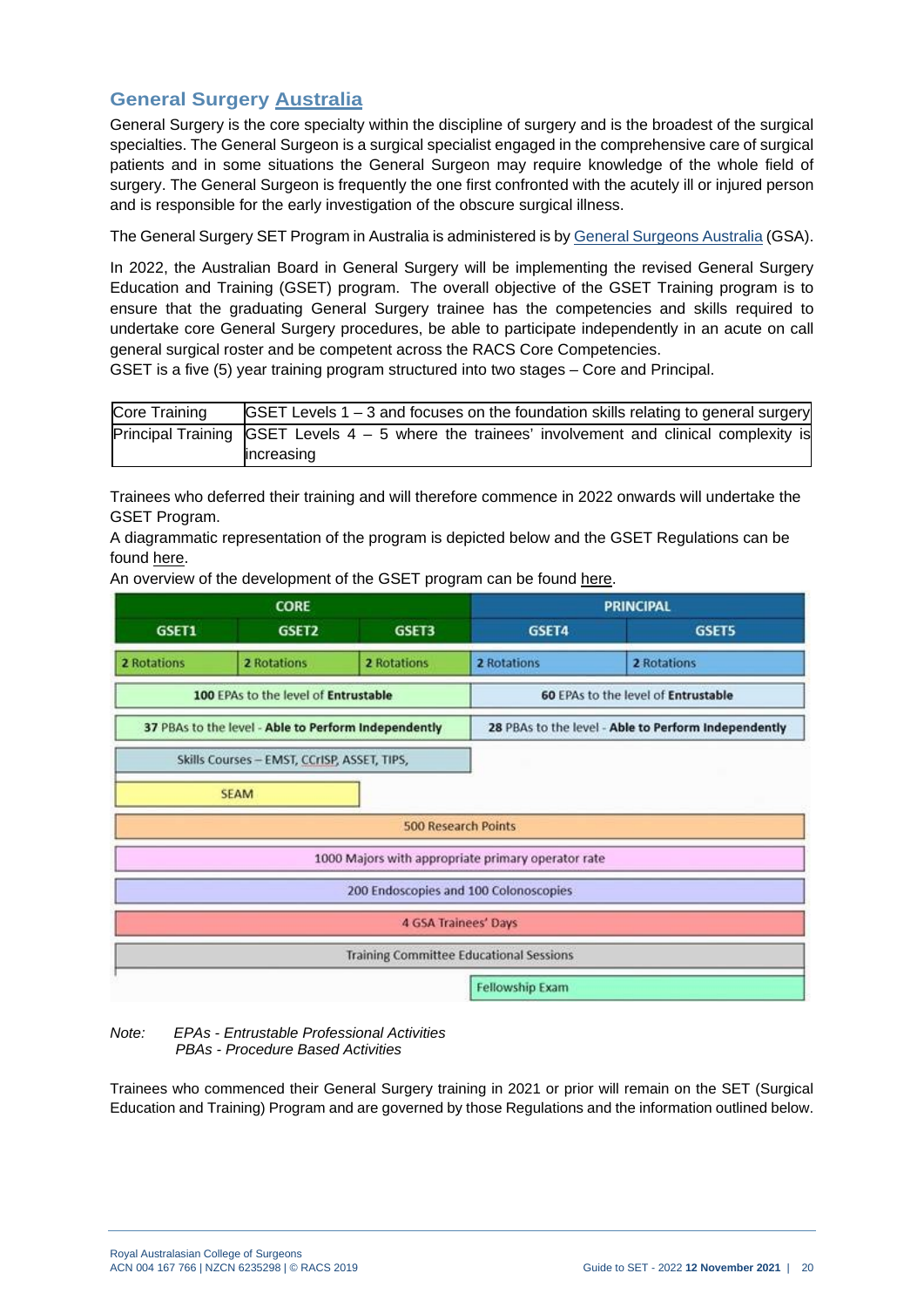#### **SET Program Duration**

The SET Program in General Surgery in Australia is structured over four years as follows:

**SET 2-5** satisfactory completion of 8 x six-month terms in posts accredited by the Australian Board in General Surgery (AUBiGS) beyond SET 2.

#### **Training Requirements**

| SET <sub>1</sub>                                        | SET <sub>2</sub> | SET <sub>3</sub> | SET4         | SET <sub>5</sub> |  |  |  |  |  |
|---------------------------------------------------------|------------------|------------------|--------------|------------------|--|--|--|--|--|
| <b>SURGICAL ROTATIONS</b>                               |                  |                  |              |                  |  |  |  |  |  |
|                                                         | $\checkmark$     | $\checkmark$     | $\checkmark$ | ✓                |  |  |  |  |  |
|                                                         |                  |                  |              |                  |  |  |  |  |  |
|                                                         | $\checkmark$     | $\checkmark$     | $\checkmark$ | ✓                |  |  |  |  |  |
|                                                         | $\checkmark$     | $\checkmark$     | $\checkmark$ | ✓                |  |  |  |  |  |
|                                                         |                  | $\checkmark$     |              |                  |  |  |  |  |  |
| <b>SEAM (SURGICAL EDUCATION AND ASSESSMENT MODULES)</b> |                  |                  |              |                  |  |  |  |  |  |
|                                                         | $\checkmark$     | $\checkmark$     |              |                  |  |  |  |  |  |
|                                                         |                  |                  |              |                  |  |  |  |  |  |
|                                                         |                  |                  |              | $\checkmark$     |  |  |  |  |  |
|                                                         |                  |                  |              |                  |  |  |  |  |  |
|                                                         | $\checkmark$     |                  |              |                  |  |  |  |  |  |
|                                                         | $\checkmark$     |                  |              |                  |  |  |  |  |  |
| $\checkmark$                                            | $\checkmark$     | $\checkmark$     |              |                  |  |  |  |  |  |
|                                                         | $\checkmark$     |                  |              |                  |  |  |  |  |  |
| <b>EDUCATIONAL SESSIONS<sup>5</sup></b>                 |                  |                  |              |                  |  |  |  |  |  |
|                                                         | $\checkmark$     | ✓                | ✓            | ✓                |  |  |  |  |  |
|                                                         |                  |                  |              |                  |  |  |  |  |  |

The Research Requirement must be completed prior being awarded Fellowship of the Royal Australasian College of Surgeons.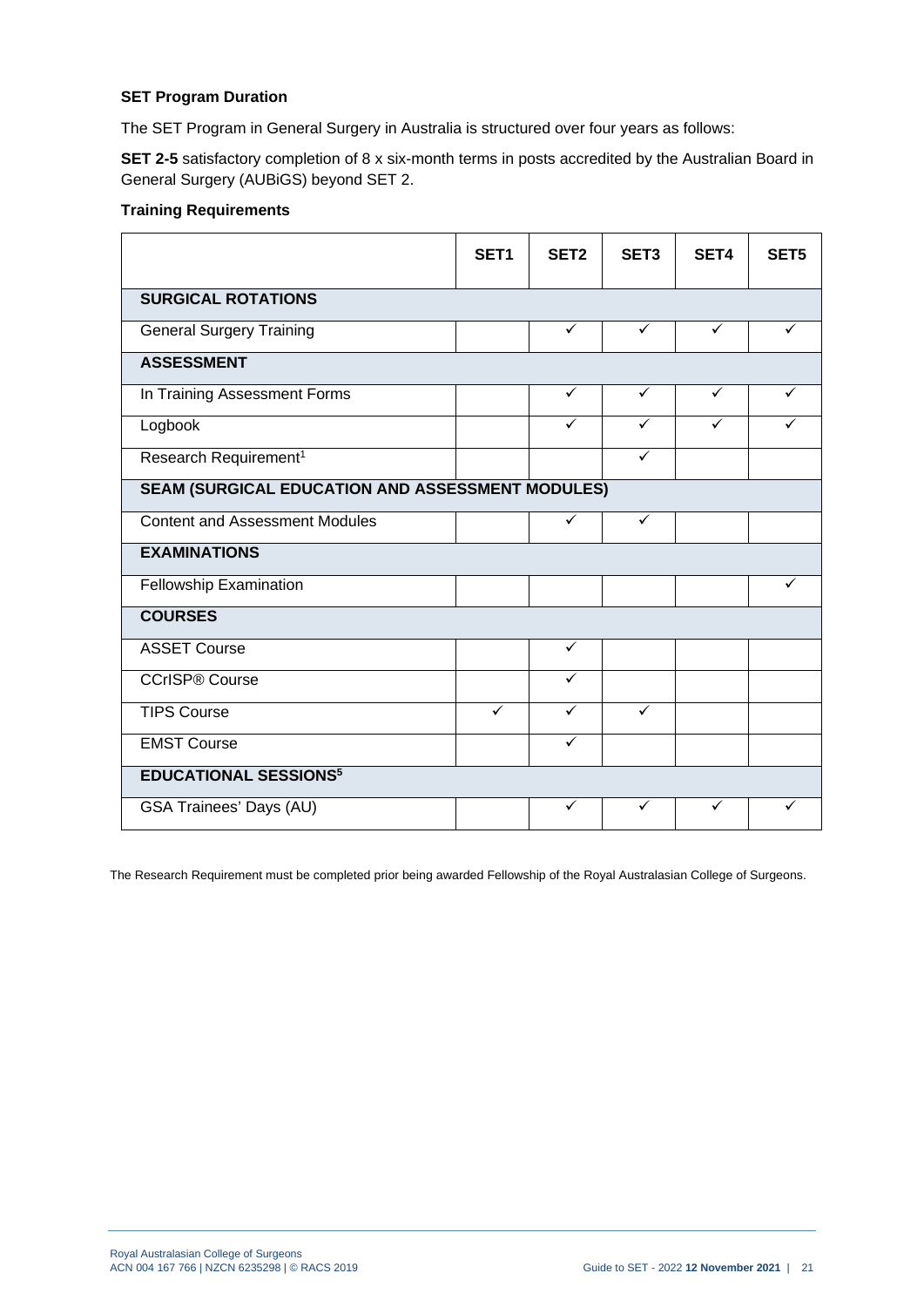# <span id="page-22-0"></span>**General Surgery New Zealand**

General Surgery is the core specialty within the discipline of surgery and is the broadest of the surgical specialties. The General Surgeon is a surgical specialist engaged in the comprehensive care of surgical patients and in some situations the General Surgeon may require knowledge of the whole field of surgery. The General Surgeon is frequently the one first confronted with the acutely ill or injured person and is responsible for the early investigation of the obscure surgical illness.

The General Surgery GSET Program in Aotearoa New Zealand is administered by the New Zealand Association of General Surgeons.

#### **Duration**

The GSET Program in General Surgery in Aotearoa New Zealand is structured over five years as follows:

**SET 1-5** satisfactory completion of at least 8x six-month terms in posts accredited by the New Zealand Committee in General Surgery (NZCiGS).

#### **Training Requirements**

|                                                         | SET <sub>1</sub> | SET <sub>2</sub> | SET <sub>3</sub> | SET4         | SET <sub>5</sub> |
|---------------------------------------------------------|------------------|------------------|------------------|--------------|------------------|
| <b>SURGICAL ROTATIONS</b>                               |                  |                  |                  |              |                  |
| <b>General Surgery Training</b>                         | $\checkmark$     | $\checkmark$     | $\checkmark$     | $\checkmark$ | $\checkmark$     |
| <b>ASSESSMENT</b>                                       |                  |                  |                  |              |                  |
| In Training Assessment Forms                            | $\checkmark$     | $\checkmark$     | $\checkmark$     | $\checkmark$ | ✓                |
| Personal Development and Learning Plan<br>(PDLP)        | ✓                | ✓                | ✓                | ✓            |                  |
| Logbook                                                 | ✓                | $\checkmark$     | $\checkmark$     | $\checkmark$ | ✓                |
| Research Requirement <sup>1</sup>                       |                  |                  |                  |              |                  |
| <b>Entrustable Professional Activities (EPAs)</b>       | $\checkmark$     | ✓                | ✓                | ✓            | ✓                |
| Procedure Based Activities (PBAs)                       | ✓                | ✓                | ✓                | ✓            |                  |
| <b>SEAM (SURGICAL EDUCATION AND ASSESSMENT MODULES)</b> |                  |                  |                  |              |                  |
| <b>Content and Assessment Modules</b>                   | ✓                | ✓                |                  |              |                  |
| <b>EXAMINATIONS2</b>                                    |                  |                  |                  |              |                  |
| Fellowship Examination                                  |                  |                  |                  | $\checkmark$ | $\checkmark$     |
| <b>COURSES3</b>                                         |                  |                  |                  |              |                  |
| <b>ASSET Course</b>                                     | $\checkmark$     | $\checkmark$     | ✓                |              |                  |
| <b>CCrISP® Course</b>                                   | ✓                | ✓                | ✓                |              |                  |
| <b>CLEAR Course</b>                                     | ✓                | ✓                | ✓                |              |                  |
| <b>EMST Course</b>                                      | ✓                | ✓                | ✓                |              |                  |
| <b>TIPS</b>                                             | ✓                | ✓                | ✓                | ✓            | ✓                |
| <b>EDUCATIONAL SESSIONS4</b>                            |                  |                  |                  |              |                  |
| <b>NZAGS Trainee Days</b>                               | ✓                | ✓                | ✓                | ✓            | ✓                |

1. The Research Requirement must be completed prior being awarded Fellowship of the Royal Australasian College of Surgeons.

2. Trainees commencing from 2022 are eligible for accelerated learning and may be able to sit the Fellowship Examination in SET 4.

3. Courses are listed at the latest SET level they must be completed in order to progress through SET. Courses may be undertaken prior to the SET level indicated.

4. Trainees commencing from 2022 onwards must attend at least eight NZAGS Trainee Days over the course of their training.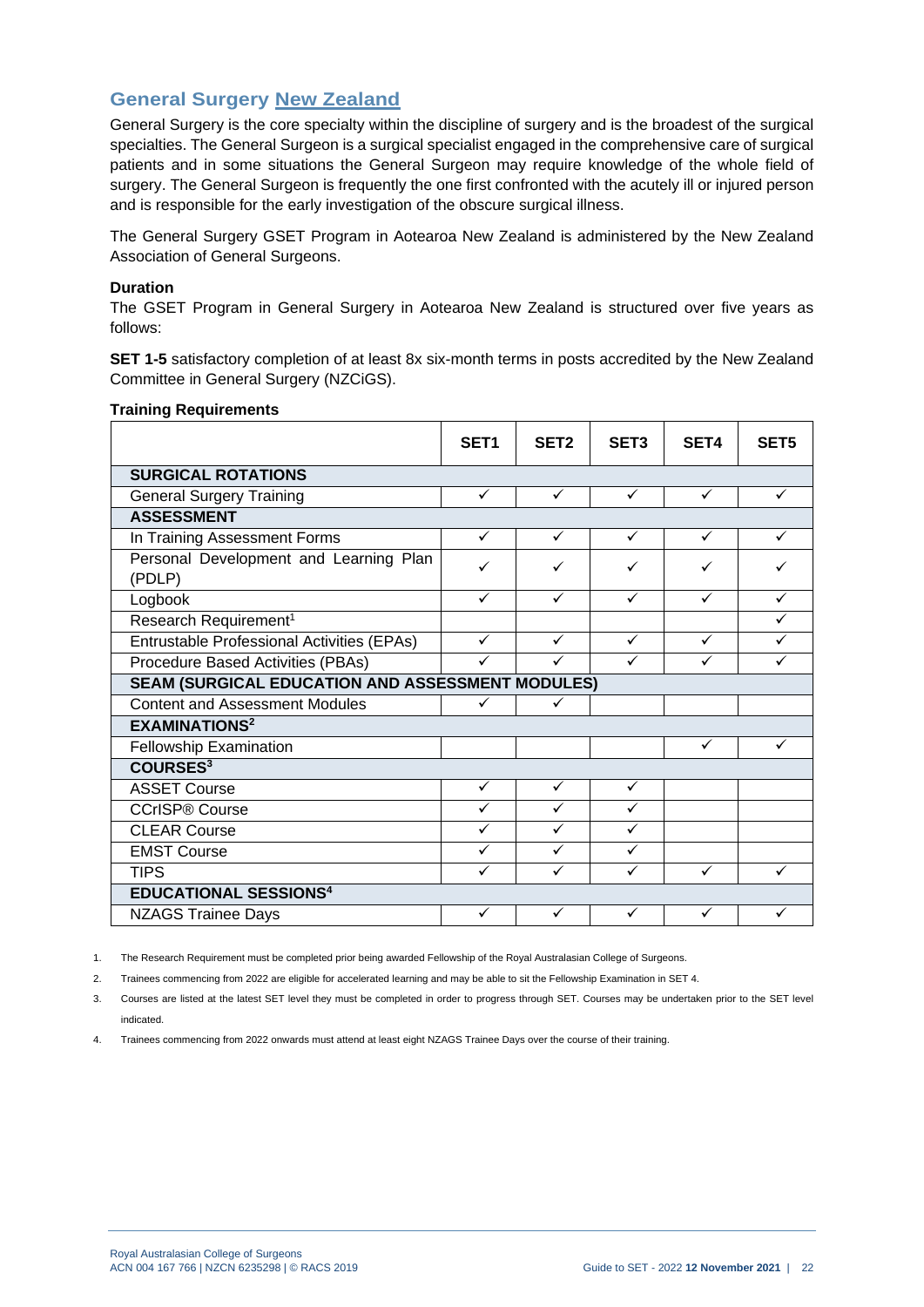### <span id="page-23-0"></span>**Neurosurgery**

Neurosurgery provides for the operative and non-operative management of disorders that affect the central, peripheral and autonomic nervous system, including their supportive structures and vascular supply. This includes prevention, diagnosis, evaluation, treatment, critical care and rehabilitation as well as the operative and non-operative management of pain.

Neurosurgery encompasses disorders of the brain, meninges, skull and their blood supply including the extracranial carotid and vertebral arteries, disorders of the pituitary gland, disorders of the spinal cord, spinal cord meninges and spine, including cranial and peripheral nerves.

The SET Program in Neurosurgery operates in Australia, Aotearoa New Zealand and Singapore, and is administered by the Neurosurgical Society of Australasia.

#### **Selection Process**

All applicants will be allowed a maximum of four attempts at selection into the SET Program in Neurosurgery. The number of attempts will be counted starting from the 2022 intake onwards.

At the time of application, applicants must nominate a **Home Region** where, if selected, they will ordinarily spend the majority of their SET Program. The nominated Home Region cannot be changed in future selection applications unless a written request is made to the Board Chair prior to the closing date for applications and approved at the Board Chair's discretion on the grounds of exceptional circumstances.

Full details of the selection process can be found on the Neurosurgical Society of Australasia website at [www.nsa.org.au.](http://www.nsa.org.au/) They are published in November each year for the selection process the following year.

#### **Duration**

The SET Program in Neurosurgery is structured on a three level sequential curriculum to facilitate the cumulative acquisition of the experience, knowledge, skills and attributes aligned with the overall objective. The SET Program in Neurosurgery can be completed in a minimum of five years and a maximum of nine years subject to satisfactory progression through the levels in the timeframes.

|                                            | <b>BASIC</b> | <b>INTERMEDIATE</b> | <b>ADVANCED</b> |
|--------------------------------------------|--------------|---------------------|-----------------|
| <b>SURGICAL ROTATIONS</b>                  |              |                     |                 |
| <b>Neurosurgery Training</b>               |              |                     |                 |
| <b>ASSESSMENT</b>                          |              |                     |                 |
| <b>Professional Performance Assessment</b> |              |                     |                 |
| Direct Observation of Procedural Skills    |              |                     |                 |
| Assessments                                |              |                     |                 |
| Logbook                                    |              |                     |                 |
| <b>Research Requirement</b>                |              |                     |                 |
| <b>EXAMINATIONS</b>                        |              |                     |                 |
| Fellowship Examination                     |              |                     |                 |
| <b>COURSES</b>                             |              |                     |                 |
| <b>CCrISP® Course</b>                      |              |                     |                 |
| <b>CLEAR Course</b>                        |              |                     |                 |
| <b>EMST Course</b>                         |              |                     |                 |
| <b>MEETINGS</b>                            |              |                     |                 |
| <b>Neurosurgical Training Seminars</b>     |              |                     |                 |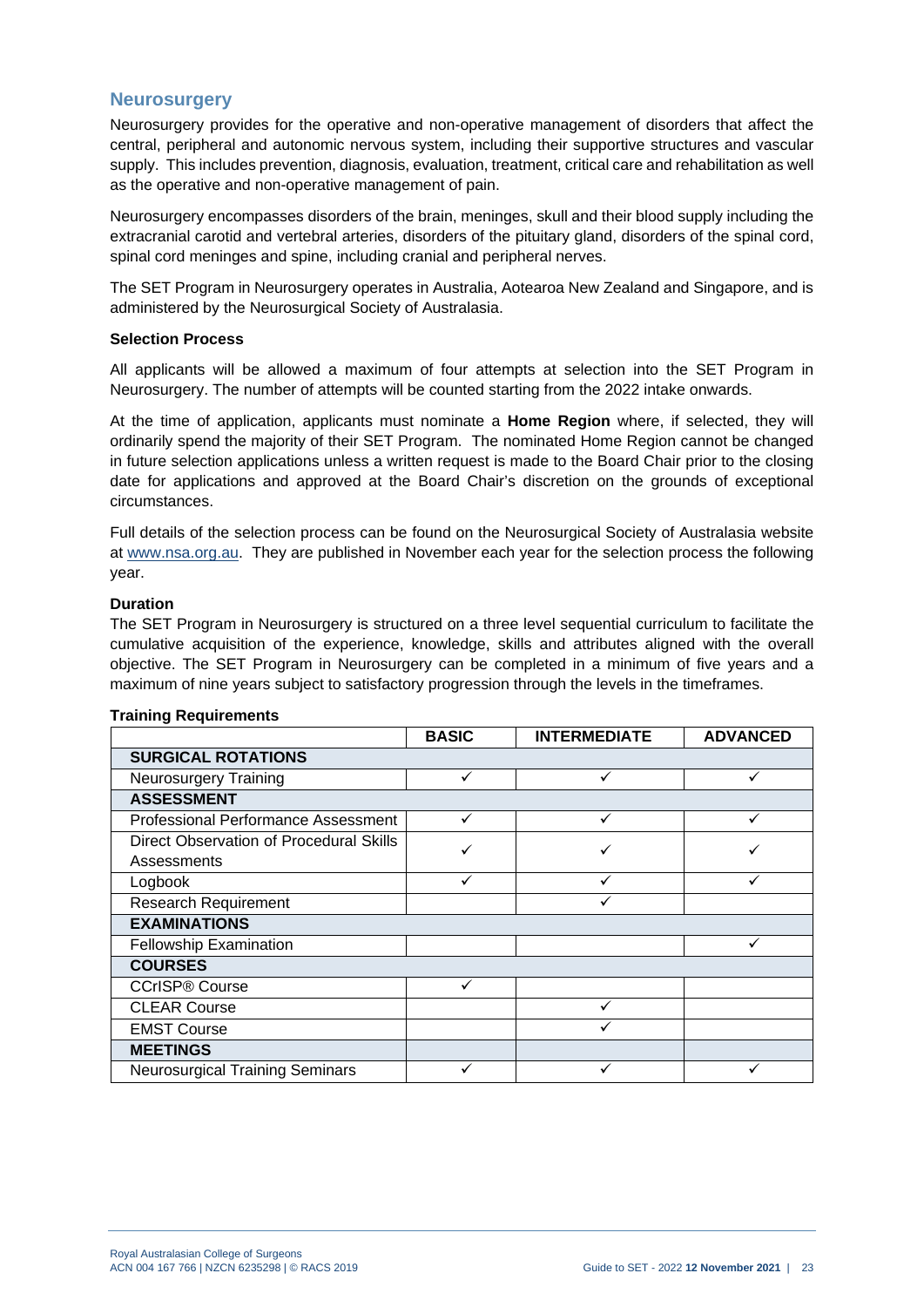# <span id="page-24-0"></span>**Orthopaedic Surgery Australia**

Orthopaedic Surgery is a medical specialty that focuses on the diagnosis, care and treatment of patients with disorders of the bones, joints, muscles, ligaments, tendons, nerves and skin. These elements make up the musculoskeletal system. The physicians who specialise in this area are called Orthopaedic surgeons. Orthopaedic surgeons are involved in all aspects of heath care pertaining to the musculoskeletal system. They use medical, physical and rehabilitative methods as well as surgery.

The SET Program in Orthopaedic Surgery is administered in Australia by the Australian Orthopaedic [Association](https://www.aoa.org.au/login?ReturnUrl=https://www.aoa.org.au:443/orthopaedic-training) (AOA).

#### **Duration**

The AOA 21 Training program in Orthopaedic Surgery is competency based, however there is a minimum duration of four years.

|                                                                                                               | Introduction to<br><b>Orthopaedics</b><br>(minimum of 12<br>months) | <b>Core Orthopaedics</b><br>(minimum of 24<br>months) | <b>Transition to</b><br>Practice (minimum of<br>12 months) |
|---------------------------------------------------------------------------------------------------------------|---------------------------------------------------------------------|-------------------------------------------------------|------------------------------------------------------------|
| <b>SURGICAL ROTATIONS</b>                                                                                     |                                                                     |                                                       |                                                            |
| Orthopaedic Surgery AU Training                                                                               | ✓                                                                   | ✓                                                     | ✓                                                          |
| <b>ASSESSMENT</b>                                                                                             |                                                                     |                                                       |                                                            |
| In Training Assessment Forms<br>(Performance Appraisals, Progress<br>Reviews, Workplace Based<br>Assessments) |                                                                     | ✓                                                     | ✓                                                          |
| <b>Orthopaedic Modules</b>                                                                                    | ✓                                                                   | $\checkmark$                                          |                                                            |
| <b>Feedback Entries</b>                                                                                       | ✓                                                                   | ✓                                                     | $\checkmark$                                               |
| Electronic Logbook eLog)                                                                                      | ✓                                                                   | ✓                                                     | ✓                                                          |
| <b>Research Requirement</b>                                                                                   |                                                                     |                                                       | ✓                                                          |
| <b>Bone School</b>                                                                                            |                                                                     | $\checkmark$                                          | ✓                                                          |
| <b>EXAMINATIONS - ONLY ONE SUCCESSFUL ATTEMPT IS REQUIRED</b>                                                 |                                                                     |                                                       |                                                            |
| Orthopaedic Principles and Basic<br><b>Science Surgery Examination</b><br>(OPBS)                              | ✓                                                                   |                                                       |                                                            |
| <b>Fellowship Examination</b>                                                                                 |                                                                     | ✓                                                     |                                                            |
| <b>COURSES – ONLY ONE SUCCESSFUL ATTEMPT IS REQUIRED</b>                                                      |                                                                     |                                                       |                                                            |
| <b>Bone Camp</b>                                                                                              | ✓                                                                   |                                                       |                                                            |
| <b>ASSET Course</b>                                                                                           | $\checkmark$                                                        |                                                       |                                                            |
| CCrISP <sup>®</sup> Course                                                                                    | ✓                                                                   |                                                       |                                                            |
| <b>TiPS Course</b>                                                                                            | ✓                                                                   |                                                       |                                                            |
| <b>EMST Course</b>                                                                                            |                                                                     | ✓                                                     |                                                            |
| <b>AOA 21 Workshops</b>                                                                                       |                                                                     |                                                       | ✓                                                          |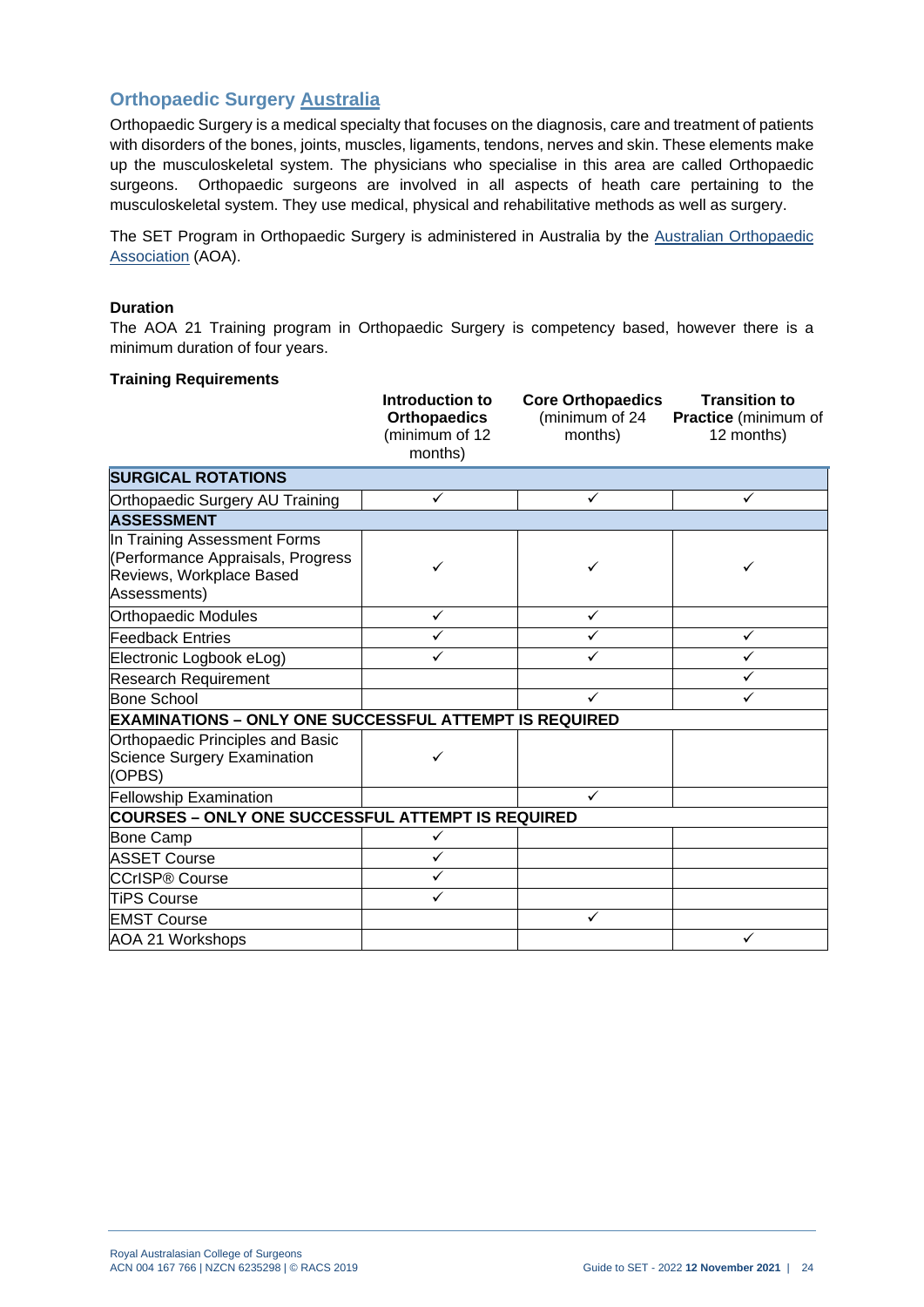# <span id="page-25-0"></span>**Orthopaedic Surgery New Zealand**

Orthopaedic Surgery is a medical specialty that focuses on the diagnosis, care and treatment of patients with disorders of the bones, joints, muscles, ligaments, tendons, nerves and skin. These elements make up the musculoskeletal system. The physicians who specialise in this area are called Orthopaedic Surgeons. Orthopaedic Surgeons are involved in all aspects of care pertaining to the musculoskeletal system.

The SET Program in Orthopaedic Surgery is administered in Aotearoa New Zealand by the New Zealand [Orthopaedic Association](http://www.nzoa.org.nz/how-become-orthopaedic-surgeon) (NZOA).

#### **Duration**

The SET Program in Orthopaedic Surgery is structured over a five-year period of training. Each training year is split into 4 quarters, with assessment requirements per quarter.

|                                                               | SET <sub>1</sub> | SET <sub>2</sub> | SET <sub>3</sub> | SET4 | SET <sub>5</sub> |
|---------------------------------------------------------------|------------------|------------------|------------------|------|------------------|
| <b>SURGICAL ROTATIONS</b>                                     |                  |                  |                  |      |                  |
| <b>Orthopaedic Surgery NZ Training</b>                        |                  |                  | ✓                |      |                  |
| <b>ASSESSMENT</b>                                             |                  |                  |                  |      |                  |
| Quarterly Run Assessment completed                            | ✓                | ✓                | ✓                | ✓    |                  |
| at end of each Quarter                                        |                  |                  |                  |      |                  |
| Electronic Logbook (eLog)                                     |                  | ✓                | ✓                | ✓    |                  |
| <b>Research Requirement</b>                                   | ✓                | ✓                |                  |      |                  |
| <b>Workplace Based Assessments</b>                            | ✓                |                  |                  | ✓    |                  |
| <b>Feedback Entries</b>                                       |                  |                  |                  |      |                  |
| <b>EXAMINATIONS - ONLY ONE SUCCESSFUL ATTEMPT IS REQUIRED</b> |                  |                  |                  |      |                  |
| Orthopaedic Principles and<br>Basic                           |                  | ✓                | ✓                |      |                  |
| <b>Science Surgery Examination</b>                            |                  |                  |                  |      |                  |
| Fellowship Examination                                        |                  |                  |                  |      | ✓                |
| <b>COURSES - ONLY ONE SUCCESSFUL ATTEMPT IS REQUIRED</b>      |                  |                  |                  |      |                  |
| <b>ASSET Course</b>                                           |                  |                  |                  |      |                  |
| <b>CCrISP® Course</b>                                         |                  |                  |                  |      |                  |
| <b>CLEAR Course</b>                                           | ✓                | ✓                |                  |      |                  |
| <b>EMST Course</b>                                            |                  |                  |                  |      |                  |
| TIPS                                                          |                  |                  | ✓                |      |                  |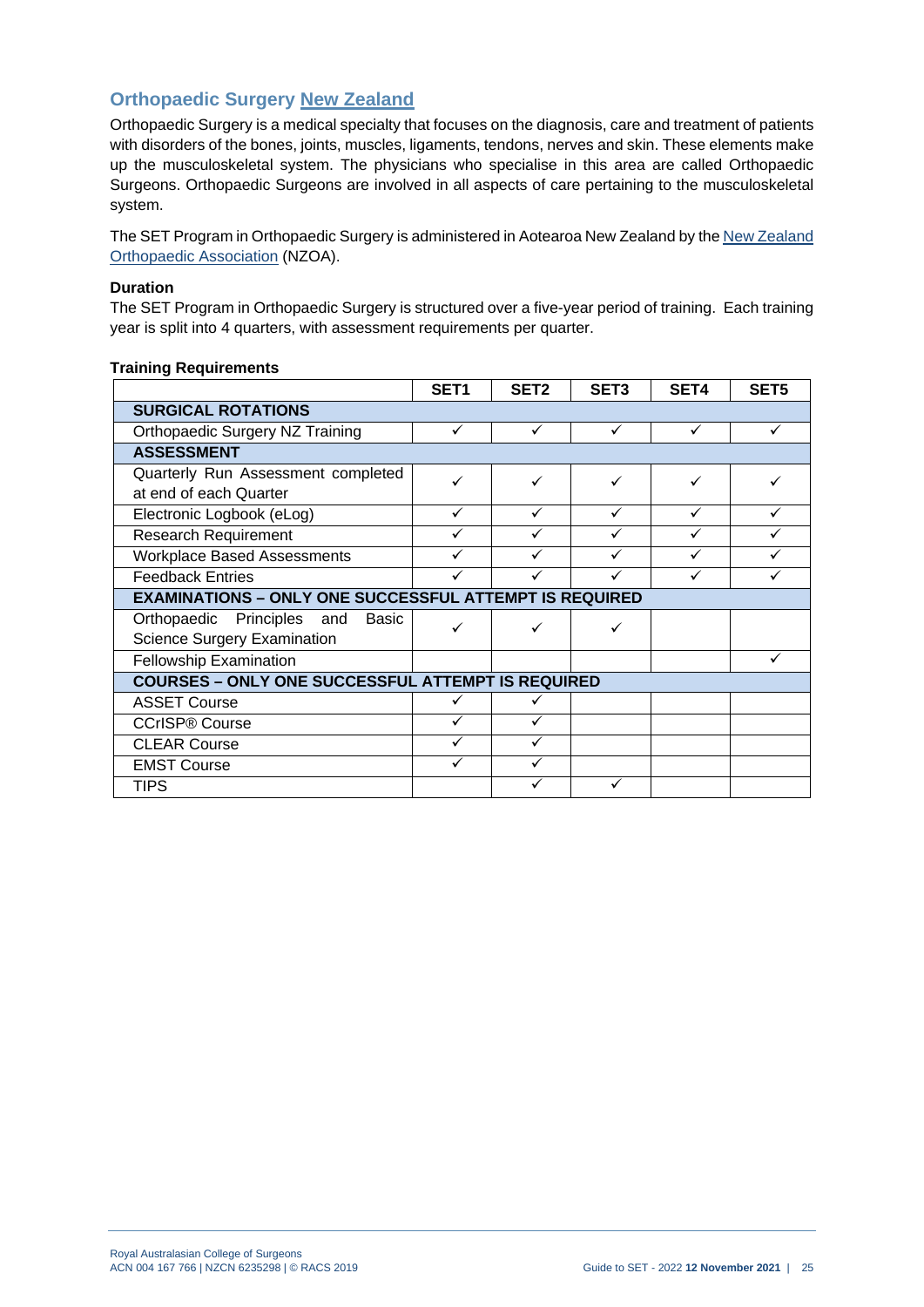# <span id="page-26-0"></span>**Otolaryngology Head and Neck Surgery**

Practitioners of otolaryngology head and neck surgery are specialist surgeons who investigate and treat conditions of the ear, nose, throat and neck.

The SET Program in Otolaryngology Head and Neck Surgery is administered in Australia by the [Australian Society of Otolaryngology Head & Neck Surgery](http://www.asohns.org.au/trainees/surgical-education-and-training-in-otolaryngology-head-and-neck-surgery) (ASOHNS), and in Aotearoa New Zealand conjointly by the [New Zealand Society of Otolaryngology, Head & Neck Surgery](https://www.orl.org.nz/about/surgical-education-training/) (NZSOHNS) and the Aotearoa New Zealand office of the College.

#### **Duration**

The SET Program in Otolaryngology Head and Neck Surgery is conducted over an average of five years and it includes compulsory six-month rotations in Paediatric and Head and Neck surgery.

|                                                       | <b>Novice</b> | Intermediate | <b>Competent</b> |  |  |  |  |
|-------------------------------------------------------|---------------|--------------|------------------|--|--|--|--|
| <b>SURGICAL ROTATIONS</b>                             |               |              |                  |  |  |  |  |
| Otolaryngology Head and Neck Surgery Training         | ✓             | ✓            | ✓                |  |  |  |  |
| <b>PROCEDURES</b>                                     |               |              |                  |  |  |  |  |
| 60 x Temporal Bone Dissection Exercises               |               | ✓            |                  |  |  |  |  |
| <b>Tympanoplasty Audit</b>                            |               | $\checkmark$ |                  |  |  |  |  |
| 500 Type A & 500 Type B Procedures                    |               |              | ✓                |  |  |  |  |
| <b>ASSESSMENT</b>                                     |               |              |                  |  |  |  |  |
| In Training Assessment Forms                          | ✓             | ✓            | ✓                |  |  |  |  |
| Logbook                                               | ✓             | ✓            |                  |  |  |  |  |
| Research Pre-Approval                                 |               | ✓            |                  |  |  |  |  |
| <b>Research Completion</b>                            |               |              | ✓                |  |  |  |  |
| <b>CBDs</b>                                           |               | ✓            | ✓                |  |  |  |  |
| <b>DOPS</b>                                           | ✓             |              |                  |  |  |  |  |
| Mini-CEX                                              | ✓             | ✓            |                  |  |  |  |  |
| <b>PBAs</b>                                           | ✓             |              | ✓                |  |  |  |  |
| <b>EXAMINATIONS</b>                                   |               |              |                  |  |  |  |  |
| Surgical Science Examination (SEE) in Otolaryngology  | ✓             |              |                  |  |  |  |  |
| <b>Fellowship Examination</b>                         |               |              | ✓                |  |  |  |  |
| <b>COURSES</b>                                        |               |              |                  |  |  |  |  |
| <b>ASSET Course</b>                                   | $\checkmark$  |              |                  |  |  |  |  |
| <b>CCrISP® Course</b>                                 | ✓             |              |                  |  |  |  |  |
| <b>EMST Course</b>                                    | ✓             |              |                  |  |  |  |  |
| Functional Endoscopic Sinus Surgery (FESS) x2*        | ✓             |              | ✓                |  |  |  |  |
| Head and Neck Course*                                 |               |              |                  |  |  |  |  |
| Temporal Bone Course x2*                              | ✓             |              | ✓                |  |  |  |  |
| Online Temporal Bone Course x 2 Trainees              | ✓             |              |                  |  |  |  |  |
| commencing 2021                                       |               |              |                  |  |  |  |  |
| <b>EDUCATIONAL MEETINGS</b>                           |               |              |                  |  |  |  |  |
| ASOHNS / NZSOHNS ASM / Frontiers in                   | ✓             | ✓            | ✓                |  |  |  |  |
| Otolaryngology x 3                                    |               |              |                  |  |  |  |  |
| Registrar Annual Training Seminar (NZ) *              | ✓             | ✓            | ✓                |  |  |  |  |
| Robert Guerin Annual Memorial Trainees Meeting (AU) * | ✓             | ✓            | ✓∗               |  |  |  |  |
| <b>Weekly Tutorials</b>                               | ✓             | ✓            | ✓                |  |  |  |  |

#### **Training Requirements\*\***

\*Unless sat and passed Fellowship Examination

\*\*Correct as at November 2020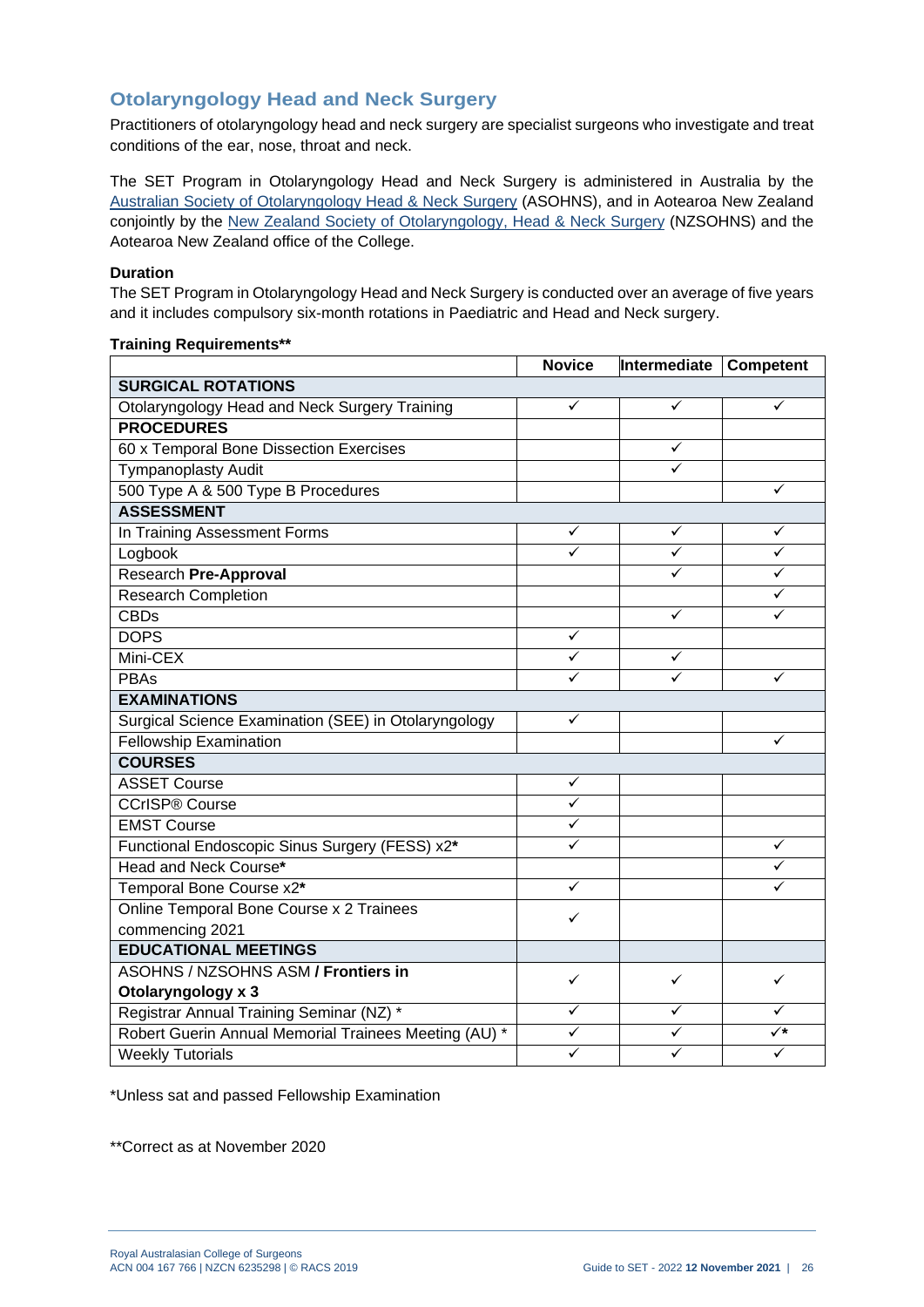# <span id="page-27-0"></span>**Paediatric Surgery**

Paediatric Surgery is the specialty that includes surgeons who have specialist training in the management of children (usually up to the age of about 16 years) who have conditions that may require surgery. Specialist paediatric surgeons normally deal with non-cardiac thoracic surgery, general paediatric surgery and paediatric urology. Their responsibilities include involvement in the antenatal management of congenital structural abnormalities, neonatal surgery and oncological surgery for children.

| Early SET will usually be completed in 2 years. Early SET is           |
|------------------------------------------------------------------------|
| considered to be complete when compulsory courses, assessments,        |
| examinations and competencies identified in the curriculum are         |
| achieved. The first year of the program is structured as a provisional |
| year with some additional assessments and specific supervision to      |
|                                                                        |
|                                                                        |

| <b>Mid &amp; Senior</b> | Mid and Senior SET is considered to be complete when compulsory   |
|-------------------------|-------------------------------------------------------------------|
| <b>SET</b>              | courses, assessments, examinations and competencies identified in |
|                         | the curriculum are achieved, usually over four (4) years.         |

#### **Duration**

The SET Program in Paediatric Surgery is structured over a 6 year sequential curriculum as follows:

|                                                       | <b>EARLY</b><br><b>SET</b> | <b>MID</b><br><b>SET</b> | <b>SENIOR</b><br><b>SET</b> |
|-------------------------------------------------------|----------------------------|--------------------------|-----------------------------|
| <b>SURGICAL ROTATIONS</b>                             |                            |                          |                             |
|                                                       |                            |                          |                             |
| Paediatric Surgery Training                           | $\checkmark$               | $\checkmark$             | $\checkmark$                |
| <b>ASSESSMENT</b>                                     |                            |                          |                             |
| In Training Assessment Forms                          | $\checkmark$               | ✓                        | ✓                           |
| <b>Research Requirement</b>                           | ✓                          | ✓                        | ✓                           |
| <b>MALT Logbooks</b>                                  | ✓                          | ✓                        |                             |
| Progressive Non-Operative Logbook                     | ✓                          |                          | ✓                           |
| Mini-CEX                                              | ✓                          |                          |                             |
| 360 Degree Evaluation Survey                          | ✓                          |                          |                             |
| <b>CATS</b>                                           |                            | ✓                        | ✓                           |
| <b>DOGS</b>                                           |                            | ✓                        |                             |
| <b>MOUSE</b>                                          | $\checkmark$               | ✓                        |                             |
| Mandatory Presentations (1 <sup>st</sup> year of SET) | ✓                          |                          |                             |
| <b>COURSES</b>                                        |                            |                          |                             |
| <b>TIPS Course</b>                                    | $\checkmark$               | ✓                        |                             |
| <b>CCrISP® Course</b>                                 | ✓                          |                          |                             |
| <b>EMST Course</b>                                    | ✓                          |                          |                             |
| <b>APLS Course</b>                                    | ✓                          |                          |                             |
| <b>EMSB Course</b>                                    | ✓                          |                          |                             |
| <b>EXAMINATIONS</b>                                   |                            |                          |                             |
| Paediatric Anatomy & Embryology Examination           | $\checkmark$               | ✓                        |                             |
| Paediatric Pathophysiology Examination                |                            | ✓                        |                             |
| <b>Fellowship Examination</b>                         |                            |                          | ✓                           |
| <b>MEETINGS</b>                                       |                            |                          |                             |
| <b>Registrar Annual Training Seminar</b>              | ✓                          | $\checkmark$             | ✓                           |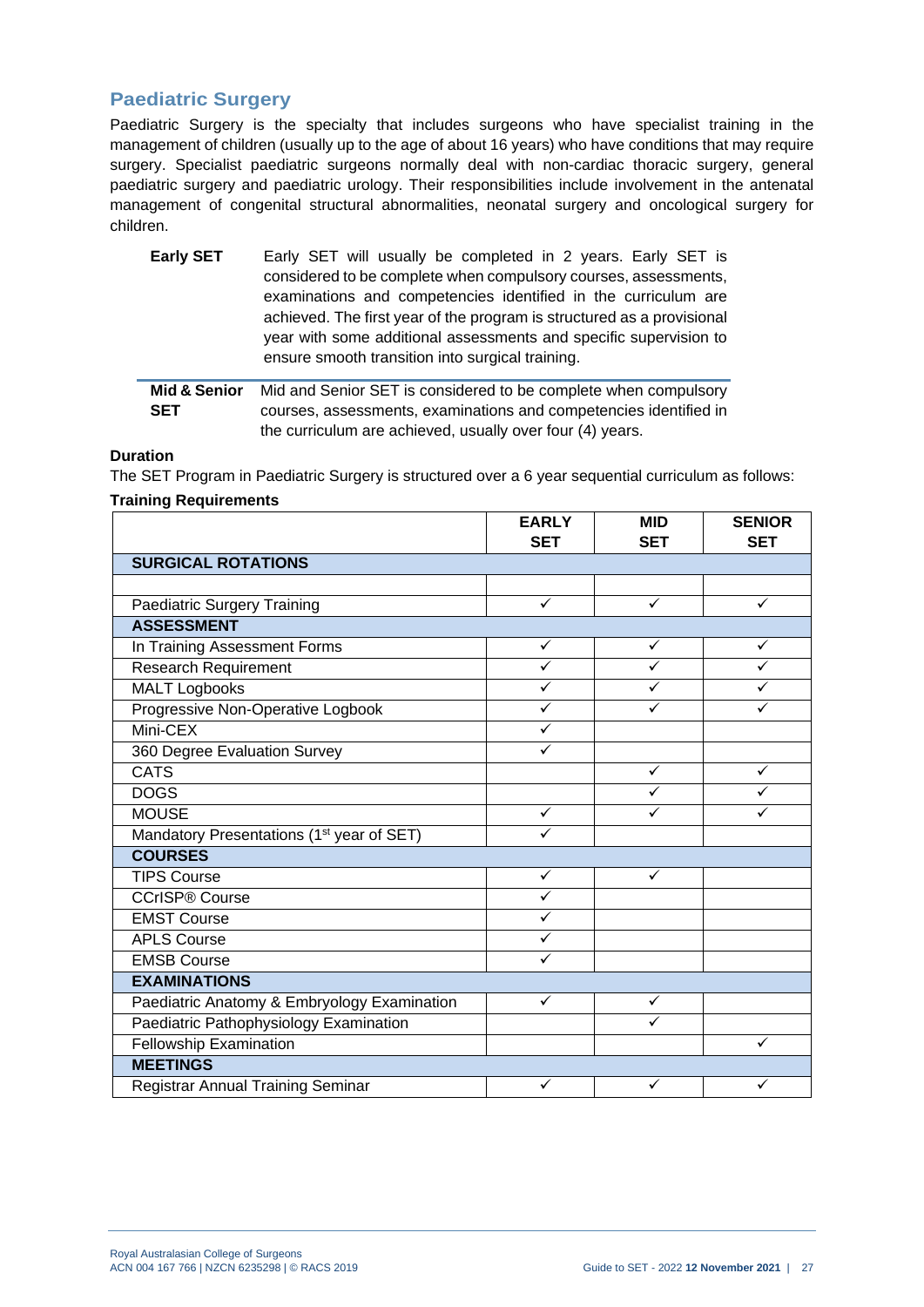# <span id="page-28-0"></span>**Plastic and Reconstructive Surgery Australia**

Plastic and Reconstructive Surgery is a wide ranging specialty involving manipulation, repair and reconstruction of the skin, soft tissue and bone. Plastic surgery is a specialty not restricted to one organ or tissue type. The main emphasis is on maintaining or restoring form and function, often working in a team approach with other specialties.

The SET Plastic and Reconstructive Surgery Program is administered in Australia by the [Australian](http://www.plasticsurgery.org.au/)  [Society of Plastic Surgeons Inc.](http://www.plasticsurgery.org.au/) (ASPS) and in Aotearoa New Zealand by the [New Zealand Association](http://plasticsurgery.org.nz/)  [of Plastic Surgeons](http://plasticsurgery.org.nz/) (NZAPS).

#### **Selection**

Selection into Surgical Education and Training in Plastic and Reconstructive Surgery requires, as a minimum, ICU/emergency department experience, a pass grade in the Generic Surgical Sciences Examination and the Clinical Examination, minimum surgical experience in surgery (any specialty), and in plastic surgery, as well as reference checks. One training position is reserved for an Aboriginal and Torres Strait Islander applicant who satisfies the minimum standard for selection.

#### **Duration of Training**

Trainees commence competency based training in Early SET progressing through to Mid SET and Late SET. Each rotation is 6 months in duration and includes various formative assessments for learning and concludes with a summative assessment of learning. Typically, Trainees should complete Surgical Education and Training in Plastic and Reconstructive Surgery in Australia in five years. Nine years is the maximum permitted time to complete SET training requirements. Flexible training is permitted after 12 months of full time training is completed satisfactorily.

|                                                    | <b>Early SET</b> | <b>Mid SET</b> | <b>Late SET</b> |  |  |  |
|----------------------------------------------------|------------------|----------------|-----------------|--|--|--|
| <b>SURGICAL ROTATIONS (6 months each)</b>          |                  |                |                 |  |  |  |
| Plastic and Reconstructive Surgery Training        | $\checkmark$     | $\checkmark$   | ✓               |  |  |  |
| Minimum time (4 years)                             | 12 months        | 24 months      | 12 months       |  |  |  |
| Maximum time (9 years)                             | 24 months        | 48 months      | 36 months*      |  |  |  |
| <b>ASSESSMENT</b>                                  |                  |                |                 |  |  |  |
| Logbook                                            | ✓                | ✓              | ✓               |  |  |  |
| Research Requirement**                             | ✓                |                |                 |  |  |  |
| <b>Trainee Progress Review</b>                     |                  |                |                 |  |  |  |
| <b>Workplace Based Assessments</b>                 | ✓                |                |                 |  |  |  |
| Entrustable Professional Activities (EPAs)***      | $\checkmark$     | ✓              | ✓               |  |  |  |
| <b>EXAMINATIONS</b>                                |                  |                |                 |  |  |  |
| Plastic and Reconstructive Surgical Sciences and   | ✓                |                |                 |  |  |  |
| Principles Examination (PRSSPE)                    |                  |                |                 |  |  |  |
| Practice Examination ****                          |                  | ✓              |                 |  |  |  |
| <b>Fellowship Examination</b>                      |                  |                |                 |  |  |  |
| <b>COURSES</b>                                     |                  |                |                 |  |  |  |
| <b>ASSET Course</b>                                | ✓                |                |                 |  |  |  |
| <b>CCrISP® Course</b>                              |                  |                |                 |  |  |  |
| <b>EMST Course</b>                                 |                  |                |                 |  |  |  |
| <b>Emergency Management of Severe Burns (EMSB)</b> |                  |                |                 |  |  |  |
| <b>MEETINGS</b>                                    |                  |                |                 |  |  |  |
| Registrars' Annual Training Seminar                |                  |                |                 |  |  |  |

#### **Training Requirements**

Trainees are not allocated to an accredited training post after the maximum time duration passes.

**\*\*** Research must be completed before the end of SET and can be undertaken at any time during SET. Annual research milestones are also required.

EPA targets differ between stages of training to match the development of competence.

\*\*\*\* Observing in Mid SET. Participating in Mid SET and Late SET.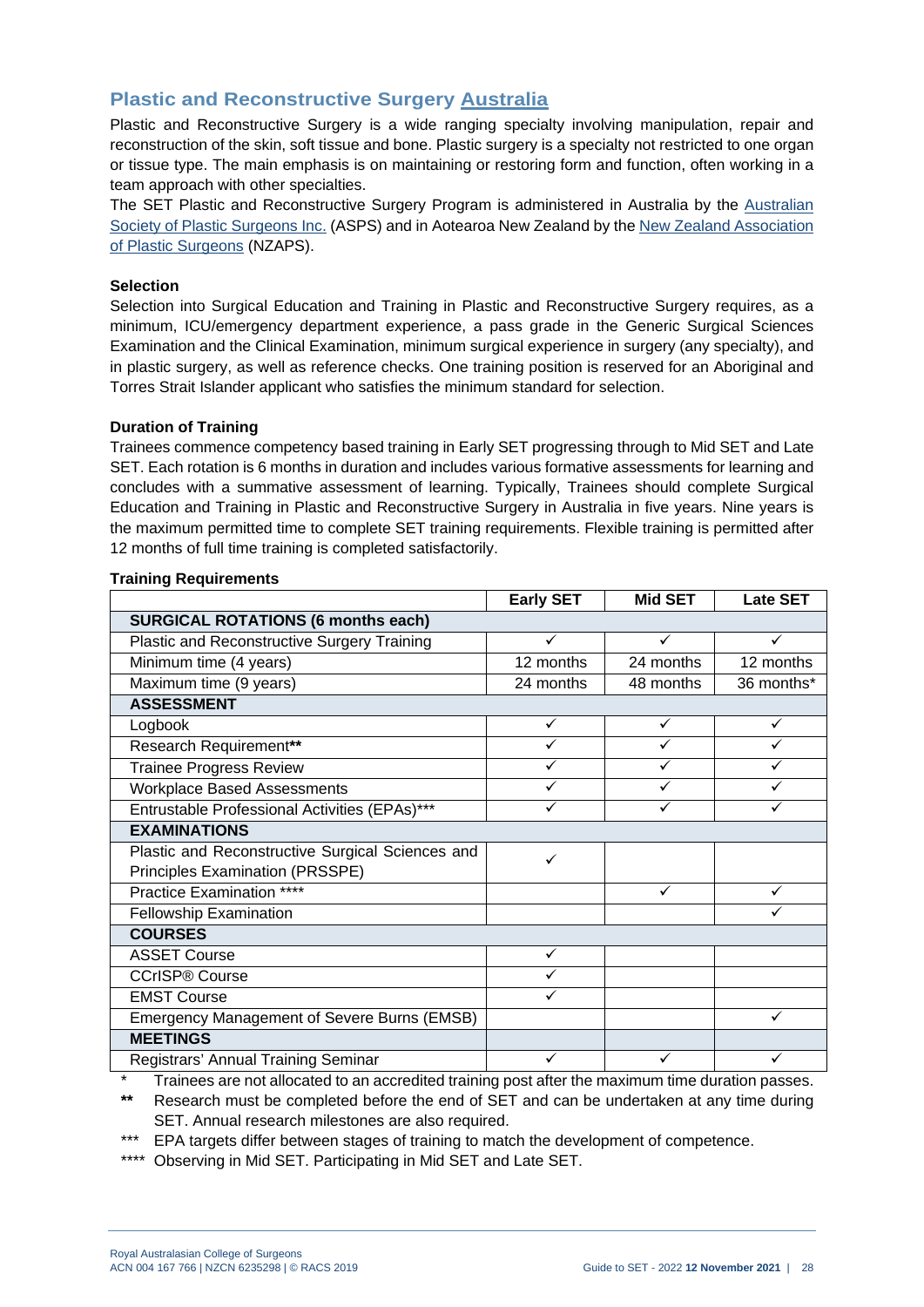# <span id="page-29-0"></span>**Plastic and Reconstructive Surgery New Zealand**

Plastic and Reconstructive Surgery is a wide-ranging specialty involving manipulation, repair and reconstruction of the skin, soft tissue and bone. Plastic surgery is a specialty not restricted to one organ or tissue type. The main emphasis is on maintaining or restoring form and function, often working in a team approach with other specialties.

The SET Plastic and Reconstructive Surgery Program is administered in Australia by the [Australian](http://www.plasticsurgery.org.au/)  [Society of Plastic Surgeons Inc.](http://www.plasticsurgery.org.au/) (ASPS) and in Aotearoa New Zealand by the [New Zealand Association](http://plasticsurgery.org.nz/)  [of Plastic Surgeons](http://plasticsurgery.org.nz/) Te Kahui Whakamohou Kiri (NZAPS).

Selection into Surgical Education and Training in Plastic and Reconstructive Surgery in Aotearoa New Zealand requires a minimum 26 continuous weeks at Registrar level in a Plastic and Reconstructive Surgery rotation and 26 continuous weeks in any one of the following rotations: General Surgery, Orthopaedic Surgery, Emergency Department, ICU or High Dependency. A pass grade in the Generic Surgical Sciences Examination and the Clinical Examination is required prior to application.

#### **Duration**

Trainees begin training in SET1 and are expected to complete at least five years and no more than nine years of Surgical Education and Training in Plastic and Reconstructive Surgery in Aotearoa New Zealand.

|                                                  | SET <sub>1</sub> | SET <sub>2</sub> | SET <sub>3</sub> | SET <sub>4</sub> | SET <sub>5</sub> |
|--------------------------------------------------|------------------|------------------|------------------|------------------|------------------|
| <b>SURGICAL ROTATIONS</b>                        |                  |                  |                  |                  |                  |
| Plastic and Reconstructive Surgery Training      | $\checkmark$     | $\checkmark$     | $\checkmark$     | $\checkmark$     | $\checkmark$     |
| <b>ASSESSMENT</b>                                |                  |                  |                  |                  |                  |
| In Training Assessment Forms                     | ✓                | $\checkmark$     | $\checkmark$     | $\checkmark$     | $\checkmark$     |
| Logbook                                          | $\checkmark$     | $\checkmark$     | $\checkmark$     | $\checkmark$     | $\checkmark$     |
| Research Requirement*                            | $\checkmark$     | $\checkmark$     | ✓                | ✓                | $\checkmark$     |
| <b>Trainee Progress Review</b>                   | $\checkmark$     | $\checkmark$     | $\checkmark$     | ✓                | $\checkmark$     |
| <b>BURNS ROTATION</b>                            |                  |                  |                  |                  |                  |
| <b>Burns Rotation**</b>                          |                  |                  |                  |                  | $\checkmark$     |
| <b>EXAMINATIONS</b>                              |                  |                  |                  |                  |                  |
| <b>Clinical Examination</b>                      | $\checkmark$     | $\checkmark$     |                  |                  |                  |
| Plastic and Reconstructive Surgical Sciences and | $\checkmark$     | ✓                | ✓                | ✓                |                  |
| Principles Examination (PRSSPE)                  |                  |                  |                  |                  |                  |
| <b>Fellowship Examination</b>                    |                  |                  |                  |                  | ✓                |
| <b>Practice Examination</b>                      |                  |                  |                  |                  | ✔                |
| <b>COURSES</b>                                   |                  |                  |                  |                  |                  |
| <b>ASSET Course</b>                              | $\checkmark$     |                  |                  |                  |                  |
| <b>CCrISP® Course</b>                            | $\checkmark$     |                  |                  |                  |                  |
| <b>EMST Course</b>                               | $\checkmark$     |                  |                  |                  |                  |
| Emergency Management of Severe Burns (EMSB)      |                  | $\checkmark$     |                  |                  | $\checkmark$     |
| <b>TIPS Course</b>                               | ✓                | $\checkmark$     | $\checkmark$     |                  |                  |
| <b>PSEN Modules</b>                              |                  |                  |                  |                  |                  |
| Module 1                                         | $\checkmark$     |                  |                  |                  |                  |
| Modules 2-6                                      |                  | $\checkmark$     | ✓                |                  |                  |
| Modules 7-8                                      |                  |                  |                  | $\checkmark$     |                  |
| <b>MEETINGS</b>                                  |                  |                  |                  |                  |                  |
| Registrar Annual Training Seminar                | $\checkmark$     | ✓                | ✓                | ✓                | ✓                |

- **\*** Research must be completed before the end of SET and can be undertaken at any time during **SFT**
- \*\* Burns rotation must be completed prior to the end of SET.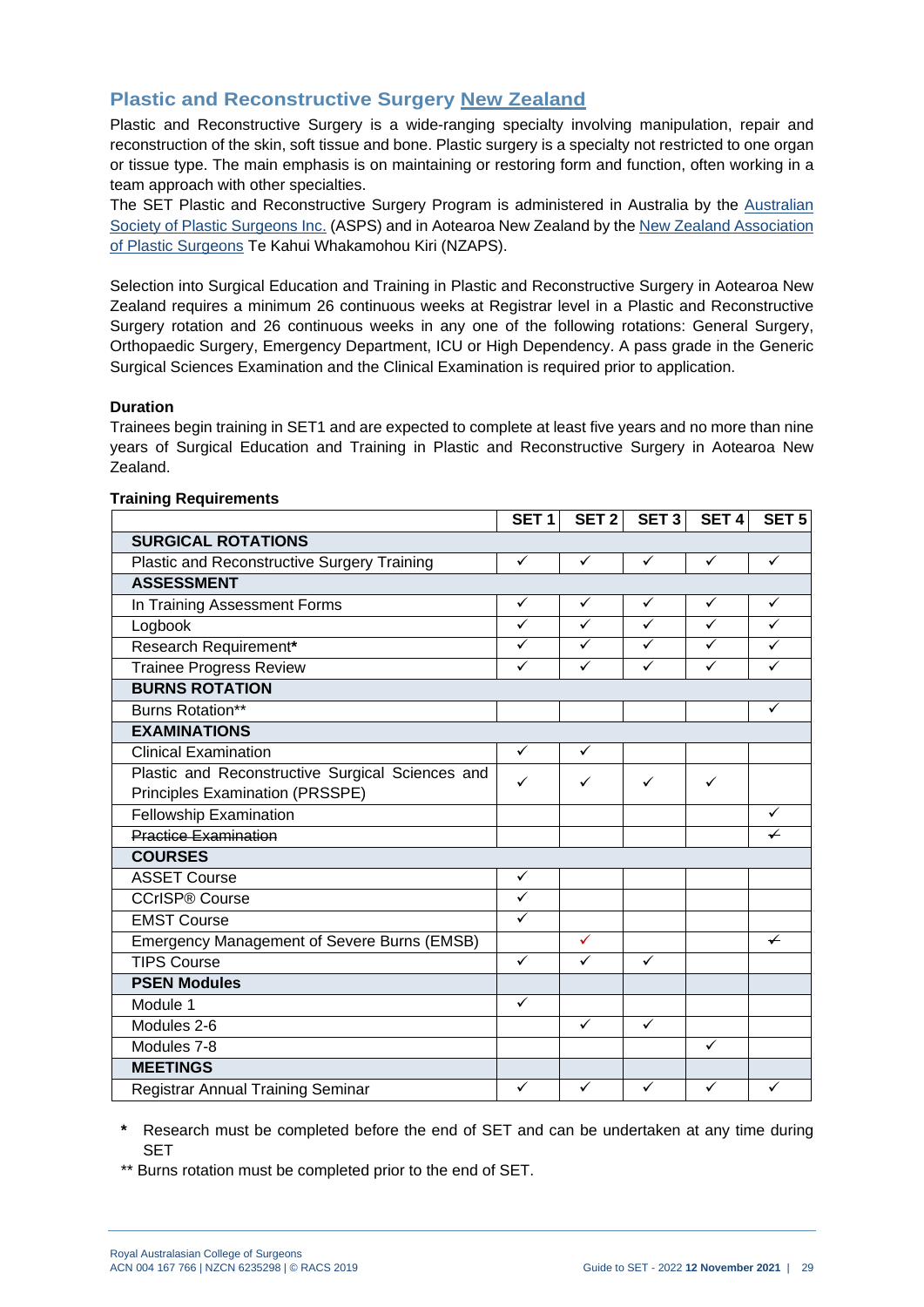# <span id="page-30-0"></span>**Urology**

#### **Specialty Information**

Urology is the medical specialty dedicated to the treatment of men, women and children with problems involving the kidney, bladder, prostate and male reproductive organs. These conditions include cancer, stones, infection, incontinence, sexual dysfunction and pelvic floor problems. Urologists prescribe and administer medications and perform surgical procedures in the treatment of disease or injury. Urology is a challenging, innovative and technologically advanced surgical subspecialty.

The SET Urology program is administered by the [Urological Society of Australia and New Zealand](http://www.usanz.org.au/overview/) (USANZ).

#### **Duration**

The SET Program in Urology is structured over a five year sequential curriculum as follows:

- **SET1** Foundations of Urology
- **SET2** Advanced Urological Training
- **SET3** Advanced Urological Training
- **SET4** Advanced Urological Training
- **SET5** Transition to Independent Practice

#### **Training Requirements**

|                                                   | SET <sub>1</sub> | SET <sub>2</sub> | SET <sub>3</sub> | SET4         | SET <sub>5</sub> |
|---------------------------------------------------|------------------|------------------|------------------|--------------|------------------|
| <b>SURGICAL ROTATIONS</b>                         |                  |                  |                  |              |                  |
| <b>Urology Training</b>                           | $\checkmark$     | ✓                | $\checkmark$     | ✓            | $\checkmark$     |
| <b>ASSESSMENT</b>                                 |                  |                  |                  |              |                  |
| In Training Assessment Forms                      | $\checkmark$     | ✓                | $\checkmark$     | $\checkmark$ | $\checkmark$     |
| Logbook                                           | ✓                | ✓                | ✓                | ✓            | ✓                |
| Research Requirement*                             | ✓                | ✓                | ✓                | ✓            |                  |
| <b>Observed Surgical Performance (OSP)</b>        | $\checkmark$     | ✓                | $\checkmark$     |              |                  |
| <b>Observed Patient Consultation (OPC)</b>        | ✓                | ✓                | $\checkmark$     |              |                  |
| <b>EXAMINATIONS</b>                               |                  |                  |                  |              |                  |
| <b>Surgical Science Examination (SSE) Urology</b> | $\checkmark$     | ✓                | ✓                |              |                  |
| <b>Clinical Examination</b>                       | ✓                | ✓                |                  |              |                  |
| Fellowship Examination                            |                  |                  |                  | ✓            | ✓                |
| <b>COURSES</b>                                    |                  |                  |                  |              |                  |
| <b>ASSET Course</b>                               | ✓                |                  |                  |              |                  |
| <b>CCrISP® Course</b>                             | ✓                |                  |                  |              |                  |
| <b>EMST Course</b>                                | ✓                | ✓                |                  |              |                  |
| <b>CLEAR Course</b>                               | ✓                | ✓                |                  |              |                  |
| <b>Induction Course</b>                           | ✓                |                  |                  |              |                  |
| <b>FSSE Course</b>                                |                  |                  |                  |              | ✓                |
| <b>MEETINGS</b>                                   |                  |                  |                  |              |                  |
| <b>Trainee Week</b>                               | $\checkmark$     | ✓                | $\checkmark$     | $\checkmark$ |                  |
| <b>Regional Education Programs</b>                |                  | $\checkmark$     | $\checkmark$     | $\checkmark$ |                  |
| <b>USANZ ASM</b>                                  | $V***$           | $\checkmark$     | $\sqrt{1+x}$     | $\checkmark$ |                  |
| <b>USANZ Sections Meetings</b>                    | $V***$           | $\checkmark$     | $\checkmark$     | $\checkmark$ |                  |

**\*** Must be completed before sitting Fellowship Examination

**\*\*** Required

**\*\*\*** Expected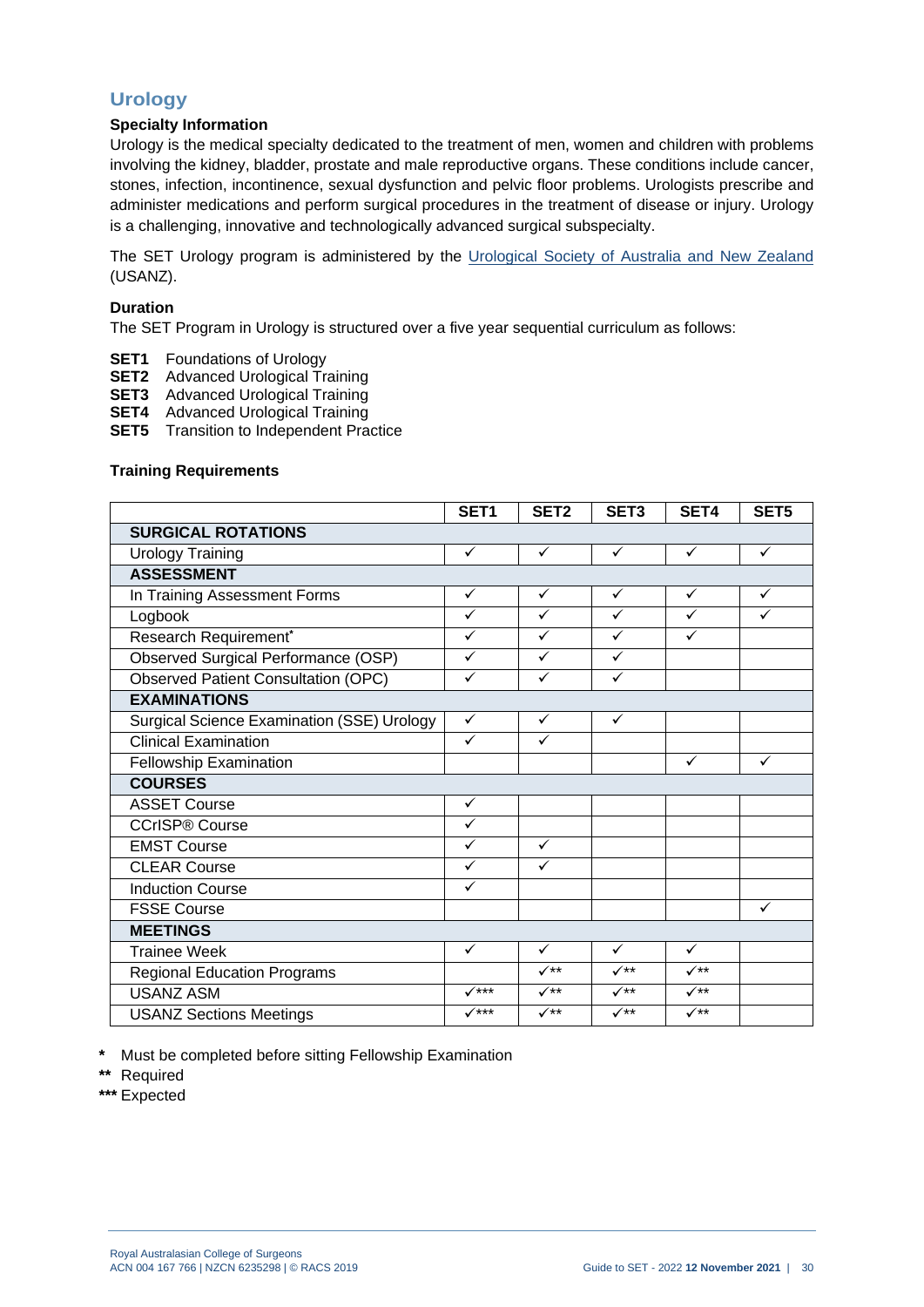# <span id="page-31-0"></span>**Vascular Surgery**

Vascular Surgery is a specialty of surgery in which diseases of the vascular system, or arteries and veins, are managed by medical therapy, minimally-invasive catheter procedures and surgical reconstruction. The SET Program in Vascular Surgery is designed to provide Trainees with clinical and operative experience to enable them to manage patients with conditions that relate to the specialty, including becoming familiar with the techniques related to the discipline. At the conclusion of the SET Program Trainees will have a detailed knowledge of the surgical conditions recognised as belonging to the specialty of Vascular surgery and will be able to perform as independent practitioners, meeting the requirements of all identified RACS competencies.

The SET Vascular Surgery Program is administered by the [Australian and New Zealand Society for](http://www.anzsvs.org.au/)  [Vascular Surgery](http://www.anzsvs.org.au/) (ANZSVS).

#### **Duration**

The SET Program in Vascular Surgery is structured over a five year sequential curriculum of speciality Vascular Surgery training in posts accredited by the Board of Vascular Surgery of the Royal Australasian College of Surgeons.

|                                                            | SET <sub>1</sub> | SET <sub>2</sub> | SET <sub>3</sub> | SET <sub>4</sub> | SET <sub>5</sub> |
|------------------------------------------------------------|------------------|------------------|------------------|------------------|------------------|
| <b>SURGICAL ROTATIONS</b>                                  |                  |                  |                  |                  |                  |
| Vascular Surgery Training                                  | $\checkmark$     | $\checkmark$     | $\checkmark$     | $\checkmark$     | $\checkmark$     |
| <b>ASSESSMENT</b>                                          |                  |                  |                  |                  |                  |
| In Training Assessment Forms                               | $\checkmark$     | $\checkmark$     | $\checkmark$     | $\checkmark$     | $\checkmark$     |
| Logbook                                                    | ✓                | $\checkmark$     | $\checkmark$     | $\checkmark$     | $\checkmark$     |
| <b>Research Requirement</b>                                | $\checkmark$     | $\checkmark$     | $\checkmark$     | $\checkmark$     | $\checkmark$     |
| <b>DOPS</b>                                                | ✓                | $\checkmark$     | ✓                | ✓                | $\checkmark$     |
| Mini-CEX                                                   | $\checkmark$     | $\checkmark$     | $\checkmark$     | $\checkmark$     | $\checkmark$     |
| <b>Trainee Tutorials</b>                                   | ✓                | ✓                | $\checkmark$     | $\checkmark$     |                  |
| 360 Degree Evaluation Survey*                              |                  |                  |                  |                  |                  |
| <b>EXAMINATIONS</b>                                        |                  |                  |                  |                  |                  |
| Surgical Sciences Examination (SSE) in<br>Vascular Surgery |                  | ✓                | $\checkmark$     |                  |                  |
| <b>Clinical Examination</b>                                | $\checkmark$     | $\checkmark$     |                  |                  |                  |
| Fellowship Examination                                     |                  |                  |                  |                  | ✓                |
| <b>COURSES</b>                                             |                  |                  |                  |                  |                  |
| <b>ASSET Course</b>                                        | $\checkmark$     |                  |                  |                  |                  |
| <b>CCrISP® Course</b>                                      | $\checkmark$     | $\checkmark$     |                  |                  |                  |
| <b>EMST Course</b>                                         | ✓                | $\checkmark$     |                  |                  |                  |
| <b>Trainee Skills Course</b>                               | ✓                | ✓                | ✓                | ✓                | ✓                |

#### **Training Requirements**

**\*** The Board of Vascular Surgery has introduced a 360 degree assessment which will only be required if a trainee has an unsatisfactory rotation; it will also be available to supervisors if they have a satisfactory trainee but want to do a 360 degree assessment to broaden the trainee's awareness beyond technical skills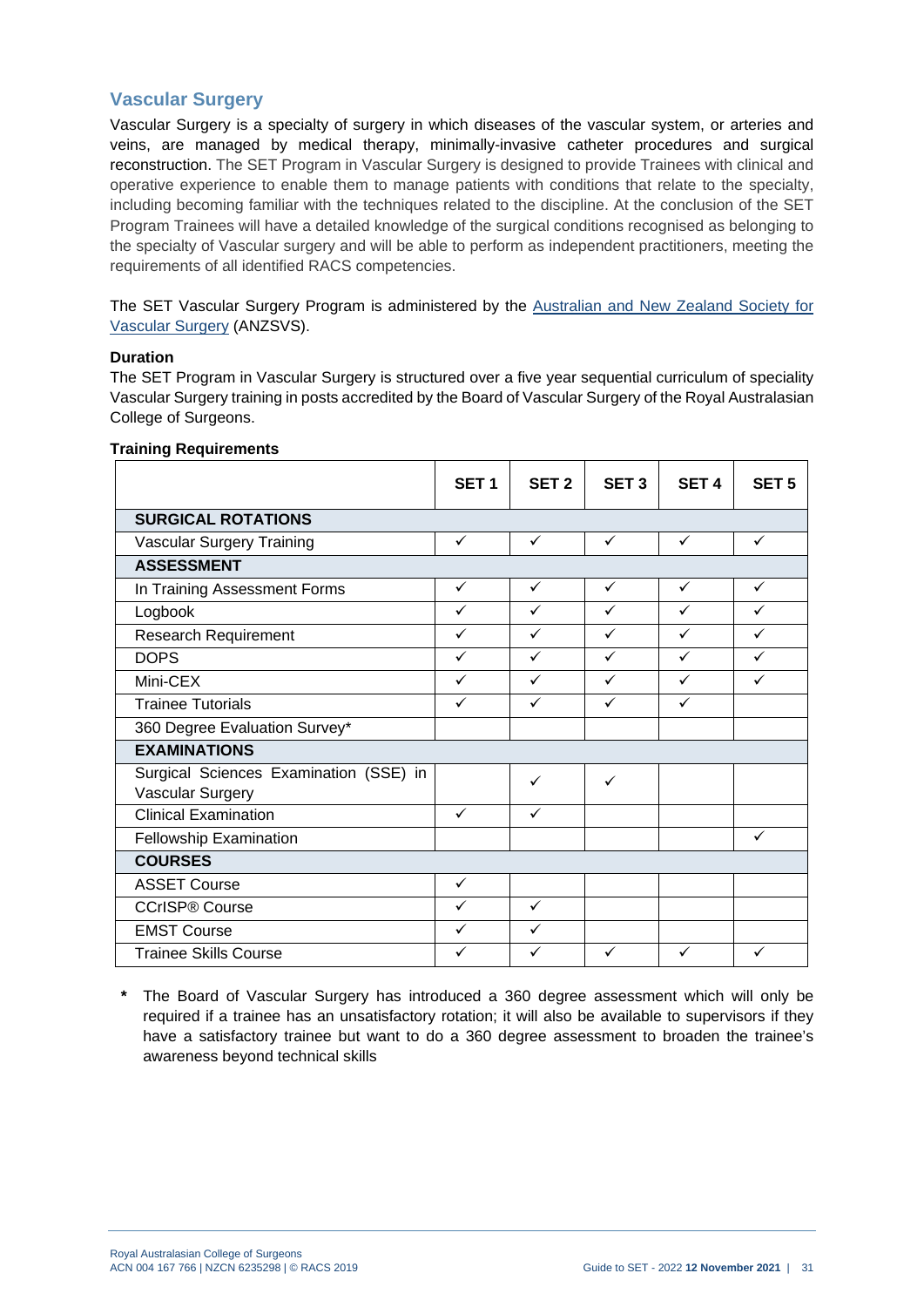# **Contacts**

ACN 004 167 766 | NZCN 6235298 | © RACS 2019 Guide to SET - 2022 **12 November 2021** | 32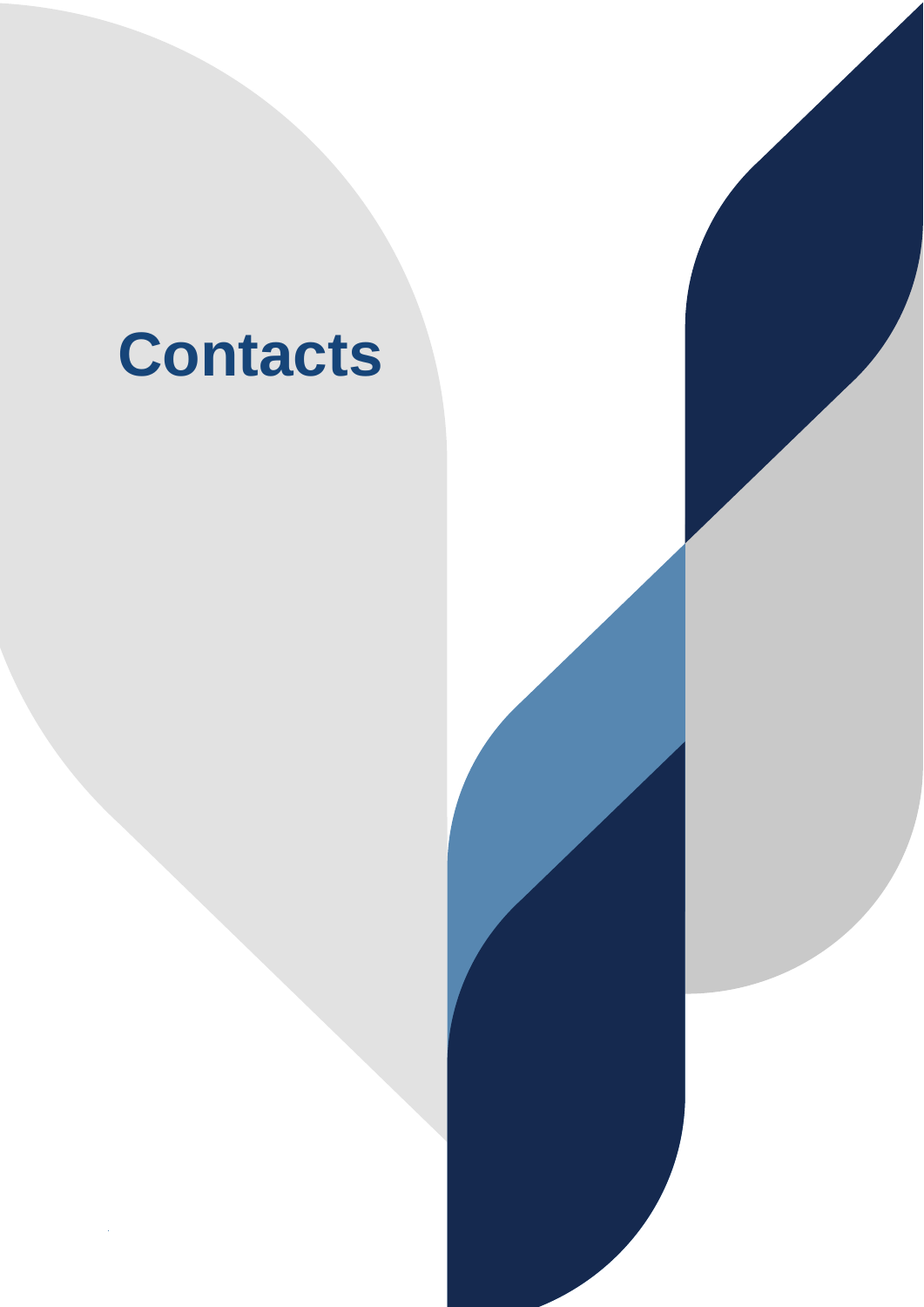# <span id="page-33-0"></span>**RACS Contacts**

# **Surgical Training Department**

SET Program Coordinator SET Selection Enquiries **P:** +61 3 9249 1114 **E:** [SETEnquiries@surgeons.org](mailto:SETEnquiries@surgeons.org) **W:** [www.surgeons.org](http://www.surgeons.org/)

# **Examinations Department**

Royal Australasian College of Surgeons **GSSE and Specialty Specific Examinations P:** +61 3 9249 1244 **Clinical Exam P:**+61 3 9249 1245 **E:** [examinations@surgeons.org](mailto:examinations@surgeons.org) **W:** [www.surgeons.org](https://www.surgeons.org/Examinations)

# **Indigenous Health Committee**

Royal Australasian College of Surgeons **W:** [www.surgeons.org/about-racs/indigenous-health](http://www.surgeons.org/about-racs/indigenous-health) **E:** [IndigenousHealth@surgeons.org](mailto:IndigenousHealth@surgeons.org)

## **Australian Indigenous Doctor's Association (AIDA)**

**P:** +61 2 6273 5013 **P:** 1800 190 498 (Freecall) **E:** [aida@aida.org.au](mailto:aida@aida.org.au) **W:** [www.aida.org.au/studying-medicine/](http://www.aida.org.au/studying-medicine/)

# **Te Ohu Rata O Aotearoa/Māori Medical Practitioners Association (Te ORA)**

**P:** +64 27 960 8744 **E:** [teora@teora.maori.nz](mailto:teora@teora.maori.nz) **W:** <https://teora.maori.nz/>

# **Pre-Vocational Coordinator (JDocs and ESS)**

Royal Australasian College of Surgeons **E:** [jdocs@surgeons.org](mailto:jdocs@surgeons.org) **W:** [www.jdocs.surgeons.org](http://www.jdocs.surgeons.org/)

# **RACS Trainees' Association**

Executive Officer Royal Australasian College of Surgeons **P:** +61 3 9249 1212 **E:** [racsta@surgeons.org](mailto:racsta@surgeons.org) **W:** <https://www.surgeons.org/en/Trainees/trainee-association-racsta>

# **Skills Courses Department**

Royal Australasian College of Surgeons **P:** +61 3 9276 7450 **E:** [skills.courses@surgeons.org](mailto:skills.courses@surgeons.org) **W:** [www.surgeons.org](https://www.surgeons.org/Education/skills-training-courses)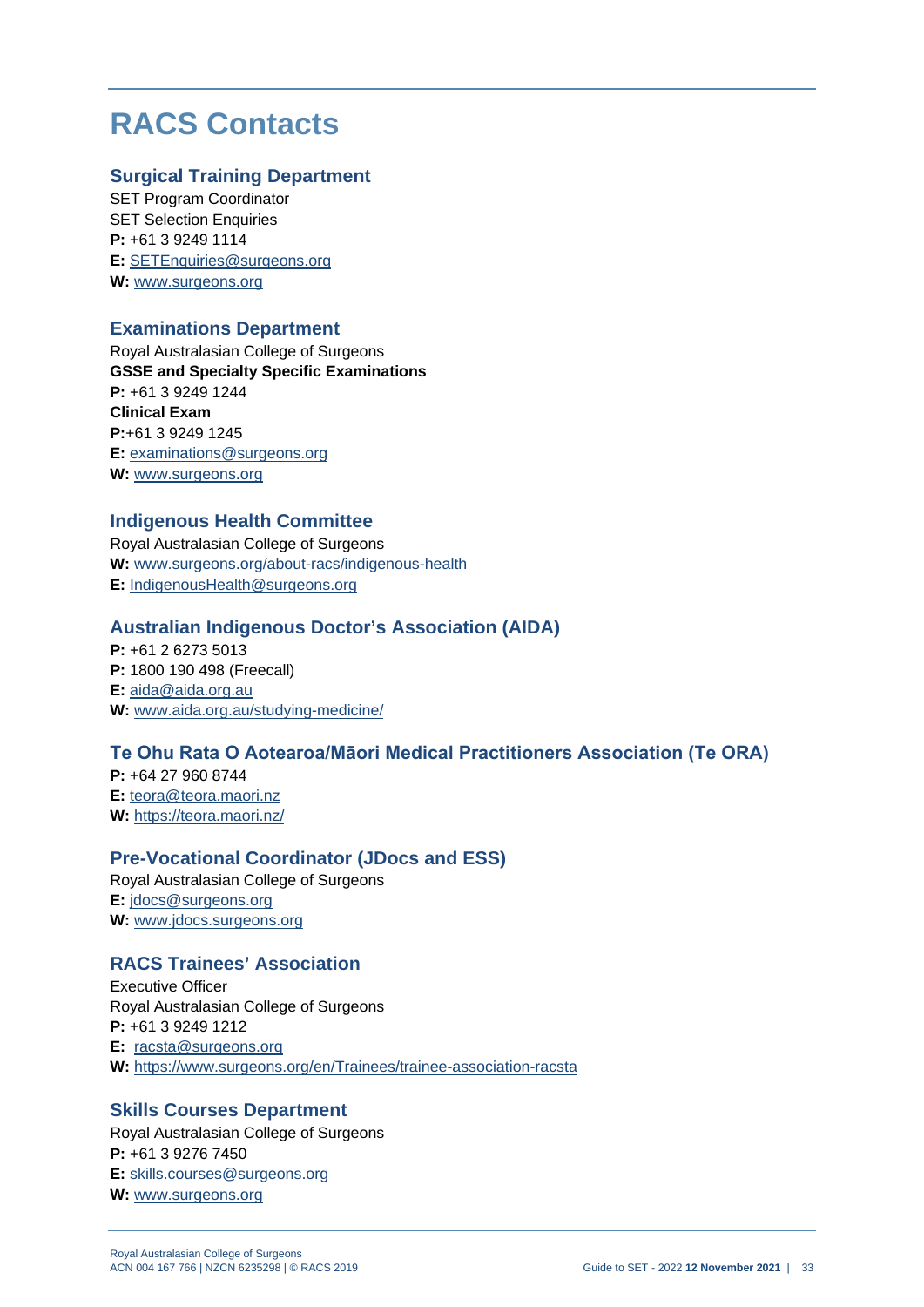# <span id="page-34-0"></span>**Specialty Societies**

# **Cardiothoracic Surgery**

Executive Officer Royal Australasian College of Surgeons **P:** +61 3 9276 7418 **E:** [BoardofCardiothoracic.Surgery@surgeons.org](mailto:BoardofCardiothoracic.Surgery@surgeons.org) **W:** [www.surgeons.org](https://www.surgeons.org/Trainees/surgical-specialties/cardiothoracic-surgery)

## **General Surgery Australia**

Training and SIMG Coordinator General Surgeons Australia **P:** +61 3 9276 7472 **E:** [Julie.Jones@generalsurgeons.com.au](mailto:Julie.Jones@generalsurgeons.com.au) **W:** [www.generalsurgeons.com.au](http://www.generalsurgeons.com.au/)

# **General Surgery New Zealand**

Training Manager New Zealand Association of General Surgeons **P:** +64 4 384 3355 **E:** [helen@nzags.co.nz](mailto:helen@nzags.co.nz) **W:** [www.nzags.co.nz](http://www.nzags.co.nz/)

#### **Neurosurgery**

Education and Training Officer Neurological Society of Australasia **P:** +61 3 9642 4699 **E:** [set.neurosurgery@nsa.org.au](mailto:set.neurosurgery@nsa.org.au) **W:** [www.nsa.org.au](http://www.nsa.org.au/)

# **Orthopaedic Surgery Australia**

Executive Officer Australian Orthopaedic Association **P:** +61 2 8071 8000 **E:** [training@aoa.org.au](mailto:training@aoa.org.au) **W:** [www.aoa.org.au](http://www.aoa.org.au/)

#### **Orthopaedic Surgery New Zealand**

Education and Training Manager New Zealand Orthopaedic Association **P:** +64 4 913 9898 **E:** [prue@nzoa.org.nz](mailto:prue@nzoa.org.nz) **W:** [www.nzoa.org.nz](http://www.nzoa.org.nz/)

#### **Otolaryngology Head and Neck Surgery Australia**

National Education and Training Manager Australian Society of Otolaryngology Head and Neck Surgery **P:** +61 2 9954 5856 **E:** [OHNSTrainees@asohns.org.au](mailto:OHNSTrainees@asohns.org.au) **W:** [www.asohns.org.au](http://www.asohns.org.au/)

#### **Otolaryngology Head and Neck Surgery New Zealand**

Executive Officer: Training (AoNZ) Royal Australasian College of Surgeons (NZ Office) **P:** +64 4 385 8247 **E:** [College.NZ@surgeons.org](mailto:College.NZ@surgeons.org) **E**: [Ricki.Watt@surgeons.org](mailto:Ricki.Watt@surgeons.org) **W:** [www.surgeons.org](https://www.surgeons.org/Trainees/surgical-specialties/otolaryngology-head-and-neck-surgery)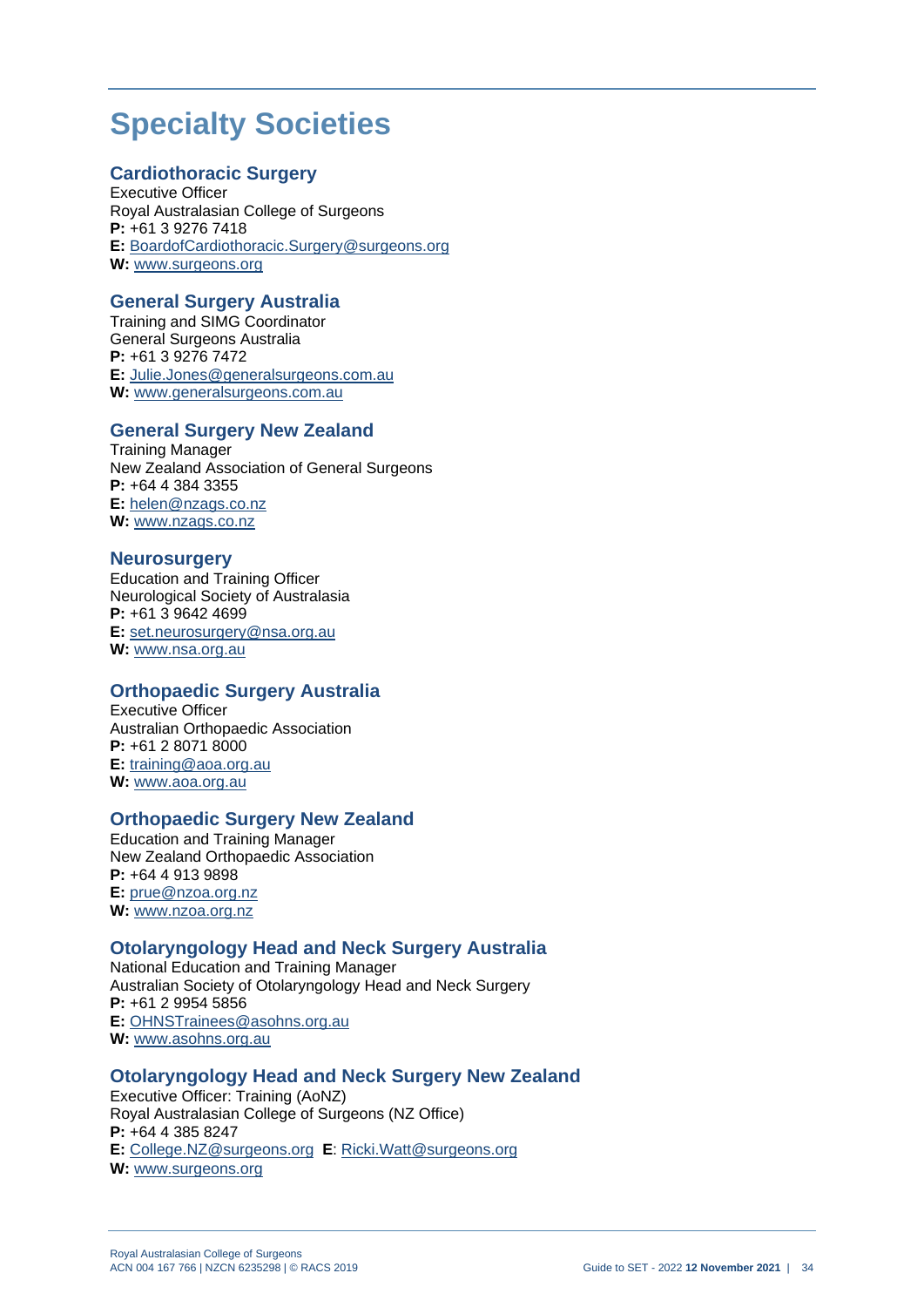# **Paediatric Surgery**

Executive Officer Royal Australasian College of Surgeons **P:** +61 3 9276 7416 **E:** [BoardofPaediatric.Surgery@surgeons.org](mailto:BoardofPaediatric.Surgery@surgeons.org) **W:** [www.surgeons.org](https://www.surgeons.org/Trainees/surgical-specialties/paediatric-surgery)

## **Plastic and Reconstructive Surgery Australia**

National Education and Training Manager National Society of Plastic Surgeons **P:** +61 2 9437 9200 **E:** [education@plasticsurgery.org.au](mailto:education@plasticsurgery.org.au) **W:** [www.plasticsurgery.org.au](http://www.plasticsurgery.org.au/)

## **Plastic and Reconstructive Surgery New Zealand**

Executive Officer New Zealand Association of Plastic Surgeons **P:** +64 4 803 3020 **E:** [training@plasticsurgery.org.nz](mailto:training@plasticsurgery.org.nz) **W:** [www.plasticsurgery.org.nz](http://www.plasticsurgery.org.nz/)

#### **Urology**

Education and Training Manager Urological Society of Australia and New Zealand **P:** +61 2 9362 8644 **E:** [deborahklein@usanz.org.au](mailto:deborahklein@usanz.org.au) **W:** [www.usanz.org.au](http://www.usanz.org.au/)

#### **Vascular Surgery**

Executive Officer Australian and New Zealand Society for Vascular Surgery **P:** +61 3 9249 1269 **E:** [vascular.board@anzsvs.org.au](mailto:vascular.board@anzsvs.org.au) **W:** [www.surgeons.org](https://www.surgeons.org/Trainees/surgical-specialties/vascular-surgery) **W:** [www.anzsvs.org.au](https://www.anzsvs.org.au/education-training/)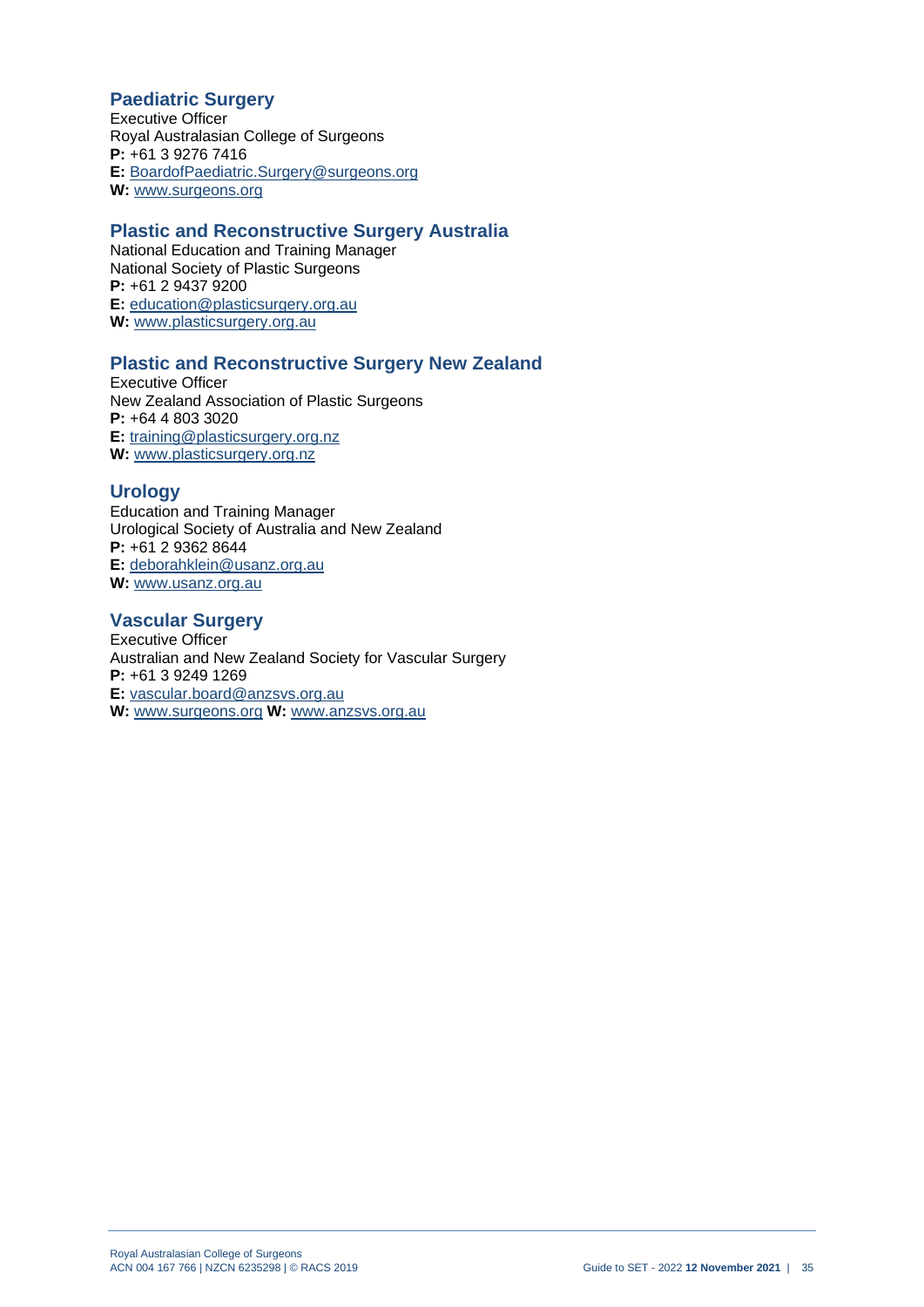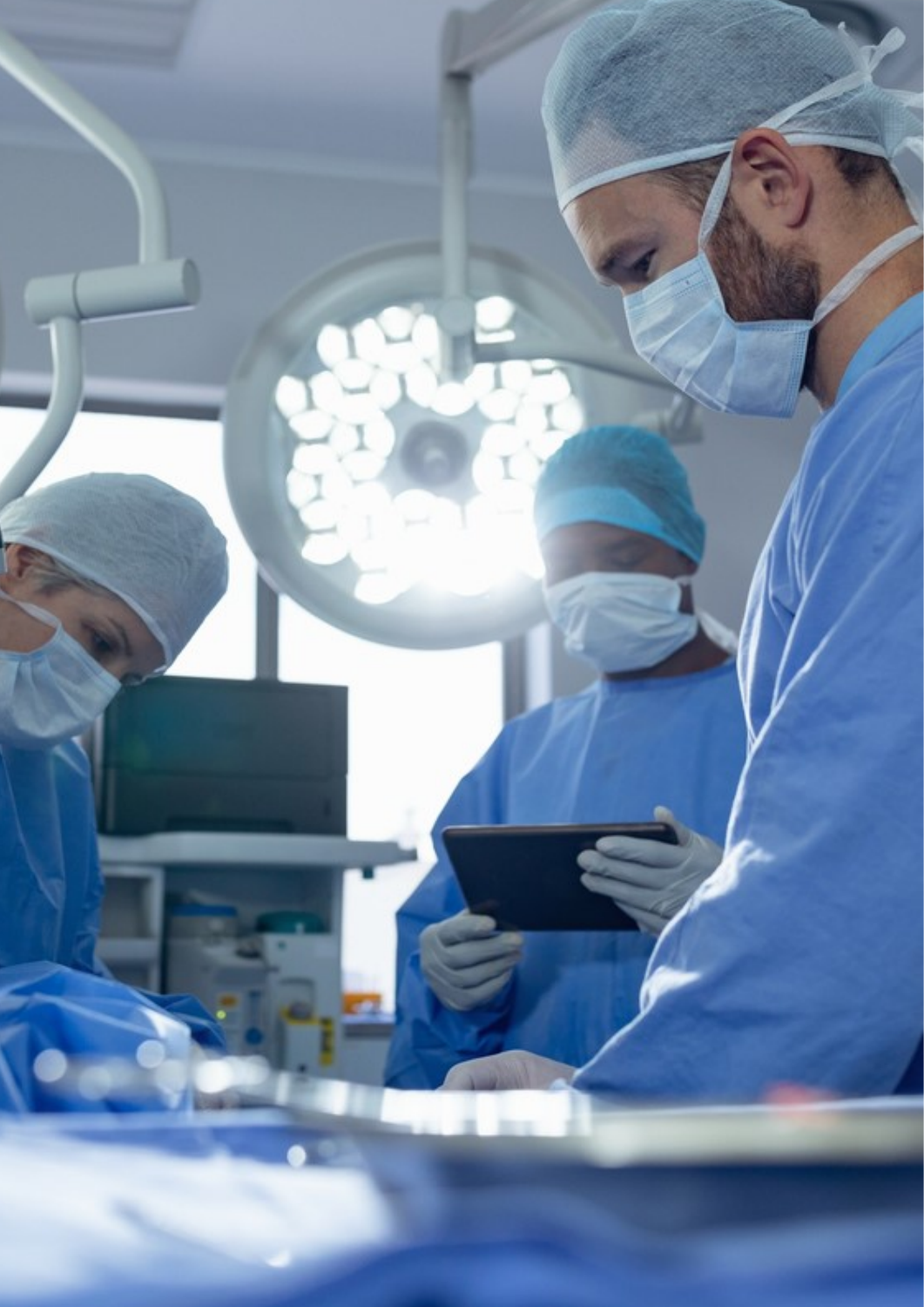# **Appendix**

ACN 004 167 766 | NZCN 6235298 | © RACS 2019 Guide to SET - 2022 **12 November 2021** | 37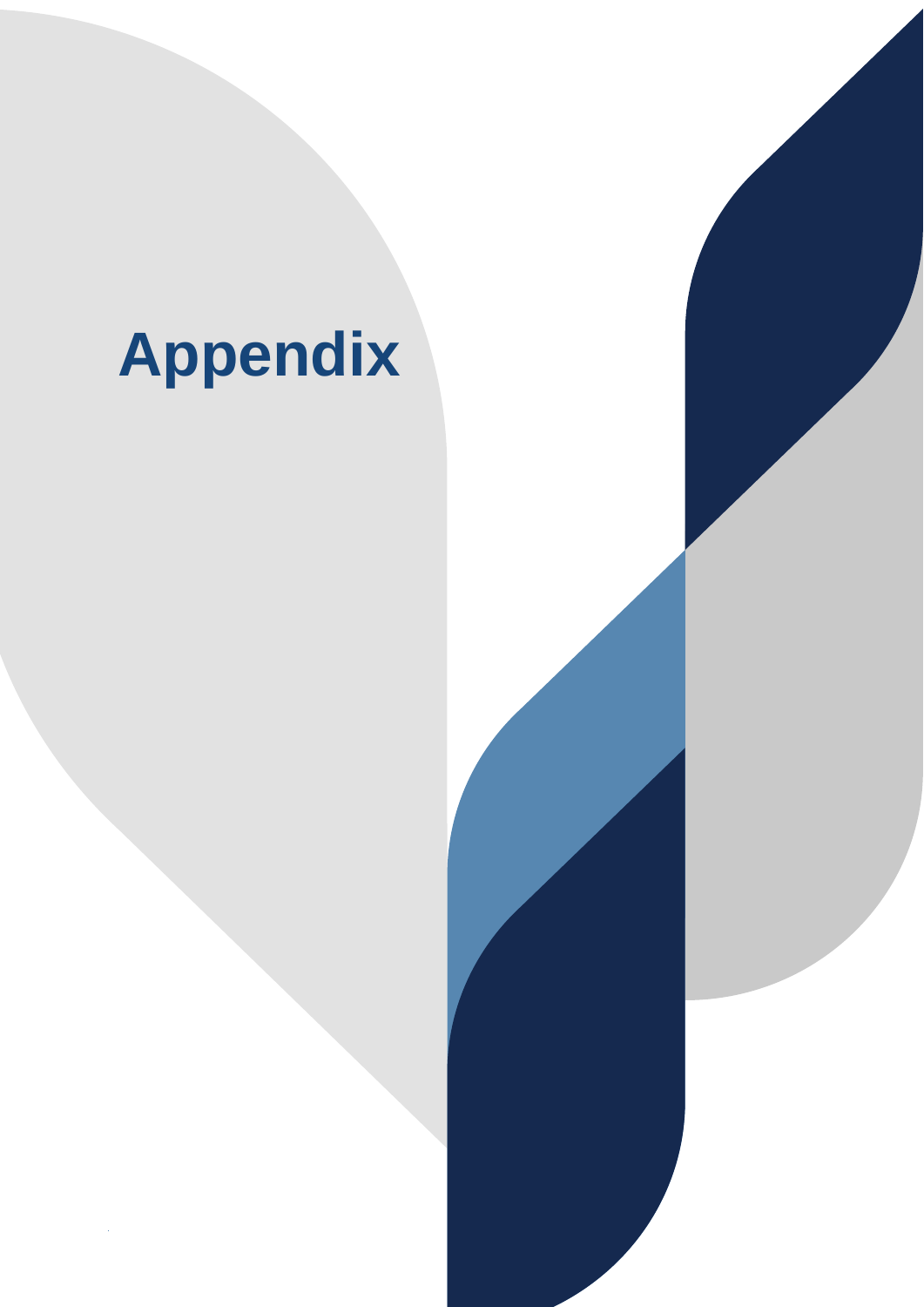# <span id="page-38-0"></span>**Appendix 1: Clinical Placements**

#### <span id="page-38-1"></span>**Relocation Costs**

Trainees are often assigned postings in another state, territory or country (Australia and Aotearoa New Zealand) and this is usually a location of the Trainee's choosing. The cost of relocation for a Trainee is between the Trainee and the hospital health service agreement or enterprise bargaining agreement (EBA).

This agreement is completely dependent on the hospital and health service a Trainee is posted to. Whilst RACS and the Specialty Training Boards are involved with assessing training, they are not the employer of the Trainee. It is an employer's role to provide relocation costs (depending on what has been negotiated with the development of that states award). Depending on the agreement, the Trainee may be covered upfront, reimbursed, receive partial payment or, in some cases, this agreement may require the Trainee to pay for their own relocation costs.

# <span id="page-38-2"></span>**Appendix 2: Training Status Variation**

#### <span id="page-38-3"></span>**Parental Leave Entitlements**

By advice of the AMA, the progress as of December 2020 is as follows:

- Gender specific entitlements in ACT, SA, and QLD
	- o NT, TAS, VIC, WA offer the entitlement to the "primary care giver"
- Protected service continuity when returning to home state/territory in NSW (by Ministerial determination), NT (within 12 months), QLD (12 months), SA (if worked for "public" employer), and VIC (public hospital or private sector vocational training work treated as if it occurred in a Victorian public hospital)
	- No protection in ACT or TAS
- Protected service continuity when arriving from another state/territory for the first time in ACT, QLD, SA, VIC, and WA
	- o No protection in NSW, NT, TAS (though NSW has recently changed this via a Premier's Memorandum, as noted below.)
- 14 weeks paid leave (NSW only)
	- o from 1 July 2021 any public sector employee (regardless of gender) who has the primary responsibility for the care of a newborn child will have access to 14 weeks paid leave. This will initially be by way of the Premier's Memorandum; however, it will then be incorporated into Industrial Awards.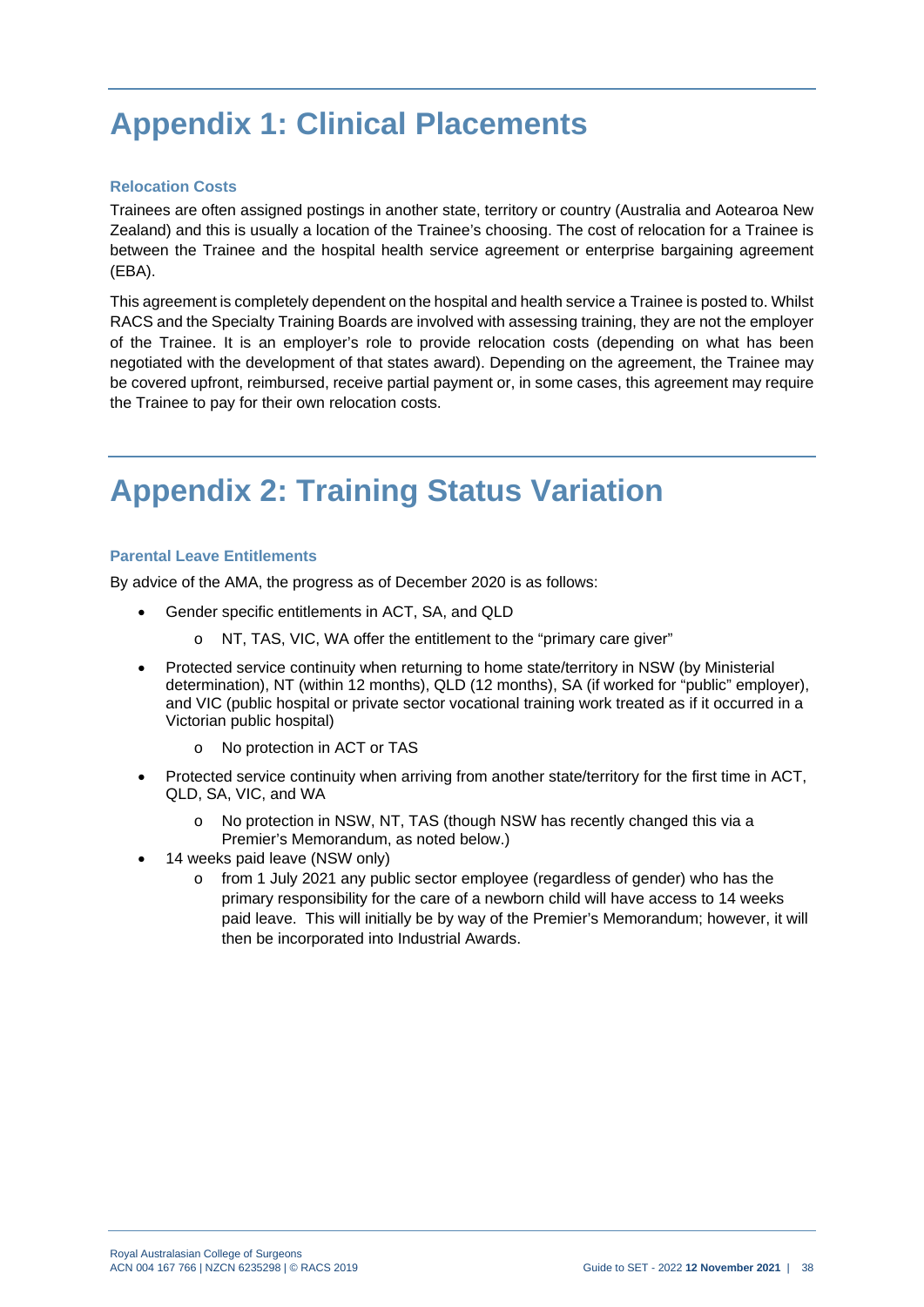